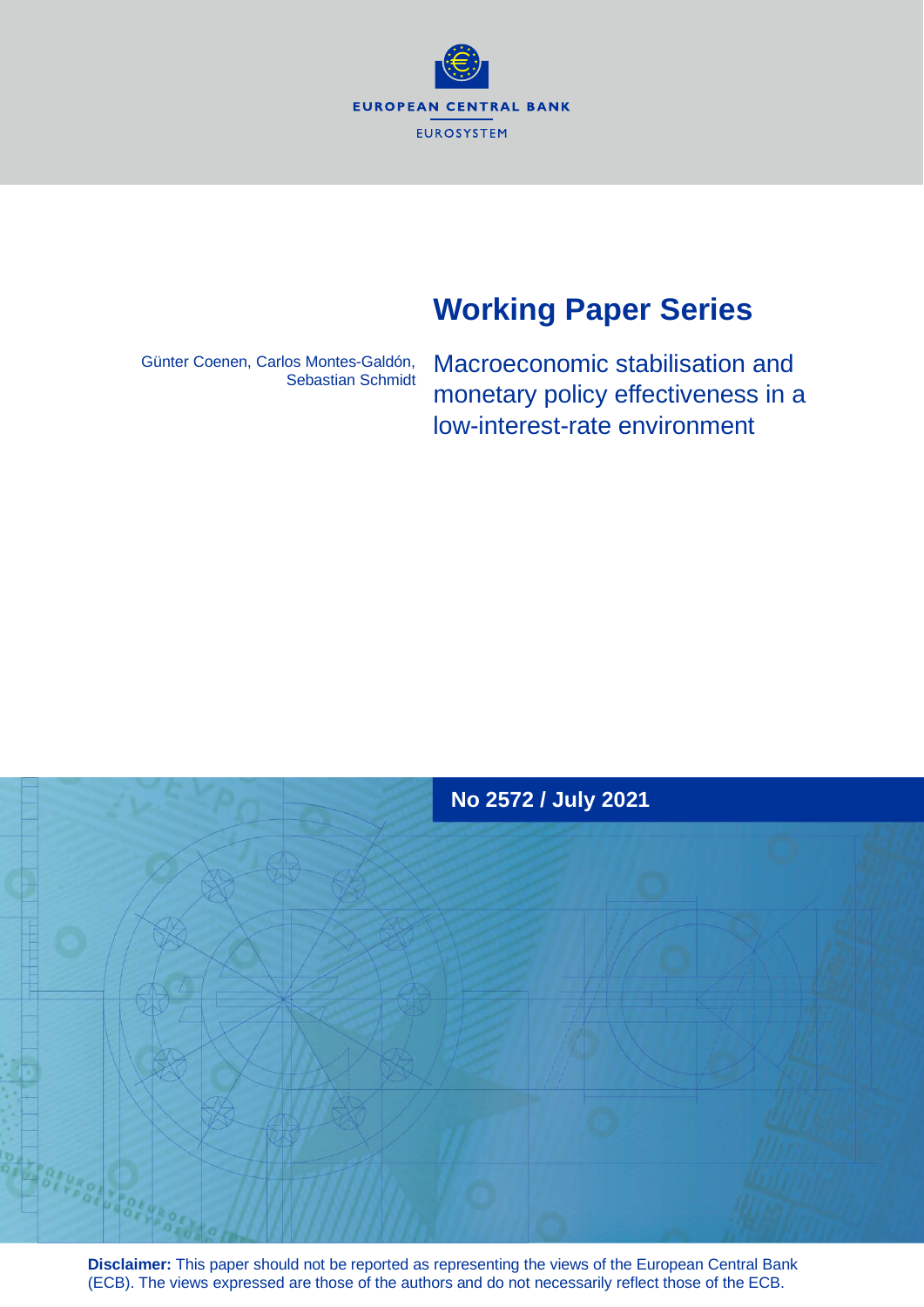#### Abstract

The secular decline in the equilibrium real interest rate observed over the past decades has materially limited the room for policy-rate reductions in recessions, and has led to a marked increase in the incidence of episodes where policy rates are likely to be at, or near, the effective lower bound on nominal interest rates. Using the ECB's New Area-Wide Model, we show that, if unaddressed, the effective lower bound can cause substantial costs in terms of worsened macroeconomic performance, as reflected in negative biases in inflation and economic activity, as well as heightened macroeconomic volatility. These costs can be mitigated by the use of nonstandard instruments, notably the joint use of interest-rate forward guidance and large-scale asset purchases. When considering alternatives to inflation targeting, we find that make-up strategies such as price-level targeting and average-inflation targeting can, if they are well-understood by the private sector, largely undo the negative biases and heightened volatility induced by the effective lower bound.

Keywords: Effective lower bound, monetary policy, asset purchases, forward guidance, make-up strategies JEL-Codes: E31, E32, E37, E52, E58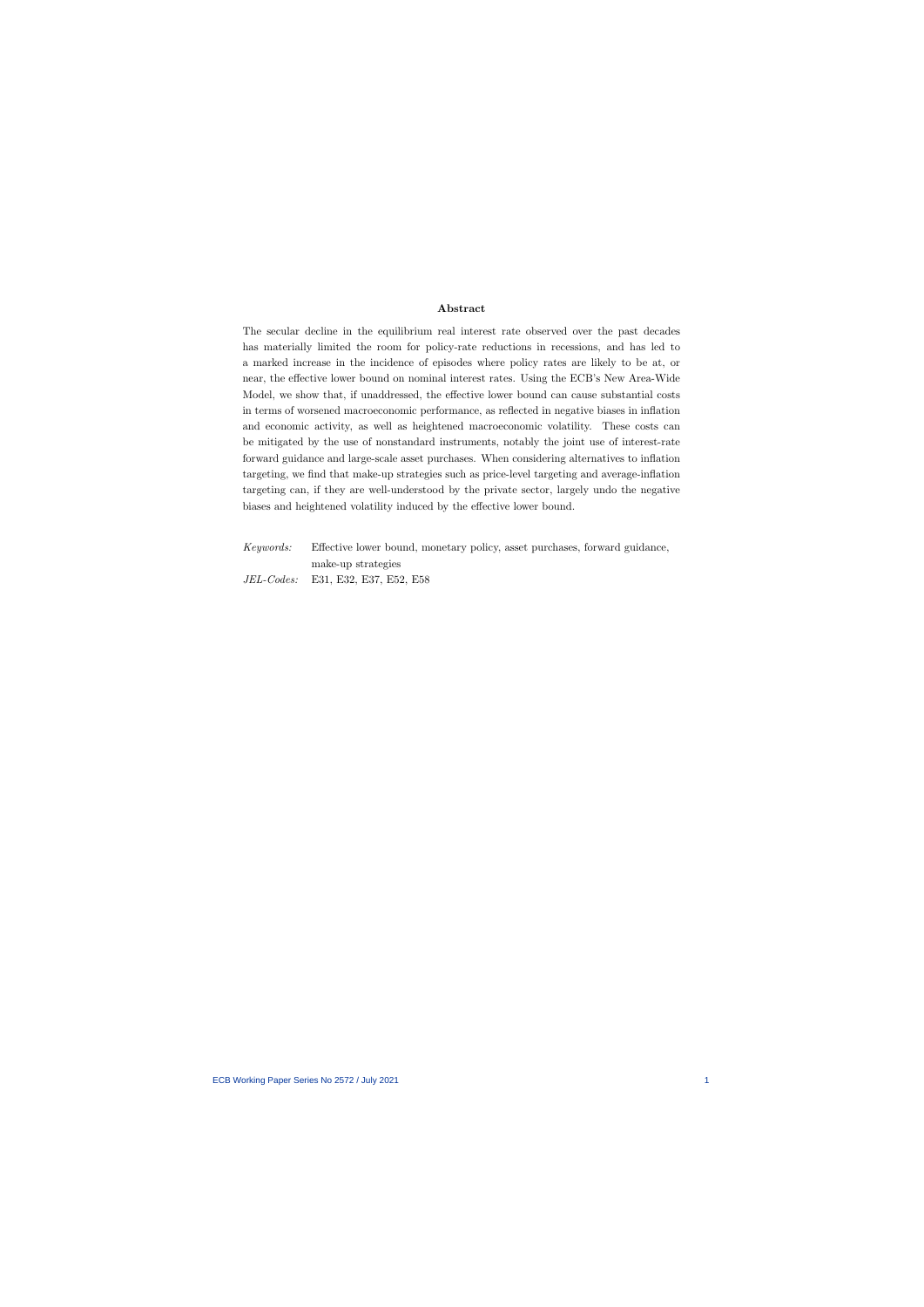## Non-technical summary

Over the past decade, monetary policy in advanced economies has operated in an environment characterised by record-low nominal interest rates and disinflationary pressures that have, in most cases, kept inflation rates firmly below central banks' targets. This configuration has unfolded against the background of a secular decline in the global equilibrium real interest rate which has severely reduced the room for monetary policy to lower policy rates in recessions without hitting the effective lower bound (ELB) on nominal interest rates. The persistent and global nature of these developments has lead to a broad-based re-assessment of, on the one hand, the incidence and severity of ELB episodes, and, on the other hand, the effectiveness of available monetary policy instruments and alternative monetary policy frameworks in achieving satisfying macroeconomic stabilisation outcomes in the presence of the ELB.

Our paper provides a model-based analysis of these considerations with a focus on the euro area economy. First, we quantify the impairment in macroeconomic stabilisation induced by the ELB. In so doing, we consider a set of widely-used benchmark interest-rate rules and document how the ELB gives rise to downward biases in and heightened volatility of inflation and economic activity. Second, we explore to which extent interest-rate forward guidance and large-scale asset purchases—two nonstandard monetary policy instruments that have been employed by an increasing number of central banks—can curb the distortionary effects due to the ELB. Third, and finally, we assess the capacity of make-up strategies under which the central bank promises to make up for past inflation shortfalls by generating higher inflation in the future to improve macroeconomic stabilisation in a low-interest-rate environment with an occasionally binding ELB.

To assess the ramifications of an occasionally binding ELB constraint for macroeconomic stabilisation in a low-interest-rate environment, we conduct stochastic simulations with the ECB's New Area-Wide Model II (cf. Coenen et al., 2018) and present summary statistics of the steady-state distributions for inflation, the output gap and the short-term nominal interest rate. When the short-term nominal interest rate is the only effective monetary policy instrument and the monetary policy strategy is represented by a simple interest-rate feedback rule commensurate with conventional inflation targeting, the ELB can cause substantial macroeconomic costs as reflected in negative biases in inflation and the output gap, a positive bias in the interest rate, and heightened volatility in inflation and the output gap. This result is robust across a range of widely-used benchmark interest-rate rules.

Expanding the analysis to allow for the use of nonstandard monetary policy instruments, notably interest-rate forward guidance and large-scale asset purchases, we find that they can curb, albeit not fully eliminate, the stabilisation costs associated with the ELB, in particular, if they are used jointly. We also find that make-up strategies, notably price-level targeting and average-inflation targeting with a sufficiently long averaging window can largely undo the negative biases and heightened volatility induced by the ELB. The non-standard instruments and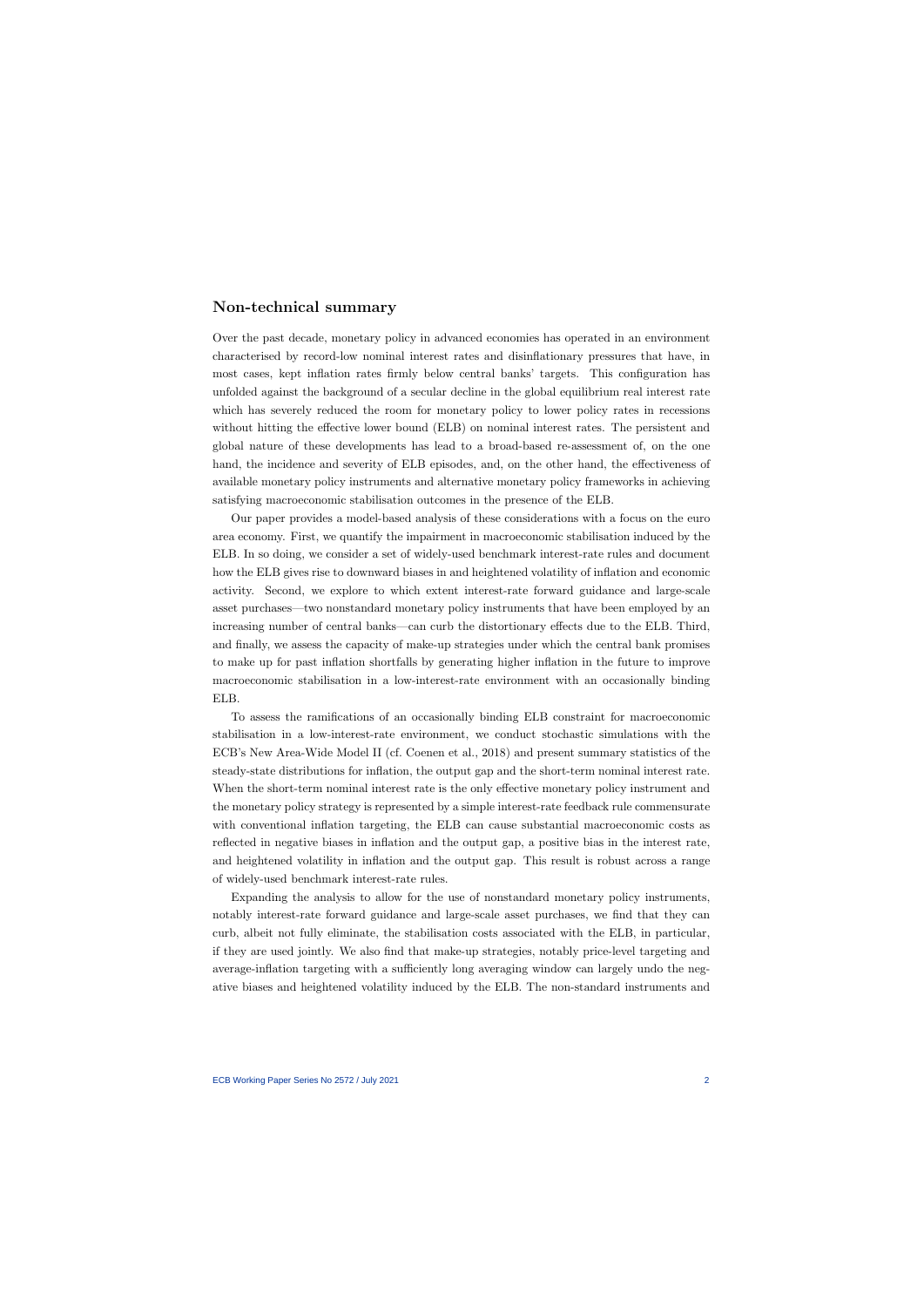make-up strategies are of course not without practical limitations. The efficacy of asset purchases is likely to be state-dependent on, e.g., the severity of prevailing financial impairments, and central bank asset purchases may face quantitative limits. The stabilising macroeconomic effects of forward guidance hinge on its credibility with the private sector and on the importance of forward-looking private-sector planning, in general. Finally, the effectiveness of a make-up strategy hinges on people's understanding of how it makes future monetary policy and macroeconomic outcomes contingent on current economic conditions.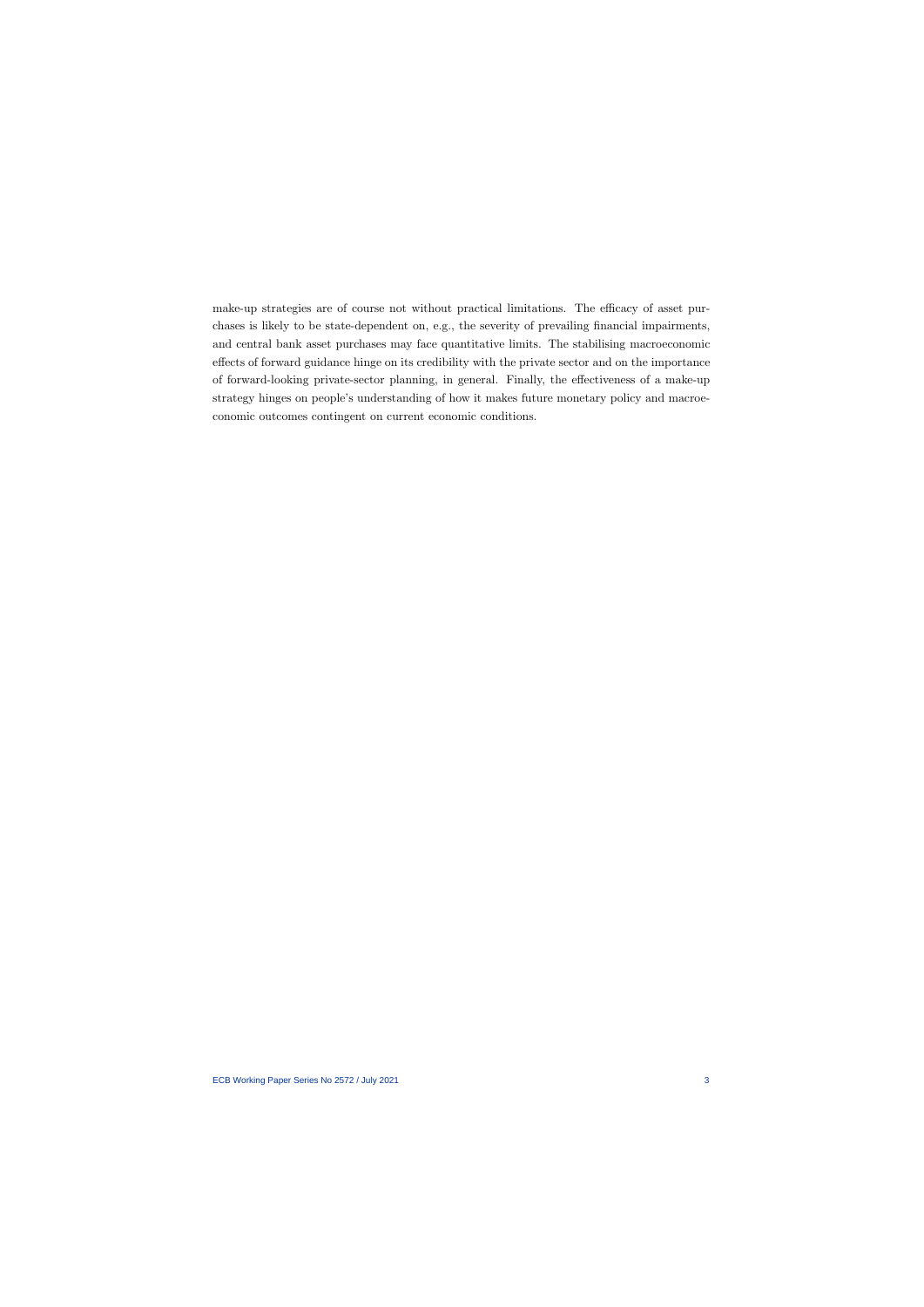## 1 Introduction

Over the past decade, monetary policy in advanced economies has operated in an environment characterised by record-low nominal interest rates and disinflationary pressures that have, in most cases, kept inflation rates firmly below central banks' targets. This configuration has unfolded against the background of a secular decline in the global equilibrium real interest rate which has severely reduced the room for monetary policy to lower policy rates in recessions without hitting the effective lower bound (ELB) on nominal interest rates.<sup>1</sup> The persistent and global nature of these developments has lead to a broad-based re-assessment of, on the one hand, the incidence and severity of ELB episodes, and, on the other hand, the effectiveness of available monetary policy instruments and alternative monetary policy frameworks in achieving satisfying macroeconomic stabilisation outcomes in the presence of the ELB.

Our paper provides a model-based analysis of these considerations with a focus on the euro area economy. First, we quantify the impairment in macroeconomic stabilisation induced by the ELB. In so doing, we consider a set of widely-used benchmark interest-rate rules and document how the ELB gives rise to downward biases in and heightened volatility of inflation and economic activity. Second, we explore to which extent interest-rate forward guidance and large-scale asset purchases—two nonstandard monetary policy instruments that have been employed by an increasing number of central banks—can curb the distortionary effects due to the ELB. Third, and finally, we assess the capacity of make-up strategies under which the central bank promises to make up for past inflation shortfalls by generating higher inflation in the future to improve macroeconomic stabilisation in a low-interest-rate environment with an occasionally binding ELB.

The analysis is based on the recent extension of the ECB's New Area-Wide Model II (cf. Coenen et al., 2018), henceforth referred to as NAWM II. The NAWM II is an estimated dynamic, stochastic, general equilibrium (DSGE) model of the euro area as a whole. The model incorporates a rich financial sector that allows for (i) accounting for a genuine role of financial frictions in the propagation of economic shocks as well as macroeconomic policies and for the presence of shocks originating in the financial sector itself, (ii) capturing the prominent role of bank lending rates and the gradual interest-rate pass-through in the transmission of monetary policy in the euro area, and (iii) providing a structural framework useable for assessing the macroeconomic impact of the ECB's large-scale asset purchases conducted in recent years.<sup>2</sup>

To assess the ramifications of an occasionally binding ELB constraint for macroeconomic stabilisation in a low-interest-rate environment, we conduct stochastic simulations with the NAWM II and present summary statistics of the steady-state distributions for inflation, the

<sup>&</sup>lt;sup>1</sup>For empirical evidence on the persistent downward trend in equilibrium real interest rates see, e.g., Laubach and Williams (2016), Hamilton et al. (2016), Holston et al. (2017), Brand et al. (2018) and Jordà and Taylor (2019). The uncertainty around the available estimates of equilibrium real rates and about whether they will remain at their current low levels in the future is, however, large.

<sup>2</sup>A short non-technical overview of its structure is provided in Appendix A. For a detailed description of the model, see Coenen et al. (2018).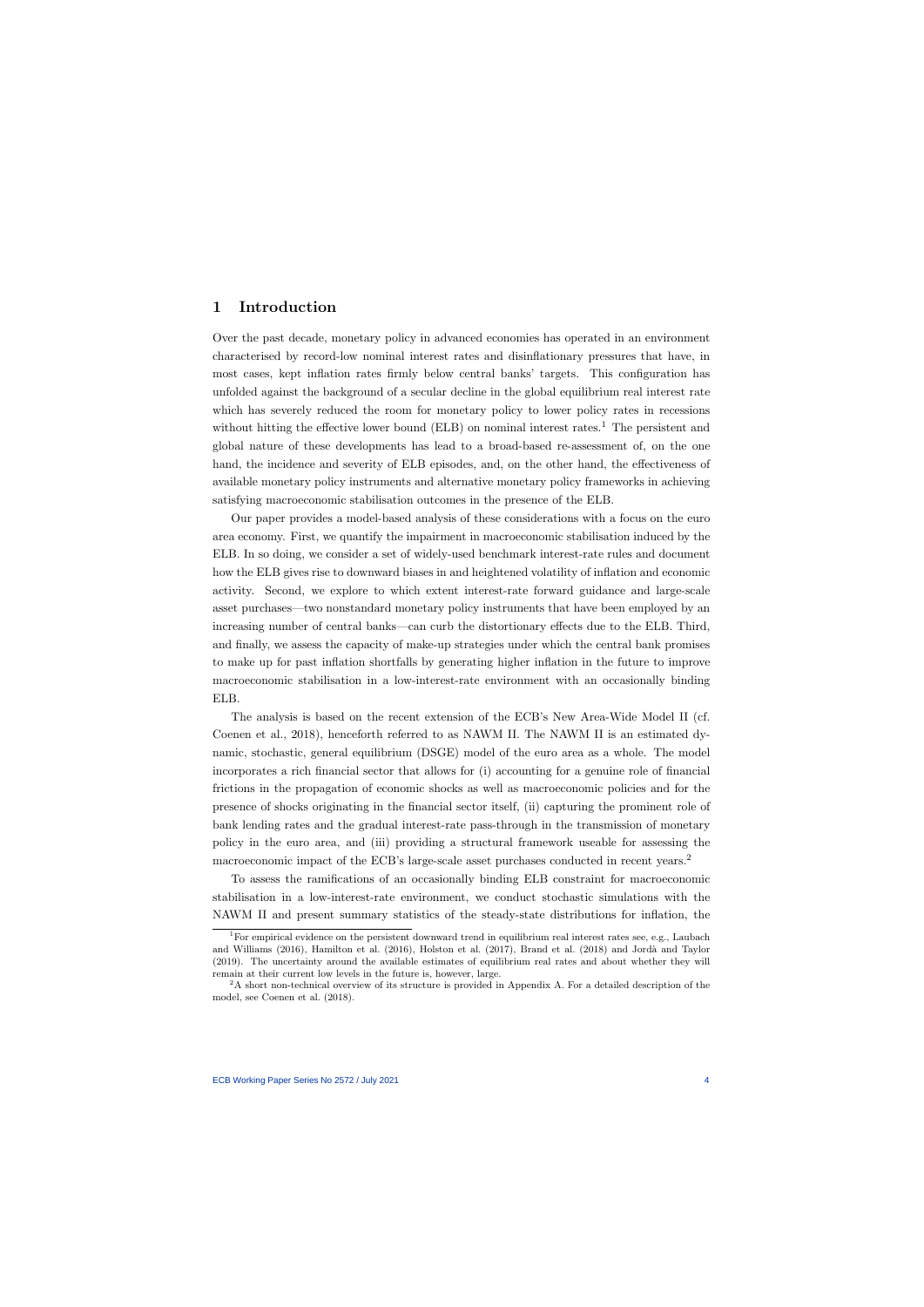output gap and the short-term nominal interest rate. When the short-term nominal interest rate is the only effective monetary policy instrument and the monetary policy strategy is represented by a simple interest-rate feedback rule commensurate with conventional inflation targeting, the ELB can cause substantial macroeconomic costs as reflected in negative biases in inflation and the output gap, a positive bias in the interest rate, and heightened volatility in inflation and the output gap. This result is robust across a range of widely-used benchmark interest-rate rules. Under our preferred benchmark rule, the ELB is binding one-fourth of the time with an average duration of about 12 quarters, leading to a 0.5 percentage-point shortfall of the inflation mean below the central bank's target, and a doubling in the standard deviation of inflation (relative to the counterfactual case without the ELB). Likewise, the output gap has a negative mean, and is more volatile than without the ELB. When the long-run equilibrium real interest rate is lower than in our benchmark setup, the incidence of ELB episodes increases markedly, and the negative stabilisation biases and heightened economic volatility get amplified.3,4

Expanding the analysis to allow for the use of nonstandard monetary policy instruments, notably interest-rate forward guidance and large-scale asset purchases, we find that they can curb, albeit not fully eliminate, the stabilisation costs associated with the ELB, in particular, if they are used jointly. In our preferred specification, interest-rate forward guidance is only imperfectly-credible with the private sector. In this case, asset purchases can help to increase the credibility of forward guidance via a signalling channel. Under such enhanced interest-rate forward guidance with asset purchases, we find that the negative inflation bias is 0.2 percentage point smaller, in absolute value, and the volatility of inflation is 0.4 percentage point lower, than in the case where the central bank does not use the two nonstandard instruments. Similar improvements are achieved in terms of the output gap bias, which is 1.4 percentage points smaller, in absolute value, than in the case without nonstandard instruments, and in term of the volatility of the output gap.

Finally, we find that make-up strategies, notably price-level targeting and average-inflation targeting with a sufficiently long averaging window can largely undo the negative biases and heightened volatility induced by the ELB. For instance, under a permanent and symmetric average-inflation targeting rule with an 8-year averaging window, the negative inflation bias shrinks to 0.1 percentage point—0.4 percentage point smaller, in absolute value, than under the benchmark interest-rate rule without a make-up element—and the standard deviation of inflation is even lower than in counterfactual simulations without the ELB where interest-rate policy is governed by the benchmark rule. Likewise, the output gap bias is relatively small,

<sup>&</sup>lt;sup>3</sup>The same holds true for the case where the central bank's inflation target is lower, or the level of the ELB constraint is higher, than assumed in our benchmark setup.

<sup>&</sup>lt;sup>4</sup>While changes in the long-run equilibrium real interest rate are driven by multiple structural factors such as demographic trends, a slowdown in productivity growth and shifts in wealth and income distributions, in our model, we treat shifts in the equilibrium real rate as exogenous and abstain from a more structural interpretation. Furthermore, we abstract from the uncertainty that both real-time and ex-post estimates of the equilibrium real rate are typically plagued with in practice, making the simplifying assumption that agents in the model have perfect information about changes in the equilibrium real rate.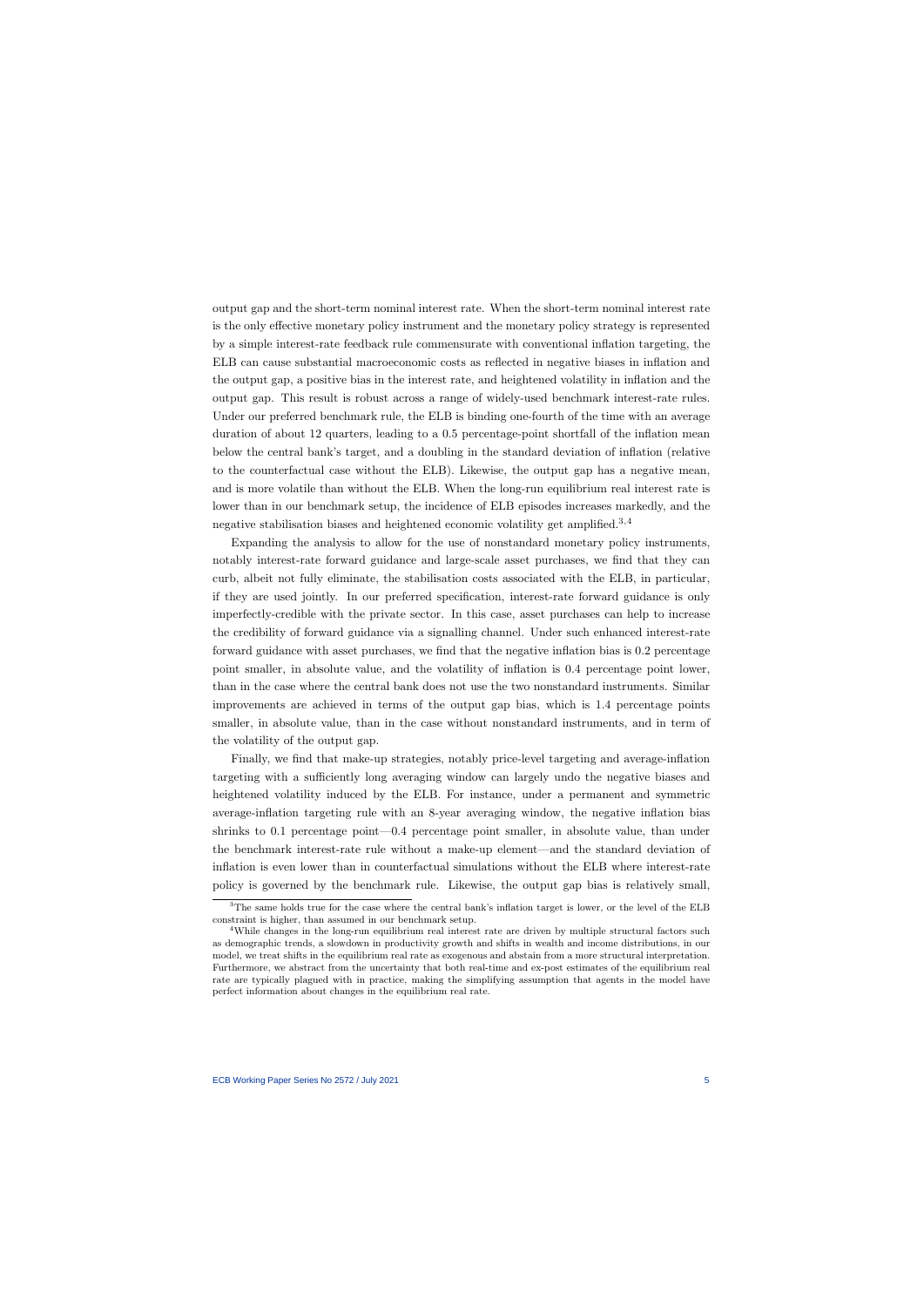3.0 percentage points smaller than under the benchmark rule. We also find that temporary price-level targeting and asymmetric average-inflation targeting can be about as effective as strategies with a permanent and symmetric element. The noticeable improvement in stabilisation outcomes associated with the considered make-up strategies is due to their reliance on two key expectation channels. One is that by committing to an inflation overshoot, the central bank is, in effect, committing to a lower-for-longer interest-rate policy. Expectations of future short-term interest rates should get incorporated into longer-term rates and thereby provide additional accommodation. The other channel is that by committing to overshooting, the makeup strategies should boost inflation expectations. Those higher inflation expectations reduce ex-ante real rates, again providing additional accommodation.

Our paper is related to several (interrelated) strands of the literature on monetary policy and the ELB. In light of the volume by which this literature has grown in recent years, our discussion has to be selective. First, focusing on the U.S. economy, Chung et al. (2012), and Kiley and Roberts (2017), among others, find that both the incidence and the severity of episodes with a binding ELB is higher today than prior to the Global Financial Crisis.<sup>5</sup>

Second, a large and growing strand of the literature assesses the capacity of alternative nonstandard monetary policy instruments to stabilise the economy when faced with the ELB. Eggertsson and Woodford (2003) show that optimal monetary policy under commitment uses state-contingent interest-rate forward guidance to steer the economy when the ELB is binding. Cúrdia and Woodford (2011), Gerali et al. (2010) and Gertler and Karadi (2011), among others, show that in the presence of financial frictions, large-scale asset purchases can mitigate economic downturns when short-term nominal interest rates are at or close to the ELB. Reifschneider (2016), Kiley (2018), Mouabbi and Sahuc (2019) and Chung et al. (2019), among others, provide quantitative, model-based assessments of the effectiveness of these nonstandard instruments. Coenen et al. (2020) is most closely related to this part of our paper. Like us, they use the NAWM II to analyse interest-rate forward guidance and large-scale asset purchases, though under a slightly different parameterisation of these policies. In contrast to our paper, they study the interactions of these nonstandard monetary policy instruments with state-contingent fiscal policy interventions.

Finally, a third strand of the literature aims to explore whether in a low-interest-rate environment alternative monetary policy frameworks could help achieve better stabilisation outcomes than the currently predominant inflation-targeting paradigm. Make-up strategies, in particular, are often considered as a possible means to improve upon the stabilisation properties of conventional inflation targeting in the presence of the ELB.<sup>6</sup> Reifschneider and Williams (2000) proposed an otherwise standard interest-rate feedback rule that "memorises" the sum of past shortfalls in interest-rate cuts due to a binding ELB, and aims to make up for the accumulated

 ${}^{5}$ For model-based assessments of the degree to which the ELB may deteriorate macroeconomic stabilisation that were conducted prior to the Global Financial Crisis, see, for instance, Reifschneider and Williams (2000) and Coenen et al. (2004) for the U.S. economy, and Coenen (2003) for the euro area economy.

<sup>6</sup>These strategies are sometimes also referred to as history-dependent strategies.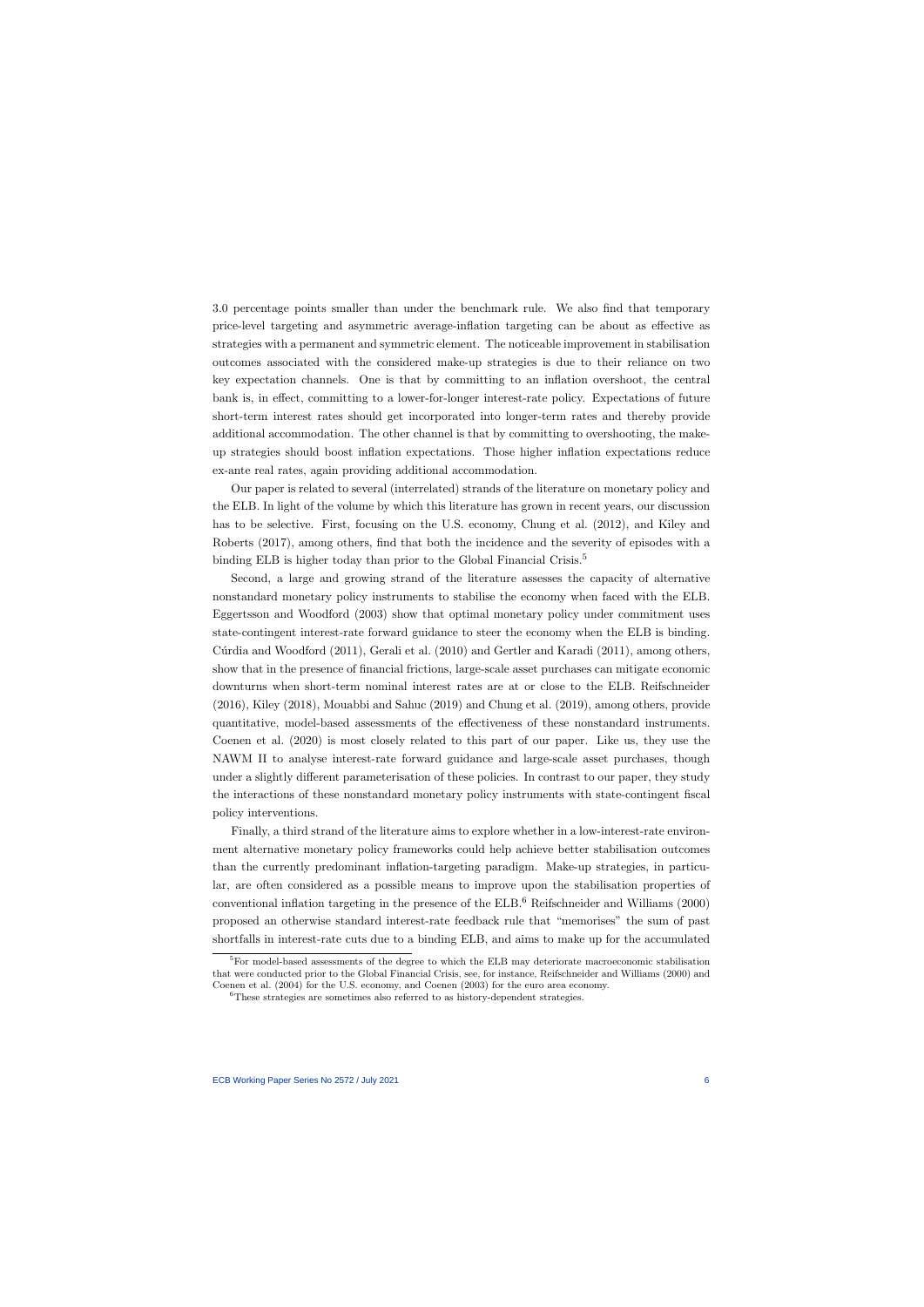interest-rate shortfalls by keeping interest rates low for longer. More recently, Nakov (2008), Mertens and Williams (2019), Bernanke et al. (2019), Amano et al. (2020) and Arias et al. (2020) have studied average-inflation-targeting and price-level-targeting rules in the context of the ELB, whereas Budianto et al. (2020) analyse average-inflation targeting for the case where the monetary policy strategy is formalised as an objective function.<sup>7</sup> These studies employ either relatively stylised macroeconomic models, or models of the U.S. economy. In contrast, we assess make-up strategies in an estimated model of the euro area. Furthermore, while most studies consider only make-up rules with a permanent and symmetric make-up element, we, like Arias et al. (2020), also consider make-up rules with either a temporary or an asymmetric make-up element.

The remainder of the paper is organised as follows. Section 2 documents, for a set of commonly used benchmark interest-rate rules, that the ELB constraint makes it more difficult for a central bank to achieve satisfactory macroeconomic stabilisation. Section 3 analyses the effectiveness of interest-rate forward guidance and large-scale asset purchases to mitigate the distortionary effects due to the ELB. Section 4 extends the analysis to make-up strategies, and Section 5 concludes. The Appendix provides a more detailed description of NAWM II and the methods used for solving and simulating the model, as well as detailed simulation results.

## 2 Challenges for monetary policy in a low-interest-rate environment

In this section, we document, by means of stochastic model-based simulations, that the ELB constraint makes it more difficult for a central bank to achieve its price stability objective and to support macroeconomic stabilisation under common prescriptions of interest-rate policy and in the absence of nonstandard policy instruments. To show the robustness of this finding, we provide simulation results for four alternative interest-rate rules.

#### 2.1 A set of benchmark inflation-targeting rules

In addition to the policy rule that was originally estimated with the NAWM II, we also consider three alternative widely-used feedback rules, as summarised in Table 1.

All four rules respond to deviations of inflation from target as well as to a measure of economic activity, and they exhibit some inertia in the adjustment of the policy rate. Unlike the other three rules, the estimated rule has been log-linearised around the intended deterministic steady state of the model. When simulating the NAWM II with the estimated rule but without imposing the ELB constraint, the model-based standard deviations of key variables such as inflation and interest rates match their historical empirical counterparts quite well. The first alternative rule listed in the table is Taylor (1999)'s inertial feedback rule. This specification has

<sup>7</sup>See also Svensson (2020) for conceptual discussions of monetary policy objective functions that contain an inflation average rather than period-by-period inflation.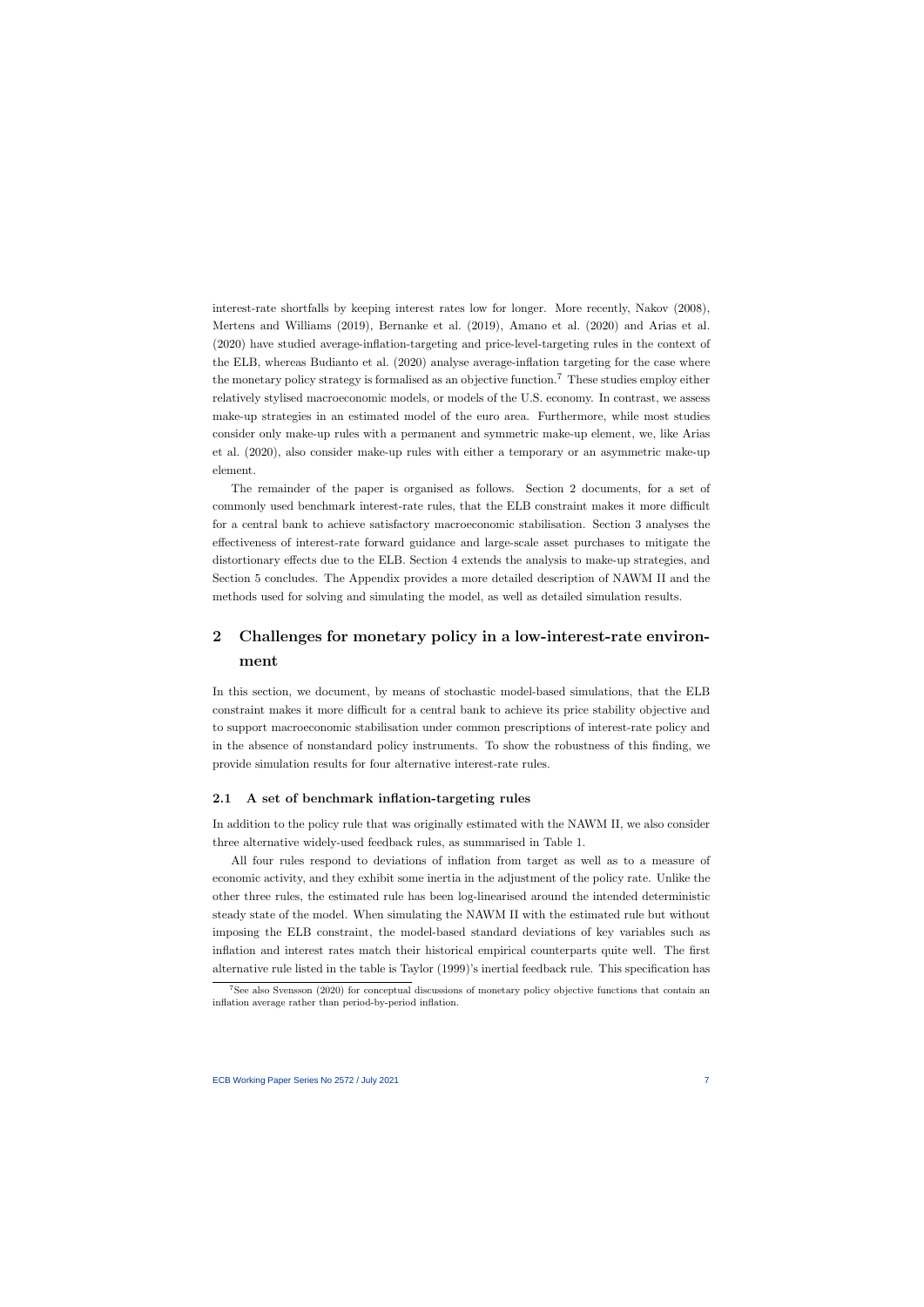been used by the Federal Reserve System in analytical work for its monetary policy framework review as a benchmark rule representing standard inflation targeting (see, e.g., Arias et al., 2020). In addition to the original version of the Taylor (1999) rule, we also consider a modified version of this rule that features a stronger response to deviations of inflation from target. The modified inertial Taylor rule provides a better fit in terms of model-based moments than the original version of Taylor's inertial rule. Finally, the first-difference rule shown in the final row of the table prescribes interest-rate policy in terms of the change in the policy rate. It captures the ECB's interest-rate policy up to mid-2012 quite well and is therefore often used as a benchmark for monetary policy in the euro area (see, e.g., Hartmann and Smets, 2018). When simulating the model with these alternative rules, we impose, with a view to broadly capturing the present configuration in the euro area, an inflation target of 2%, a long-run equilibrium real interest rate of 0.5% and an ELB at  $-0.5\%$ .

#### 2.2 How severe is the ELB constraint?

Figure 1 provides a quantitative assessment, based on stochastic model simulations, of the extent to which the ELB constraint hampers macroeconomic stabilisation.<sup>8</sup> The left panel of the figure reports the frequency and the average duration of a binding ELB constraint. The right panel reports the mean and the (normalised) standard deviation of inflation, the output gap and the policy rate.<sup>9</sup> Each policy rule is represented by a distinct coloured marker.

Depending on the policy rule, the ELB is binding in between 11% and 27% of the simulated periods, and the average duration of a binding ELB ranges from 6 to 12 quarters. Under all four rules, the inflation mean falls short of the central bank's 2% inflation target. This "negative inflation bias", which ranges from -1.86 percentage points to -0.13 percentage point, is a result of the asymmetry in the ability of the central bank to respond to expansionary versus contractionary shocks by means of commensurate adjustments in the policy rate. The central bank can always raise the policy rate in accordance with its interest-rate rule in response to an expansionary shock that triggers inflationary pressures, thereby containing the amount by which inflation overshoots the target. However, in the face of a large contractionary shock, the ELB may prevent the central bank from lowering the policy rate sufficiently to contain disinflationary pressures, and inflation may fall well below target. The disinflationary pressures are amplified through the model's financial sector. ELB incidences are associated with a pronounced decline in asset prices that tightens economy-wide lending conditions, and leads to an appreciation of the euro exchange rate enforced by no-arbitrage conditions in international financial markets.<sup>10</sup> The asymmetry in the central bank's reaction function induced by the ELB also renders the

<sup>8</sup>Technical details on the solution method that we use to solve the NAWM II subject to the ELB constraint are provided in Appendix B.

<sup>&</sup>lt;sup>9</sup>In the model simulations, the policy rate is set equal to the value prescribed by the respective rule when the value is above the ELB, and it is set equal to the ELB otherwise.

<sup>&</sup>lt;sup>10</sup>The negative inflation bias is further amplified by the private sector's anticipation that the ELB might be binding in the future in response to shocks that have not yet materialised. See, e.g., Hills et al. (2019).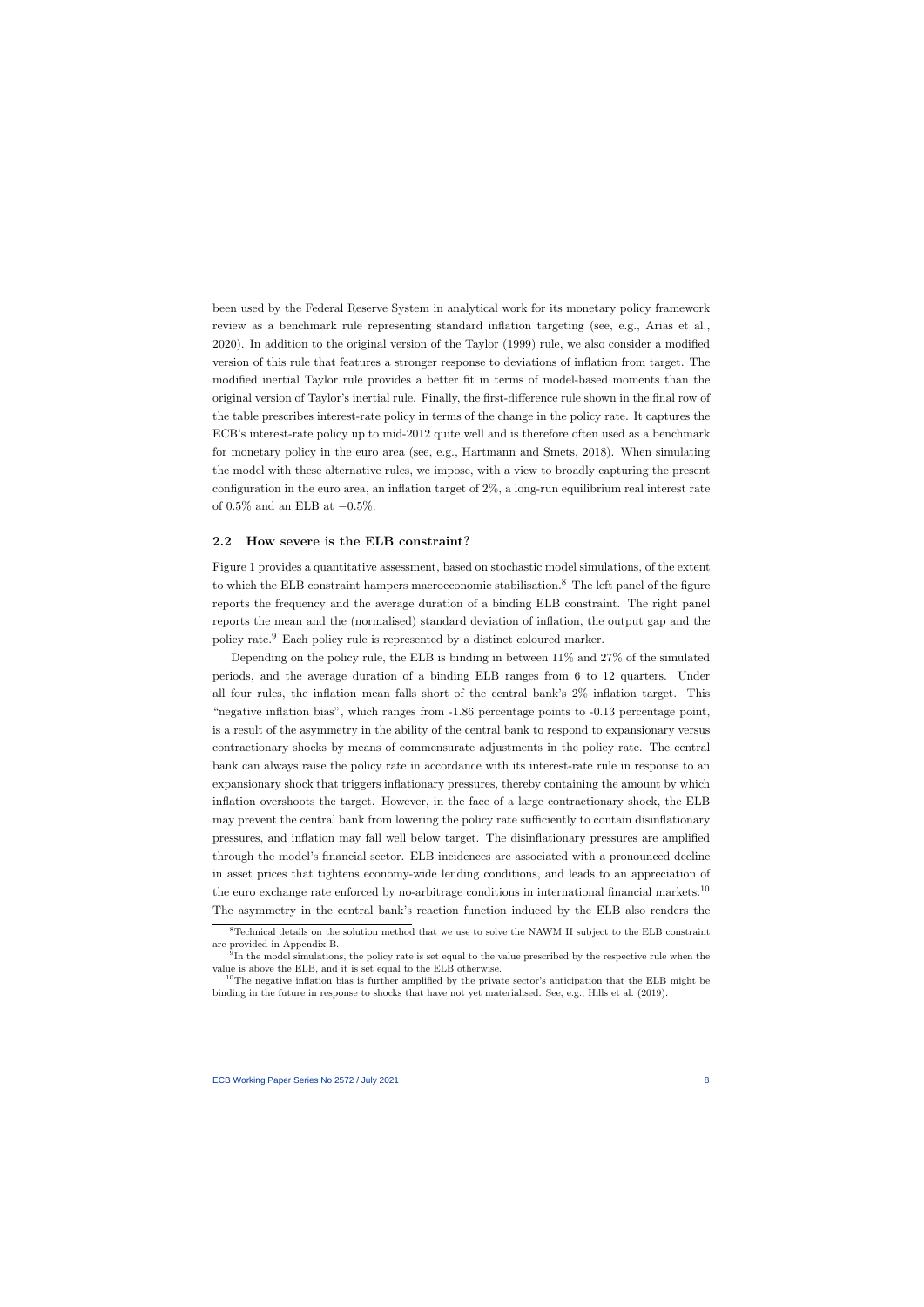inflation rate more volatile than in simulations without the ELB.

On the real side of the economy, the deterioration in inflation stabilisation is mirrored by a negative bias in the output gap, which is on average between -6.8% and -1.8%, and heightened output gap volatility.<sup>11</sup> Finally, since the ELB constraint truncates the steady-state probability distribution of the short-term nominal interest rate from below, accounting for the ELB results in an upward shift in the mean of the policy rate—from 2.5% without the ELB to a level ranging from 2.7% to 3.9% with the ELB—and a decline in its volatility.

When comparing macroeconomic stabilisation outcomes in the presence of the ELB across policy rules, the biases in the inflation rate and the output gap turn out to be most severe under the estimated rule. Two factors contribute to the relatively poor stabilisation performance of the estimated rule when the ELB is taken into account. The first factor is the high degree of interest-rate smoothing enshrined in the rule. A high degree of interest-rate inertia implies that the policy rate is lowered only sluggishly in response to a contractionary shock which may amplify disinflationary pressures.<sup>12</sup> The second factor is the output gap growth term in the estimated rule. Stabilising the growth rate of the output gap requires a more rapid increase in the interest rate after an ELB incidence than otherwise. The private sector's anticipation of a less gradual interest-rate increase after the ELB incidence heightens the decline in inflation and economic activity during the ELB incidence.<sup>13</sup> The inertial Taylor rule is associated with smaller downward biases in inflation and the output gap than the estimated rule but exhibits by far the highest standard deviation of inflation (not shown in absolute terms), as well as the largest upward bias in the policy rate. The modified inertial Taylor rule and the first-difference rule perform relatively similar in terms of macroeconomic stabilisation outcomes, though the frequency and average duration of ELB episodes is higher under the former than under the latter rule. In the remainder, we use the modified inertial Taylor rule as our benchmark rule for standard inflation targeting. In light of the higher stabilisation costs observed under the estimated rule and the original inertial Taylor rule, this is a conservative choice. Compared to the first-difference rule, an advantage of the modified inertial Taylor rule is that it allows for a clear distinction between standard inflation targeting and make-up strategies such as averageinflation targeting and price-level targeting. The first-difference rule, instead, is tantamount to a price-level targeting rule in the absence of the ELB, and the rule is therefore not necessarily a

 $11$ We also explore how a change in the slope of the domestic price Phillips curve affects stabilisation outcomes. We find that a flatter (steeper) Phillips curve attenuates (heightens) the negative biases and the excess volatility of inflation and the output gap induced by the ELB. In line with the so-called paradox of flexibility (e.g. Eggertsson and Krugman, 2012), at the ELB, the drop in output in response to a contractionary shock is smaller (larger) if prices are more sticky (flexible) because the smaller (larger) decline in inflation mitigates (amplifies) the ensuing increase in the real interest rate.

 $12$ While some degree of interest-rate smoothing is desirable for macroeconomic stabilisation in the presence of the ELB, too much interest-rate inertia typically worsens stabilisation outcomes (Nakata and Schmidt, 2019).

<sup>&</sup>lt;sup>13</sup>In contrast, in models without an ELB constraint, the trade-off between inflation and output gap stabilisation often improves when monetary policy aims to stabilise the growth rate of the output gap (Walsh, 2003). Hence, the output gap growth term in the estimated rule is likely to contribute to the substantial discrepancy in the performance of this rule in simulations with and without the ELB.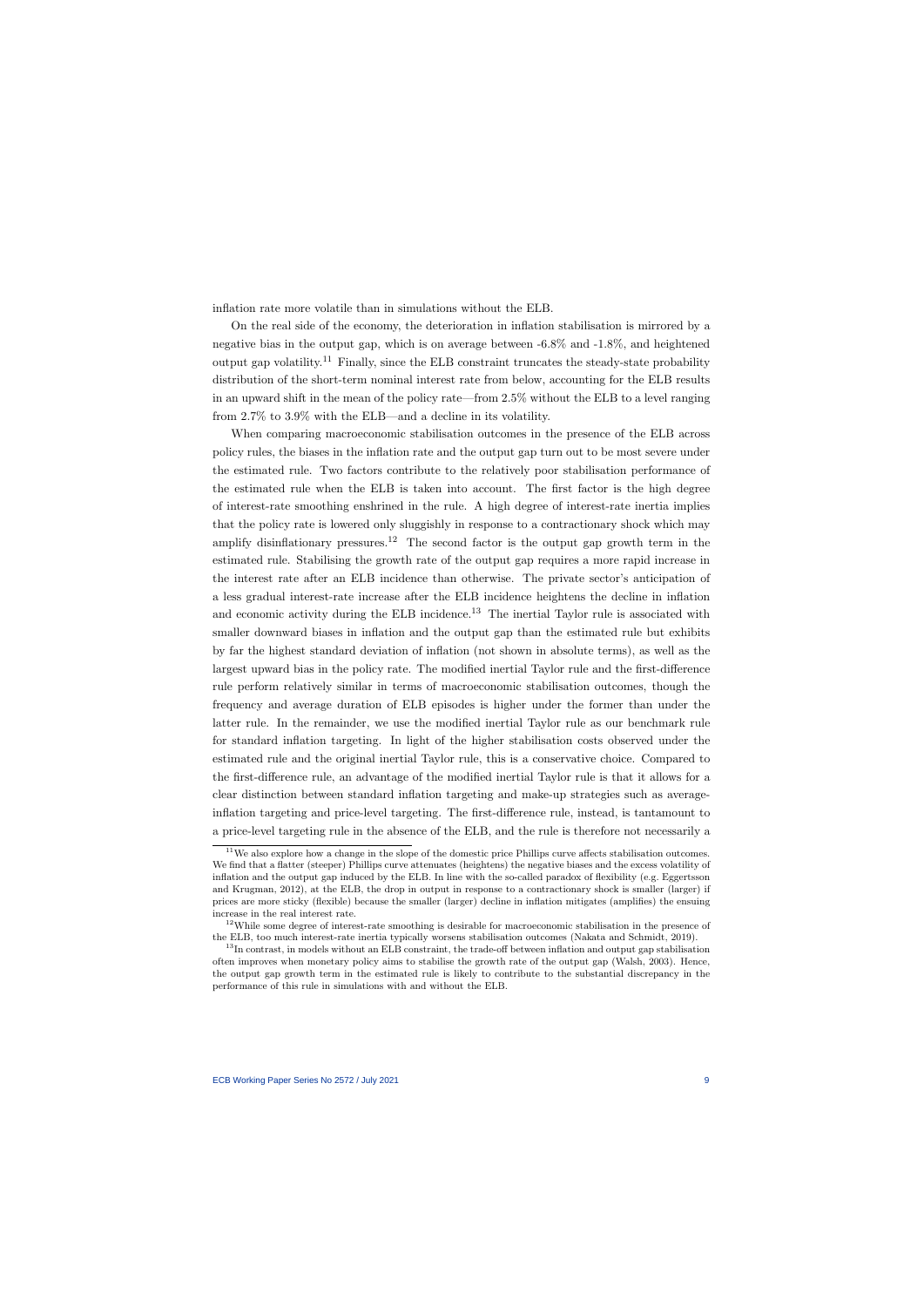good representation of inflation targeting strategies that treat past deviations of inflation from target as bygones.

#### 2.3 How much monetary policy space?

The incidence of ELB events, and the extent to which the ELB constraint hampers macroeconomic stabilisation are not solely determined by the central bank's monetary policy rule, they also depend on the longer-run economic conditions in which monetary policy is operating. In this respect, three key parameters are the long-run equilibrium real interest rate, the inflation target, and the level of the ELB constraint. Together, they determine the average "space" for monetary policy to reduce its policy rate in recessions.

Figure 2 shows how the model simulation results change when either the equilibrium real rate, the inflation target or the level of the ELB constraint take on a higher or lower value than in our benchmark calibration. In each case, interest-rate policy is governed by our benchmark rule (the modified inertial Taylor rule).

A decline in the long-run equilibrium real interest rate leads to an increase in the incidence of episodes where the ELB is binding, and aggravates, both, the negative stabilisation biases and economic volatility. When the equilibrium real interest rate falls from 0.5% to 0.0%, the neutral level of the policy rate falls, all else equal, from 2.5% to 2.0%, so that the central bank has less space to reduce its policy rate in response to contractionary shocks, resulting in an increase in the ELB frequency by 3.5 percentage points. The heightened asymmetry in the ability of the central bank to adjust its policy rate in response to shocks raises the negative inflation bias to 0.63 percentage point. In a similar vein, a lower inflation target of  $1\%$  results in an increase in the ELB frequency of 7.3 percentage points and raises the negative inflation bias to 0.83 percentage point. Hence, a reduction in the inflation target leads to a more than one-for-one decline in the mean of inflation.

By the same token, a higher inflation target or a lower level of the ELB attenuate the ELB incidence and improve macroeconomic stabilisation outcomes. For instance, when the NAWM II is simulated with an inflation target of 3%, rather than 2%, the negative inflation bias shrinks to 0.28 percentage point. If the numerical value of the ELB is assumed to be -1.0% instead of -0.5%, the negative inflation bias is  $0.1$  percentage point smaller than in the benchmark simulations.<sup>14</sup>

### 3 Nonstandard monetary policy instruments

In an attempt to soften the adverse economic consequences of the ELB constraint documented in the previous section, central banks have expanded their set of policy instruments to include,

 $14$ To be clear, the level of the ELB, like the level of the long-run equilibrium real interest rate, is not a policy parameter to be chosen by central banks but rather depends on factors such as storage and transportation costs associated with hoarding cash. Another factor concerns the existence of a "reversal rate" hampering financial intermediation capacity; see Brunnermeier and Koby (2018).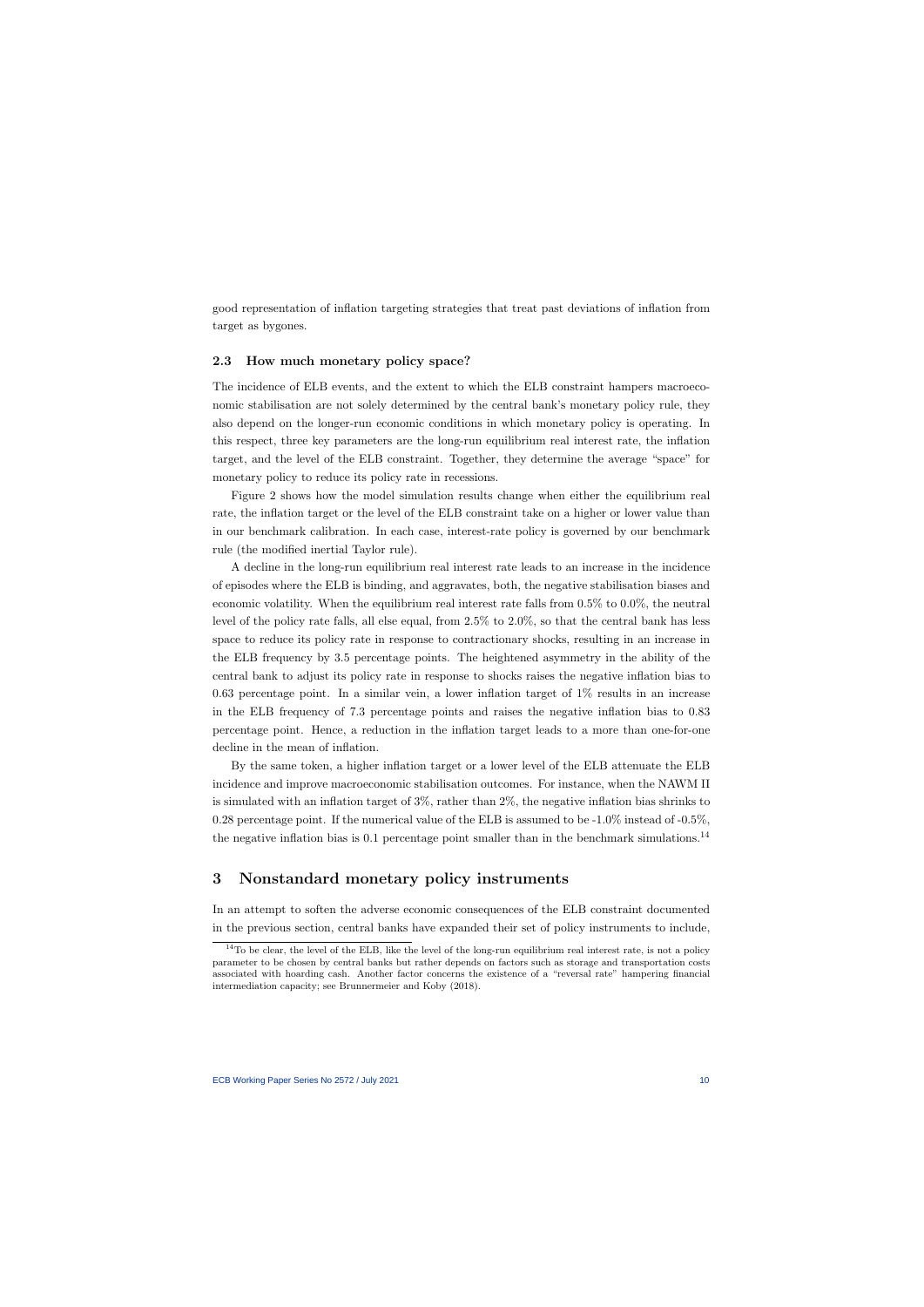amongst others, interest-rate forward guidance and large-scale asset purchases. In this section, we explore the effectiveness of these two instruments in mitigating the distortionary effects associated with the presence of the ELB.

#### 3.1 Interest-rate forward guidance

Central banks have pursued different types of interest-rate forward guidance. We model forward guidance as a state-dependent policy prescription. That is, the central bank promises to keep its policy rate at the ELB beyond the point in time where the benchmark interest-rate rule would imply an increase in the policy rate, and the length of the additional period for which the policy rate is kept low depends on the severity of the previous downturn.<sup>15</sup> To do so, we augment our benchmark interest-rate rule with a notional shadow rate, defined as the interest rate implied by the policy rule when the ELB constraint is ignored.<sup>16</sup> The actual annualised policy rate  $R_t$  then equals the annualised shadow rate  $\tilde{R}_t$ , when the shadow rate is above the ELB, and it equals the level of the ELB, when the shadow rate is below the ELB:

$$
\tilde{R}_t = 0.85 \left( \tau R_{t-1} + (1 - \tau) \tilde{R}_{t-1} \right) + 0.15 \left( r^* + \bar{\pi}_t^{(4)} + y_t^{gap} + 2.0(\bar{\pi}_t^{(4)} - \pi^*) \right) \tag{1}
$$

$$
R_t = \max\left(\tilde{R}_t, ELB\right),\tag{2}
$$

where  $\bar{\pi}_t^{(4)}$  $t_t^{(4)}$  is the annual consumer price inflation rate,  $y_t^{gap}$  $t_t^{gap}$  is the output gap,  $r^*$  denotes the annualised equilibrium real rate,  $\pi^*$  is the central bank's inflation target, and  $ELB$  denotes the level of the ELB constraint. When  $\tau = 1$ , the above specification is tantamount to the benchmark rule without state-dependent forward guidance. Instead, when  $\tau = 0$ , then the contemporaneous shadow rate depends on the lagged shadow rate, and, hence, the path of the policy rate after an ELB incidence depends on the severity of the inflation shortfall and the recessionary pressures materialising while the ELB has been binding.

While the central bank never reneges on its interest-rate forward guidance in our model simulations so that the actual current policy rate is determined according to equations (1) and (2) with  $\tau = 0$ , we allow for the possibility that the central bank's state-dependent forward guidance is not fully credible with the public, and that the degree of credibility depends on the overall configuration of employed instruments. In the case of imperfect credibility, private sector agents' base their expectations of future interest rates on a probability-weighted linear combination of two distinct interest-rate rules which respond either to the lagged shadow rate or to the lagged realised policy rate.<sup>17</sup>

<sup>&</sup>lt;sup>15</sup>Alternative forms of interest-rate forward guidance include non-state-contingent date-based forward guidance (Carlstrom et al., 2015) and threshold-based forward guidance (Coenen and Warne, 2014; Boneva et al., 2018).

 $^{16}$ Our formalisation of interest-rate forward guidance follows the approach of Coenen et al. (2020).

 $17$ See Coenen et al. (2020), Section 2, for more details.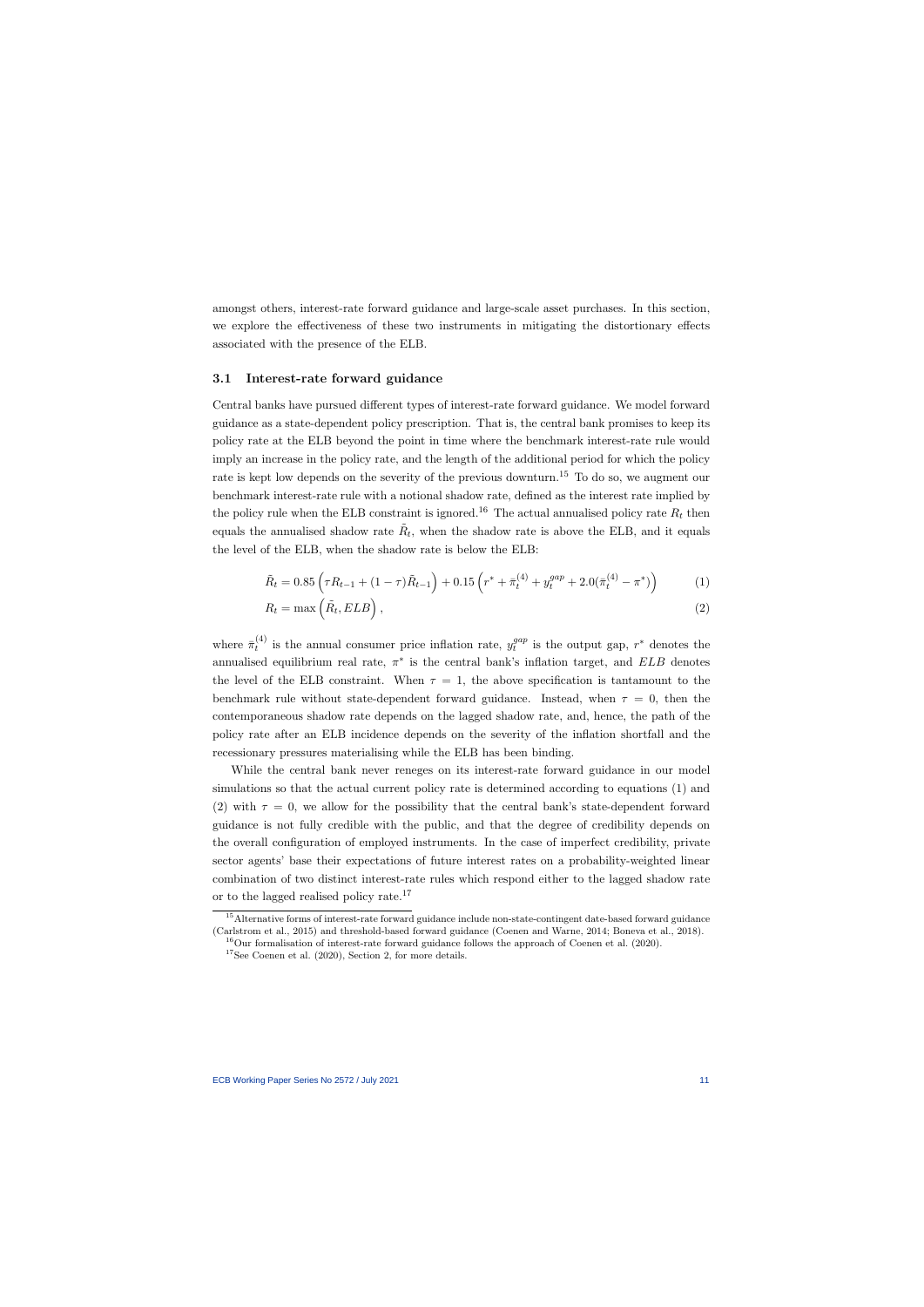#### 3.2 Large-scale asset purchases

As regards central bank asset purchases, we assume that they are initiated when the ELB constraint becomes binding and that they comprise purchases of long-term government bonds and long-term private-sector loans. In the NAWM II, asset purchases affect the economy by relieving the stressed financial intermediary sector through relaxation of funding constraints and an ensuing improvement in economy-wide lending conditions.<sup>18</sup> The central bank's asset holdings are governed by a feedback rule that makes the size of the asset purchases a function of the severity of the drop in inflation and economic activity as measured by the gap between the ELB and the shadow interest rate. In addition, the rule contains a persistent component that allows for a gradual build-up of overall central bank asset holdings broadly consistent with the pattern of actual asset purchases carried out by central banks, and a gradual reduction thereafter as the purchased assets mature. Formally,

$$
a_t = 1.2a_{t-1} - 0.27a_{t-2} + 0.125R_t^{gap}
$$
\n(3)

$$
R_t^{gap} = \max\left(\tilde{R}_t, ELB\right) - \tilde{R}_t,\tag{4}
$$

where  $a_t$  denotes the central bank's asset holdings. Thus, we model asset purchases as a statedependent policy.

#### 3.3 Effects of nonstandard instruments on macroeconomic stabilisation

Figure 3 presents results from stochastic simulations of the NAWM II on how interest-rate forward guidance and large-scale asset purchases affect stabilisation outcomes and the ELB incidence. The figure shows results for alternative configurations of forward guidance and asset purchases, as well as for the benchmark interest-rate rule without nonstandard policies. Each policy configuration is represented by a distinct coloured marker. The gray axes running from the origin outwards depict different statistics summarising the outcomes of the simulations.<sup>19</sup> To facilitate their comprehension, the summary statistics for a particular policy configuration are connected via lines that have the same colour as the corresponding markers.

The effectiveness of forward guidance critically hinges on its credibility with the private sector. In Figure 3, "credible forward guidance" refers to the case where the central bank's forward-guidance policy is seen by the private sector as fully credible, whereas "imperfectlycredible forward guidance" refers to the case where private-sector agents attach only a small probability to the central bank's forward-guidance policy. Credible interest-rate forward guidance reduces the negative inflation bias by about 0.2 percentage point and extends the average

<sup>18</sup>See Appendix A for a more detailed description of the financial sector in NAWM II.

 $19$ Figure 3 presents the same summary statistics as Figure 2, except that it depicts the inflation and output gap biases, rather than their means. The inflation bias is defined as the difference between the inflation mean and the central bank's inflation target, whereas the output gap bias coincides with the output gap mean (which would be zero in the absence of the ELB constraint).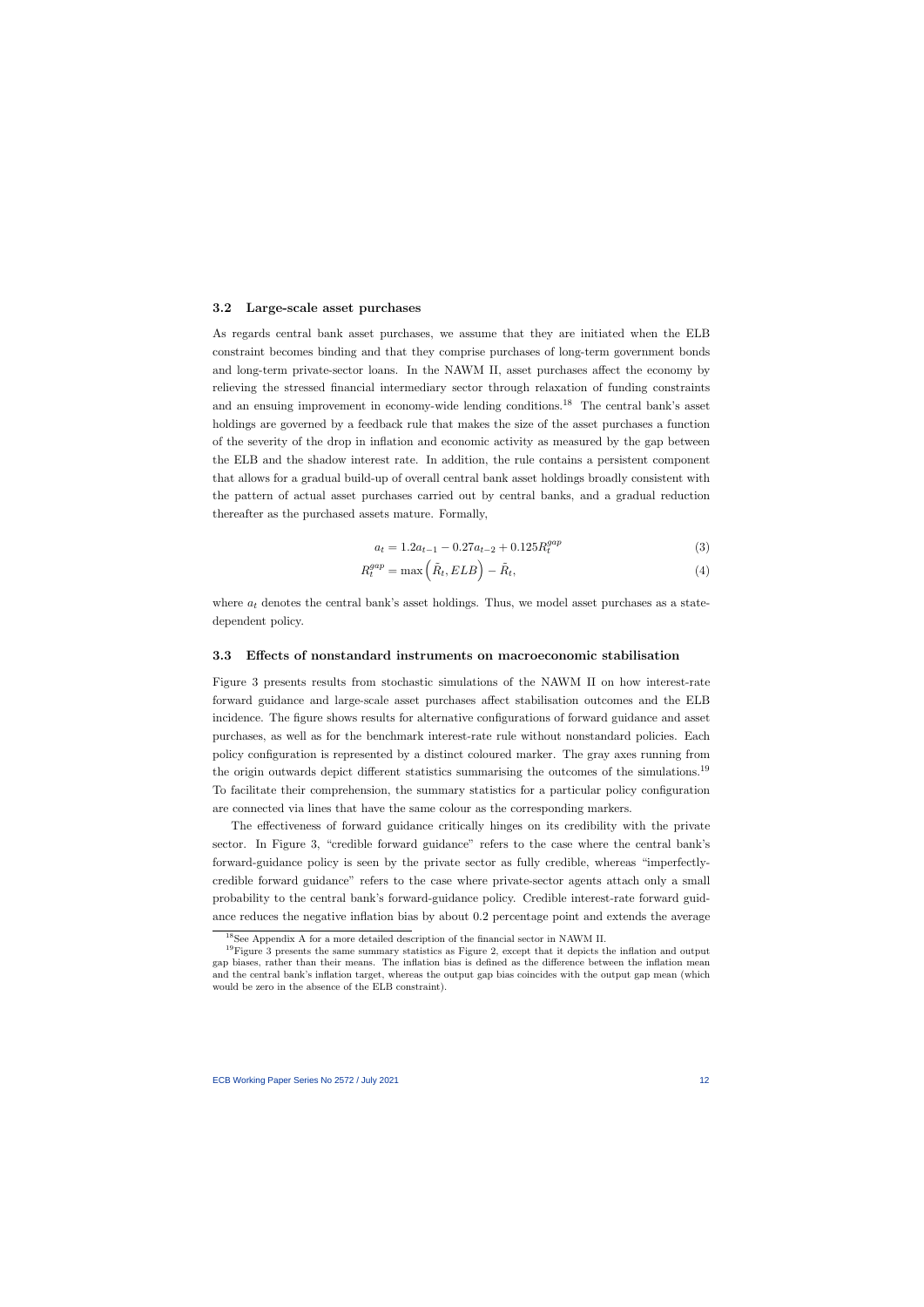duration of ELB episodes by 5 quarters. The increase in the average duration of ELB episodes reflects the "low for longer" element of forward guidance. Credible forward guidance is also successful in mitigating the output gap bias, and in reducing economic volatility. If, instead, forward guidance has low credibility, the improvement in stabilisation outcomes is much more muted. For instance, under low credibility, forward guidance reduces the negative inflation bias only by 0.08 percentage point. Credibility is essential for interest-rate forward guidance to effectively steer private-sector expectations about future policy and, thus, about future inflation and economic activity. At the ELB, a credible announcement by the central bank that interest-rate policy will remain accommodative beyond the expected duration of the contractionary shock raises private-sector inflation expectations. Higher expected inflation lowers the real interest rate and stimulates aggregate demand, thereby mitigating the downward pressure on current inflation and economic activity.<sup>20</sup> For inflation expectations to rise in response to the forward guidance announcement, the private sector thus has to understand that the announcement signals a more accommodative stance rather than a worsened macroeconomic outlook.<sup>21</sup>

Next, we consider the effects of central bank asset purchases. Large-scale asset purchases, on their own, have a rather small effect on inflation in the model simulations. The use of asset purchases as an additional policy instrument reduces the negative inflation bias by 0.04 percentage point and the volatility of inflation by 0.11 percentage point. Central bank asset purchases, while inflationary in the short run, give rise to dis-inflationary pressures over the medium term that prevent a more sizeable reduction in the negative inflation bias. These disinflationary pressures arise because asset purchases stimulate investment, leading to a gradual increase in the physical capital stock and a decline in the rental rate of capital that, in turn, puts downward pressure on firms' marginal costs. The output gap bias, on the other hand, shrinks by 0.91 percentage point.<sup>22</sup> Finally, the incidence of a binding ELB, notably its duration, is somewhat reduced by the asset purchases, as the improved stabilisation outcomes tend to support a more timely normalisation of the policy rate.

Apart from the direct effect that asset purchases have on the macroeconomy, they may also help the central bank to enhance the credibility of interest-rate forward guidance when both nonstandard instruments are used together and, thereby, increase the capacity of monetary policy to stabilise the economy. This effect materialises when, as is often argued, an increasing central bank balance sheet is interpreted by the private sector as a signal for accommodative future interest-rate policy. To account for this signalling channel in the simulations, we assume that the asset purchases carried out by the central bank lead to an increase in the probability that private-sector agents attach to the central bank's forward guidance when compared to the

 $^{20}$ Interest-rate forward guidance also improves stabilisation outcomes by attenuating the decline in asset prices at the ELB, thereby counteracting the amplification of ELB incidences through the financial sector. See Table C in the Appendix.

 $21$ See Andrade et al. (2019).

 $^{22}$ The cumulated size of asset purchases can be as large as  $42\%$  of GDP (corresponding to the 95th percentile of their probability distribution obtained from the stochastic simulations).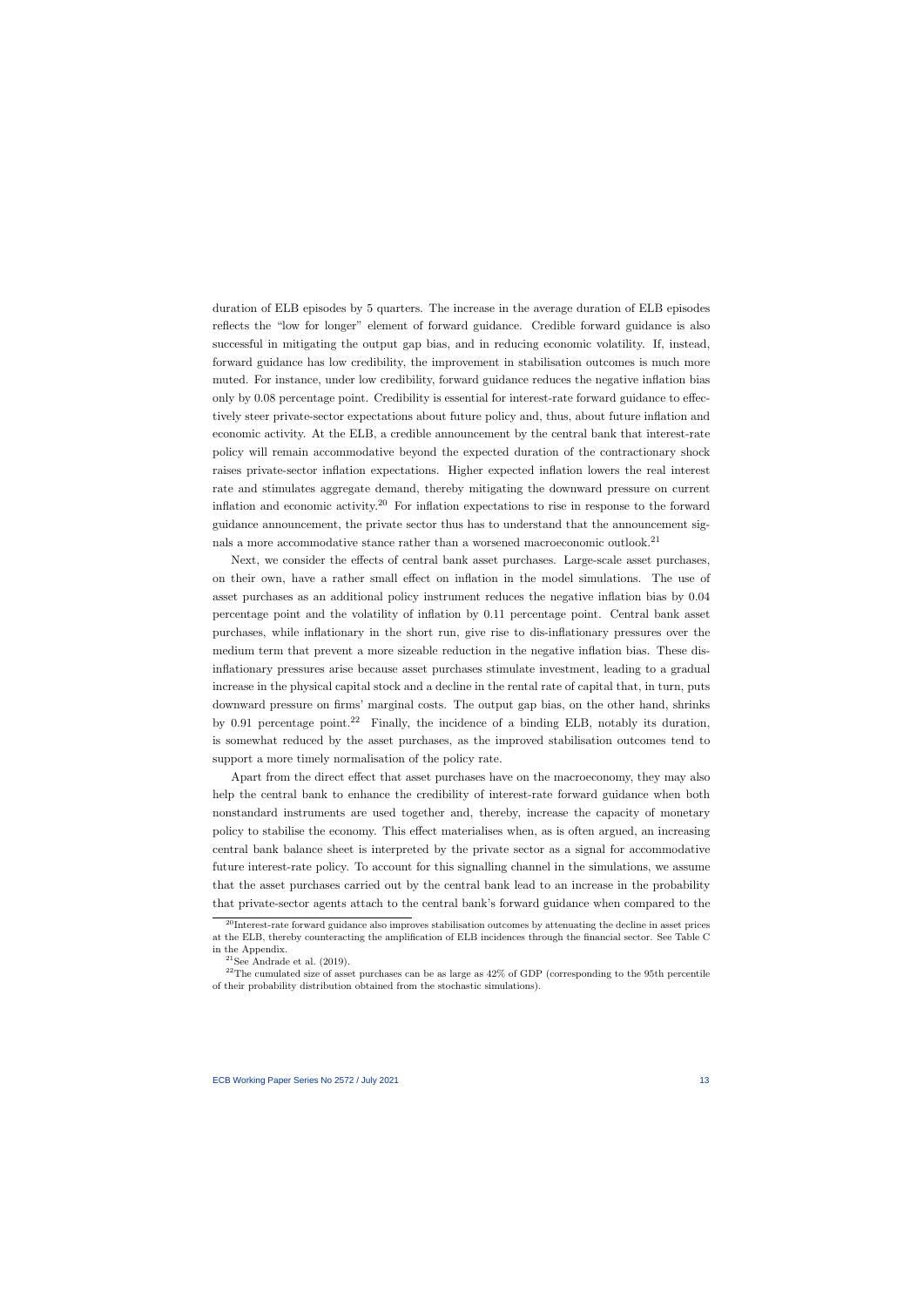"imperfectly-credible forward guidance" scenario without large-scale asset purchases.<sup>23</sup> Under this configuration, referred to as "enhanced forward guidance with asset purchases" in Figure 3, the two nonstandard instruments together reduce the negative inflation bias by 0.16 percentage point, and lower the volatility of inflation by 0.4 percentage point. Similar improvements are achieved in terms of the output gap bias and volatility.

#### 3.4 Nonstandard instruments in a counterfactual recession scenario

We close this section with an illustrative example that shows how interest-rate forward guidance and large-scale asset purchases can help to mitigate the contraction in output and inflation in a recession scenario where interest rates are ex ante close to the ELB. The simulation shown in Figure 4 is centered on the baseline projection of the December 2019 Broad Macroeconomic Projection Exercise (BMPE) conducted by Eurosystem staff, that we augmented with a model-based extension (grey solid line with filled circles), and the recession is induced by a large contractionary demand shock.<sup>24</sup> All variables, except for the policy rate, are presented in deviations from the baseline.

The negative demand shock leads to a gradual and persistent decline in the output gap and inflation. The economic downturn is most severe when the central bank completely refrains from using nonstandard instruments. With the policy rate already close to the ELB, the very small cut in the interest rate prescribed by the benchmark interest-rate rule is insufficient to offset the negative effects of the shock. When, instead, the central bank uses forward guidance about the likely path of future policy rates in addition to conventional interest-rate policy, and the policy announcement is credible, the decline in the output gap and inflation is substantially mitigated. With credible forward guidance, private-sector agents anticipate that the central bank will keep the policy rate low beyond the point in time where the standard interest-rate rule would prescribe a normalisation of monetary policy. This raises expectations about higher inflation and output in the future. Forward-looking households and firms account for higher expected output and inflation by increasing, respectively, their spending and prices already today. When large-scale asset purchases are part of its toolbox, the central bank responds to the demand shock and the ensuing ELB incidence by starting to buy public and private-sector bonds, which leads to a gradual expansion of its balance sheet. The central bank's asset purchases provide relief to the stressed balance sheets of the economy's banking sector, thereby contributing to an improvement of lending conditions (not shown). The improved lending conditions, in turn, have a positive, albeit small, effect on economic activity. Finally, when interest-rate forward guidance and largescale asset purchases are used together, and asset purchases help to dispel private-sector doubts about the credibility of the forward-guidance policy, then the two policies together are almost as effective in stabilising the economy as fully-credible forward guidance.

<sup>&</sup>lt;sup>23</sup>Woodford (2012) provides an overview of the empirical evidence for a signalling channel of central bank asset purchases. For a model-based assessment, see Bhattarai et al. (2015).

 $24$ The assumptions underlying the model-based extension of the BMPE are broadly consistent with the conditioning assumptions of the BMPE.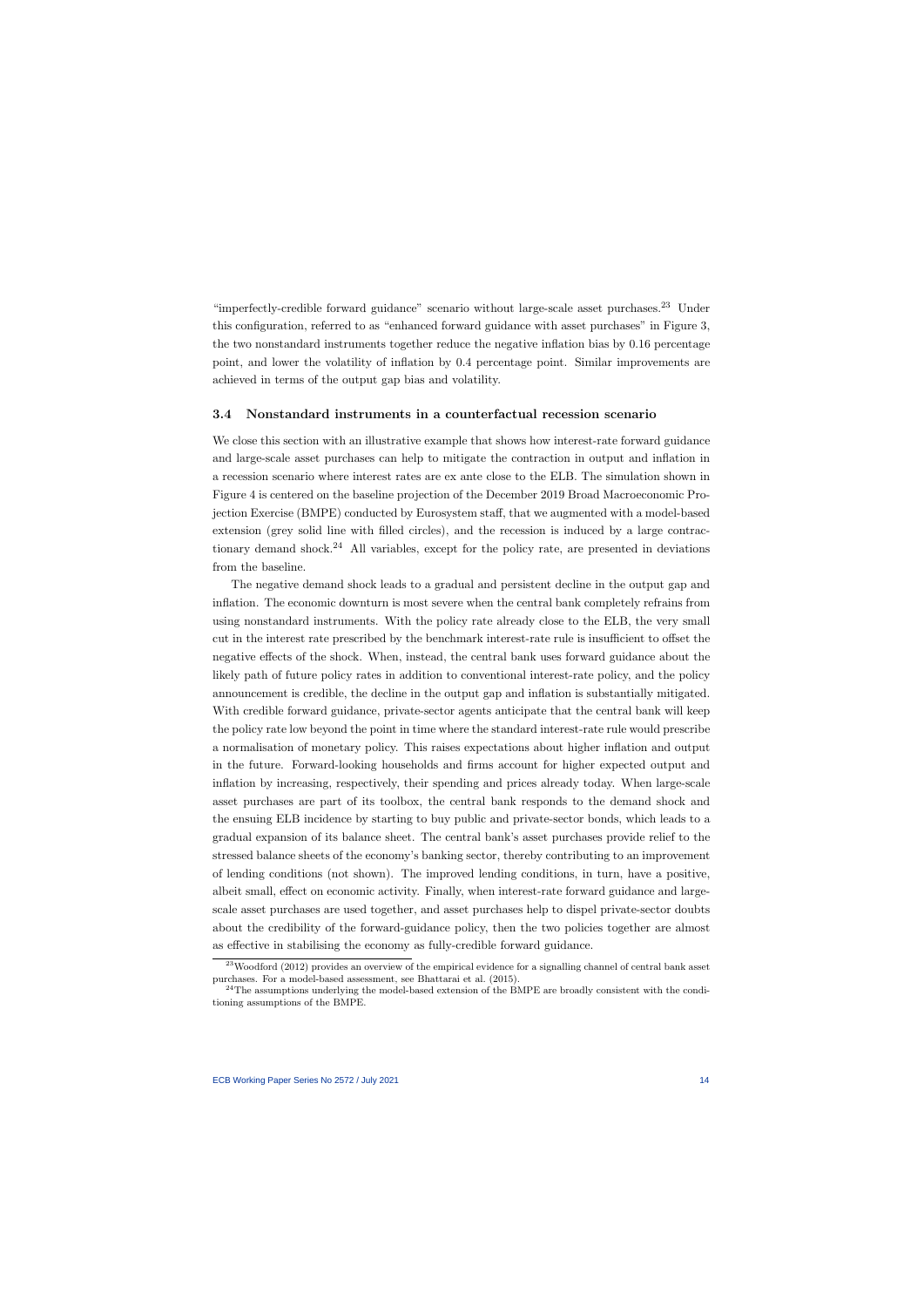## 4 Make-up strategies

In the previous sections, we maintained the assumption that the use of the central bank's interest-rate policy is guided by a standard inflation targeting framework as enshrined in our benchmark interest-rate rule. In this section, we consider an alternative class of strategies, socalled make-up strategies, with a view to improving macroeconomic stabilisation outcomes in the presence of the ELB. The common feature of these alternative strategies is that the central bank seeks to compensate, at least in part, for past episodes of too low (high) inflation by temporarily aiming for a rate of inflation above (below) the central bank's inflation target. A credible make-up strategy that is well-understood by the public thus allows inflation expectations to operate as "automatic stabilisers", for whenever inflation is too low (high), future inflation should be expected to temporarily overshoot (undershoot) the target, which, if private sector decisions depend on their expectations about future economic conditions, can help to improve current stabilisation outcomes. This property of make-up strategies is not shared by standard inflation targeting which renders past inflation realisations by and large immaterial for the contemporaneous monetary policy stance ("bygones are bygones").

#### 4.1 Interest-rate rules with make-up elements

As in the case of standard inflation targeting, we specify the make-up strategies in form of interest-rate feedback rules. Table 2 lists the five make-up rules that we consider in our analysis as possible alternatives to the benchmark rule. Under price-level targeting (PLT), the central bank aims to keep the price level close to a pre-announced target path that grows at a rate consistent with the inflation target. Under average-inflation targeting (AIT), the central bank aims to stabilise an average rate of inflation over a pre-specified time window. The longer the averaging window, the more similar AIT becomes to PLT. In addition to rules with a symmetric and permanent make-up element, we also consider specifications with either an asymmetric or a temporary make-up element. Under the asymmetric average-inflation targeting (AAIT) rule, the policy rate responds to an average rate of inflation whenever average inflation is below target, and it responds to annual inflation, in accordance with the benchmark rule, otherwise. Under the temporary price-level targeting (TPLT) rule, the central bank switches to price-level targeting whenever the ELB becomes binding. Once the price level is realigned with its target path, monetary policy will switch back to the benchmark rule. The AAIT and TPLT rules are thus specifically designed with a view to addressing the economic impairments resulting from the ELB. All rules feature some sluggishness in the adjustment of the policy rate, and they are "flexible" in that they also respond to a measure of the output gap.

#### 4.2 Effects of make-up strategies on macroeconomic stabilisation

Figure 5 presents results from stochastic simulations of the NAWM II on how the different make-up rules affect stabilisation outcomes and the ELB incidence. Results are compared to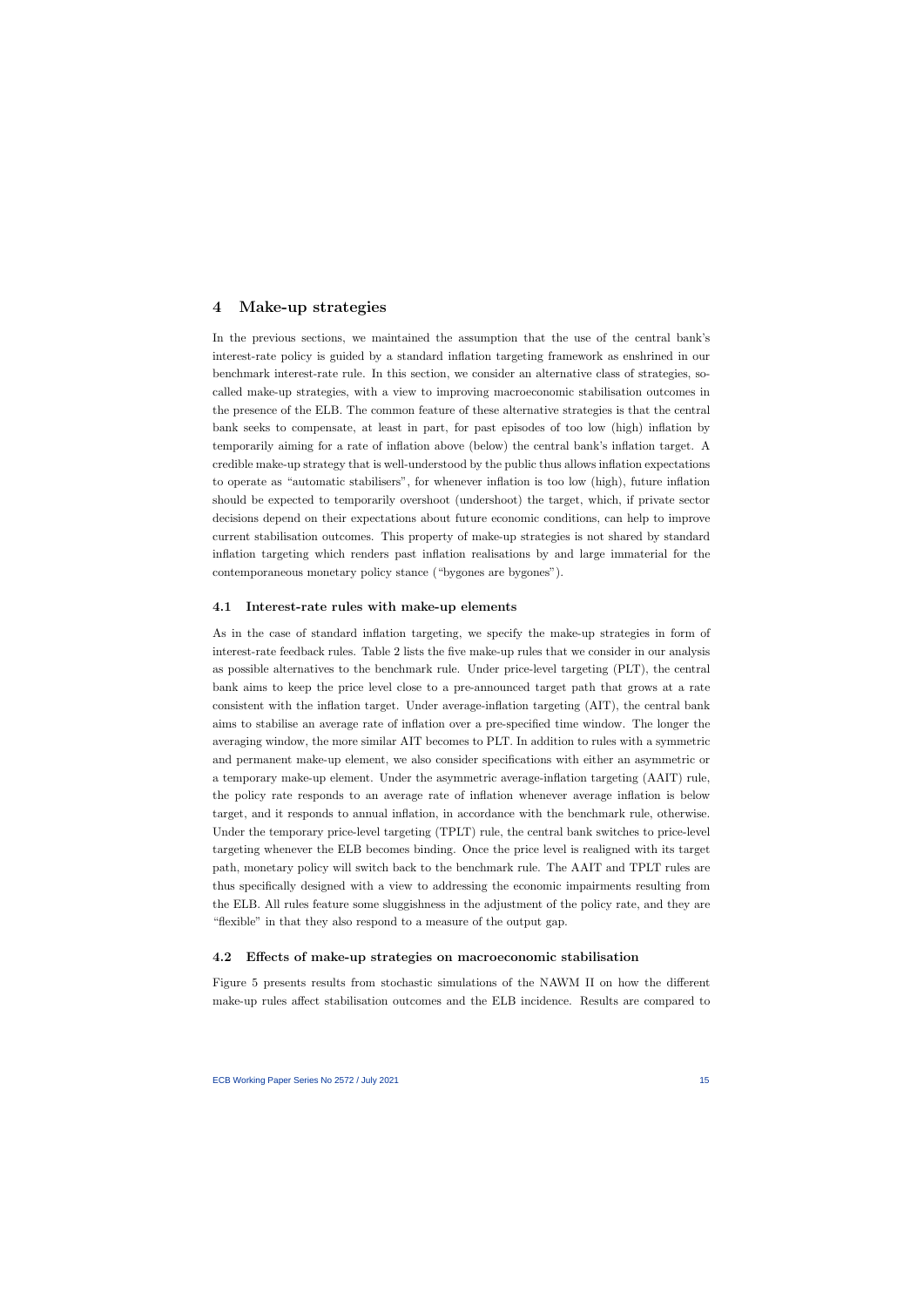the benchmark inflation-targeting rule and based on the benchmark assumptions for the inflation target, the equilibrium real interest rate and the ELB, respectively (see Section 2). Each policy rule is represented by a coloured marker, as in Figure 3.

The make-up rules attenuate, to a varying degree, the negative inflation and output gap biases, reduce economic volatility, and lower the incidence of a binding ELB. The PLT and AAIT rules fully eliminate the negative inflation bias, though the AAIT rule is somewhat less successful in reducing the volatility of inflation when compared to the other rules. As regards the two AIT rules, the inflation bias is smaller, in absolute value, for the rule with the longer averaging window (of eight, as opposed to four, years). The TPLT rule does not lead to a material stabilisation improvement, except for the reduction in the inflation bias of 0.2 percentage point. This may be partially explained by the small response coefficient to the price level in the TPLT rule. All in all, the PLT rule performs best in terms of minimising both the biases and the volatility of inflation and the output gap. The standard deviation of inflation is 2.3 percentage points lower than under the benchmark rule, and the standard deviation of the output gap is 1.1 percentage points lower, reflecting an improved stabilisation trade-off arising from the history dependence of the PLT rule.<sup>25</sup> Remarkably, although all make-up rules exhibit the property that after an ELB episode policy rates are kept "lower for longer" than would be warranted by the path of annual inflation, the average frequency of ELB incidences and, in most cases, the average duration of ELB incidences is lower than under the benchmark rule. This result is testifying to the strong general equilibrium effects associated with an effective management of expectations.

#### 4.3 Make-up strategies in a counterfactual recession scenario

To illustrate the functioning of make-up rules in an ELB environment, we again make use of the recession scenario considered in Section 3. Figure 6 shows the simulated paths for alternative make-up rules as well as for the benchmark inflation-targeting rule. Like in Figure 4, the simulation is conducted around the baseline of the December 2019 BMPE augmented with a model-based extension, and the recession is induced by a large contractionary demand shock.<sup>26</sup> In so doing, we assume that the make-up rules account for the emerging marginal inflation shortfalls due to the simulated contractionary shock, but do not account for past shortfalls induced by previous shocks as enshrined in the initial conditions and the shortfalls implied by the extended baseline values themselves. All variables, except for the policy rate, are presented in deviations from the baseline.

<sup>&</sup>lt;sup>25</sup>Even in the absence of the ELB constraint, make-up strategies can reduce the volatility of inflation and economic activity relative to standard inflation targeting in models with price mark-up shocks. See, for instance, Vestin (2006). Indeed, when simulating the model under the PLT rule without the ELB constraint, the standard deviations of both inflation and the output gap are lower than under the benchmark rule without the ELB constraint.

 $^{26}$ For expositional convenience, Figure 6 focuses on a subset of make-up rules. At the ELB, the TPLT rule (not shown) leads to similar dynamics as the PLT rule, and dynamics under the AAIT rule (not shown) are similar to those under the AIT rules.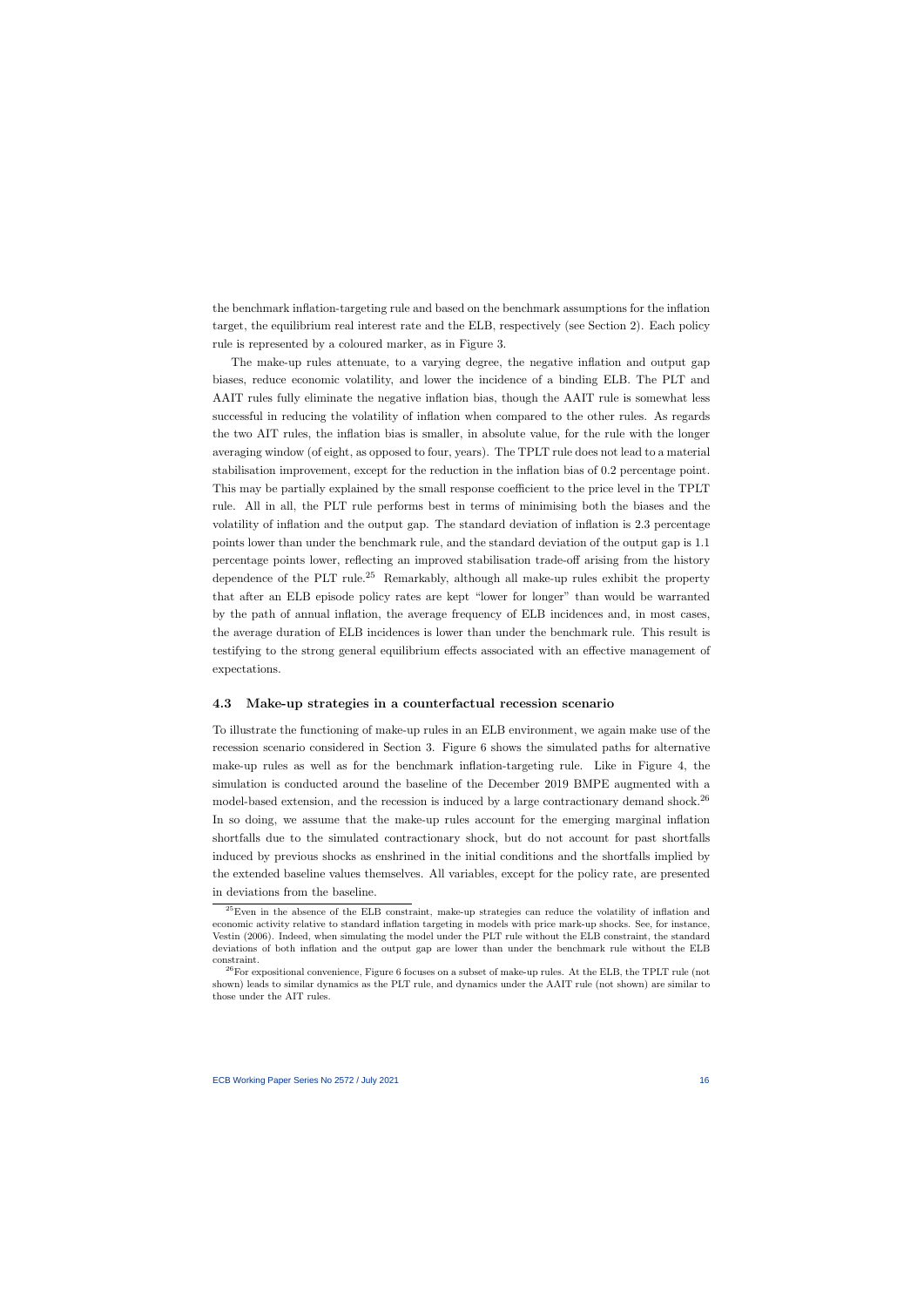The drop in aggregate demand induced by the shock leads to a gradual and persistent decline in the output gap and inflation. With the policy rate already close to the ELB, the central bank has, at least in the short run, little room for further interest-rate cuts, independently of the monetary policy rule. Yet, the decline in inflation and economic activity in response to the shock is much more muted under the make-up rules than under the benchmark rule. When monetary policy is governed by the PLT rule, the private-sector anticipates that monetary policy will remain accommodative after the shock has receded until the price level is fully realigned with its baseline path. This requires annual inflation to temporarily rise above the baseline path. Higher expected future inflation lowers real interest rates and thereby stimulates household spending and firms' investment. Likewise, firms respond to the increase in expected future inflation by curbing the reduction in current goods prices.<sup>27</sup> Despite the large magnitude of the shock, the amount by which the inflation rate temporarily overshoots its baseline path is moderate and drawn-out over several quarters. Because higher expected future inflation mitigates the decline in current inflation, there is, in equilibrium, a smaller inflation shortfall to be compensated for after the ELB incidence. Thus, in equilibrium, the path of the nominal interest rate under the PLT rule deviates only slightly from the nominal interest-rate path under the benchmark rule.<sup>28</sup> Dynamics under the AIT rules are similar to those under the PLT rule, except that the inflation shortfall induced by the shock is only partially, as opposed to fully, undone, implying a downward levelshift in the path of the price level and, therefore, a somewhat weaker cushioning of the decline in inflation and the output gap than under the PLT rule. All in all, the simulations show that make-up strategies, if credible and well understood by the public, can improve macroeconomic stabilisation outcomes in a low-interest-rate environment with an occasionally binding ELB.

## 5 Conclusion

In the current environment of persistently low equilibrium real interest rates, the presence of an effective lower bound severely impairs the ability of standard interest-rate policy to achieve satisfying macroeconomic stabilisation outcomes. The new environment does, however, not render monetary stabilisation policy per se ineffective. Using the ECB's New Area-Wide Model II, we show that the central bank can alleviate the distortions induced by the lower bound if it has recourse to interest-rate forward guidance and large-scale asset purchases. An even stronger reduction in the stabilisation costs can be obtained when the central bank's monetary policy strategy contains a make-up element so that monetary policy aims to compensate for past inflation shortfalls by generating temporarily above-target inflation in the future.

The considered remedies to the distortions induced by the effective lower bound are of course not without practical limitations. The efficacy of asset purchases is likely to be state-dependent

<sup>&</sup>lt;sup>27</sup>The make-up rule also attenuates the amplification of ELB incidences associated with a deterioration of the financial sector's lending conditions by mitigating the decline in asset prices (not shown). See Table D in the Appendix.

 $28$ There is, of course, a more severe difference in the paths of real interest rates (not shown).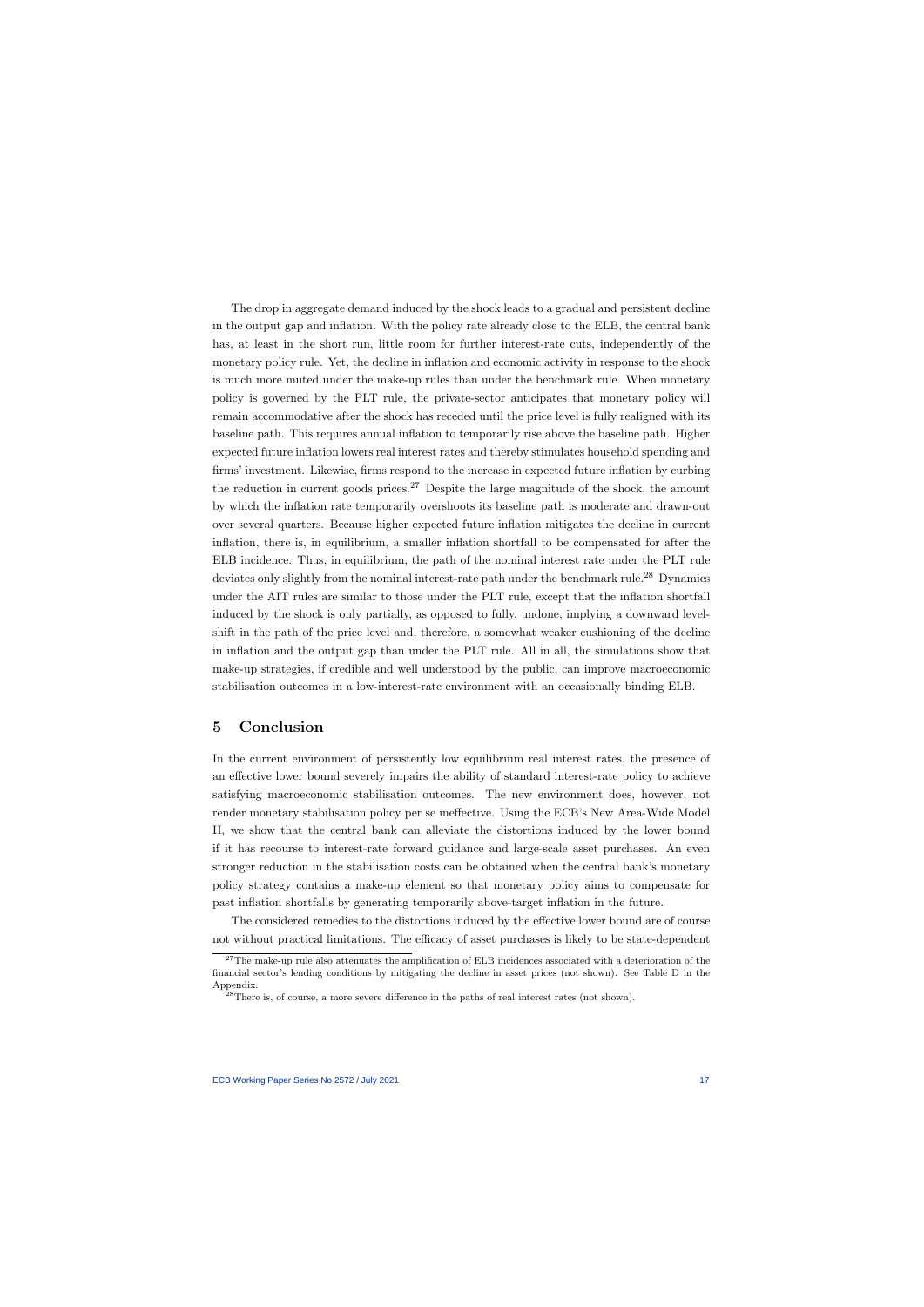on, e.g., the severity of prevailing financial impairments, and central bank asset purchases may face quantitative limits. The stabilising macroeconomic effects of forward guidance hinge on its credibility with the private sector and on the importance of forward-looking private-sector planning, in general.<sup>29</sup> While we have proposed a practical way to deal with these issues in our simulations, developing alternative approaches, with a stronger theoretical foundation, would be an important area for future work.

In a similar vein, if a central bank decides to adpot a make-up strategy it may face practical challenges that we abstract from in our model-based analysis. The effectiveness of a make-up strategy hinges on people's understanding of how it makes future monetary policy and macroeconomic outcomes contingent on current economic conditions. Coherent and transparent central bank communication of the strategy is therefore pivotal for the make-up element to steer privatesector expectations in the desired way. This is likely to be particularly challenging in the initial transition phase when people still have to learn and build trust into the new strategy.<sup>30</sup> We leave a model-based assessment of these transitional aspects for future work.

## References

- AMANO, R., S. GNOCCHI, S. LEDUC, AND J. WAGNER (2020): "Average is good enough: Average-inflation targeting and the ELB," Staff Working Papers 2020-31, Bank of Canada.
- AN, S. AND F. SCHORFHEIDE (2007): "Bayesian analysis of DSGE models," *Econometric* Reviews, 26, 113–172.
- ANDERSON, G. (1987): "A procedure for differentiating perfect-foresight-model reduced-from coefficients," Journal of Economic Dynamics and Control, 11, 465–481.
- Anderson, G. and G. Moore (1985): "A linear algebraic procedure for solving linear perfect foresight models," Economics Letters, 17, 247–252.
- Andrade, P., G. Gaballo, E. Mengus, and B. Mojon (2019): "Forward guidance and heterogeneous beliefs," American Economic Journal: Macroeconomics, 11, 1–29.
- Arias, J. E., M. Bodenstein, H. Chung, T. Drautzburg, and A. Raffo (2020): "Alternative strategies: How do they work? How might they help?" Finance and Economics Discussion Series 2020-068, Board of Governors of the Federal Reserve System (U.S.).
- BERNANKE, B., M. KILEY, AND J. ROBERTS (2019): "Monetary policy strategies for a low-rate environment," Finance and Economics Discussion Series 2019-009, Board of Governors of the Federal Reserve System (U.S.).

 $29$ See, for instance, Gabaix (2019) for an analysis of interest-rate forward guidance in a model with boundedlyrational expectations.

<sup>30</sup>See Bodenstein et al. (2019) for an analysis of the transition from an inflation-targeting rule to a price-level targeting rule in a model environment where agents learn only gradually about the new policy rule.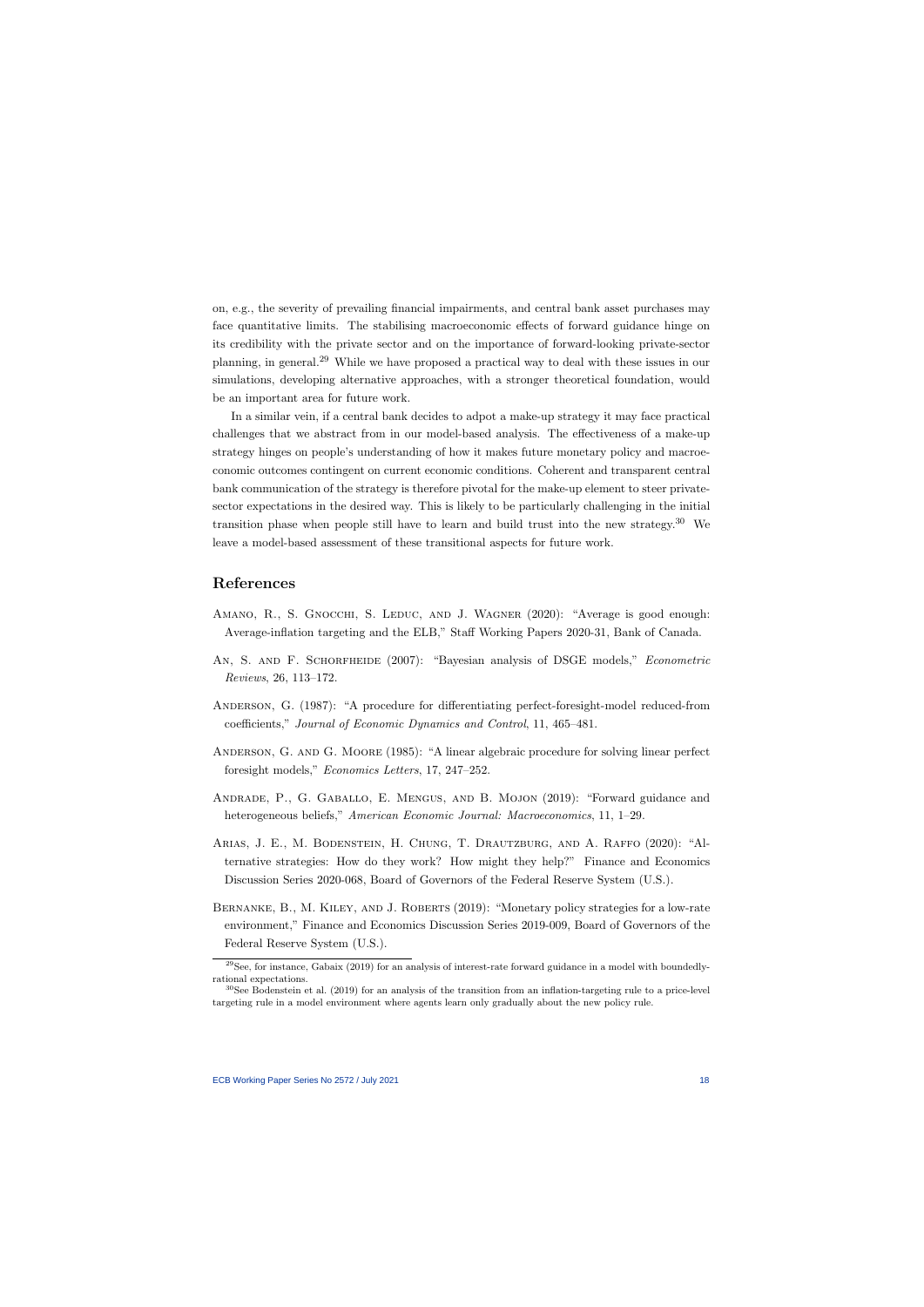- BHATTARAI, S., G. B. EGGERTSSON, AND B. GAFAROV (2015): "Time consistency and the duration of government debt: A signalling theory of quantitative easing," Working Paper 21336, National Bureau of Economic Research.
- BLANCHARD, O. J. AND C. M. KAHN (1980): "The solution of linear difference models under rational expectations," Econometrica, 48, 1305–1311.
- BODENSTEIN, M., J. HEBDEN, AND F. WINKLER (2019): "Learning and Misperception: Implications for Price-Level Targeting," Finance and Economics Discussion Series 2019-078, Board of Governors of the Federal Reserve System (U.S.).
- BONEVA, L., R. HARRISON, AND M. WALDRON (2018): "Threshold-based forward guidance," Journal of Economic Dynamics and Control, 90, 138–155.
- Boucekkine, R. (1995): "An alternative methodology for solving nonlinear forward-looking models," Journal of Economic Dynamics and Control, 19, 711–734.
- BRAND, C., M. BIELECKI, AND A. PENALVER (2018): "The natural rate of interest: Estimates, drivers, and challenges to monetary policy," Occasional Paper Series 217, European Central Bank.
- BRUNNERMEIER, M. K. AND Y. KOBY (2018): "The reversal interest rate," NBER Working Papers 25406, National Bureau of Economic Research, Inc.
- BUDIANTO, F., T. NAKATA, AND S. SCHMIDT (2020): "Average inflation targeting and the interest rate lower bound," Working Paper Series 2394, European Central Bank.
- Calvo, G. A. (1983): "Staggered prices in a utility-maximizing framework," Journal of Monetary Economics, 12, 383–398.
- Carlstrom, C. T., T. S. Fuerst, and M. Paustian (2015): "Inflation and output in New Keynesian models with a transient interest rate peg," Journal of Monetary Economics, 76, 230–243.
- $-(2017)$ : "Targeting long rates in a model with segmented markets," American Economic Journal: Macroeconomics, 9, 205–242.
- Christoffel, K., G. Coenen, and A. Warne (2008): "The New Area-Wide Model of the euro area: A micro-founded open-economy model for forecasting and policy analysis," Working Paper Series 944, European Central Bank.
- Chung, H., J.-P. Laforte, D. Reifschneider, and J. Williams (2012): "Have we underestimated the likelihood and severity of zero lower bound events?" Journal of Money, Credit and Banking, 44, 47–82.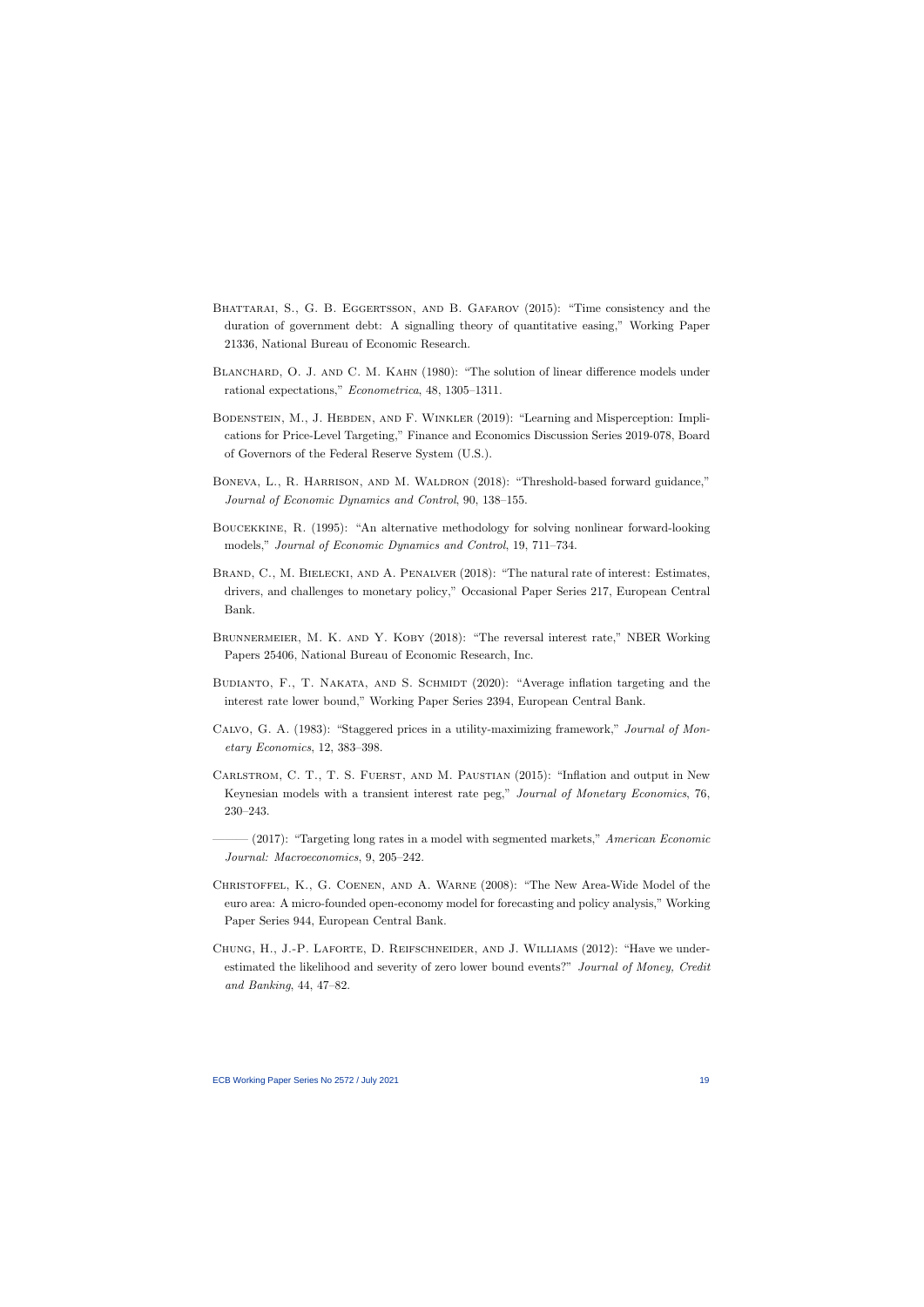- CHUNG, H. T., É. GAGNON, T. NAKATA, M. PAUSTIAN, B. SCHLUSCHE, J. TREVINO, D. VILÁN, AND W. ZHENG (2019): "Monetary policy options at the effective lower bound: Assessing the Federal Reserve's current policy toolkit," Board of Governors of the Federal Reserve System, Finance and Economics Discussion Series 2019-003.
- Coenen, G. (2003): "Zero lower bound: Is it a problem in the euro area?" European Central Bank, Working Paper Series No. 269.
- Coenen, G., P. Karadi, S. Schmidt, and A. Warne (2018): "The New Area-Wide Model II: An extended version of the ECB's micro-founded model for forecasting and policy analysis with a financial sector," Working Paper Series 2200, European Central Bank.
- COENEN, G., C. MONTES-GALDÓN, AND F. SMETS (2020): "Effects of state-dependent forward guidance, large-scale asset purchases and fiscal stimulus in a low-interest-rate environment," Working Paper Series 2352, European Central Bank.
- COENEN, G., A. ORPHANIDES, AND V. WIELAND (2004): "Price stability and monetary policy effectiveness when nominal interest rates are bounded at zero," Advances in Macroeconomics, 4, Article 1.
- Coenen, G. and A. Warne (2014): "Risks to price stability, the zero lower bound, and forward guidance: A real-time assessment," International Journal of Central Banking, 10, 7–54.
- CÚRDIA, V. AND M. WOODFORD  $(2011)$ : "The central-bank balance sheet as an instrument of monetary policy," *Journal of Monetary Economics*, 58, 54–79.
- EGGERTSSON, G. B. AND P. KRUGMAN (2012): "Debt, Deleveraging, and the Liquidity Trap: A Fisher-Minsky-Koo Approach," The Quarterly Journal of Economics, 127, 1469–1513.
- EGGERTSSON, G. B. AND M. WOODFORD (2003): "The zero bound on interest rates and optimal monetary policy," Brookings Papers on Economic Activity, 34, 139–235.
- FAIR, R. C. AND J. B. TAYLOR (1983): "Solution and maximum likelihood estimation of dynamic nonlinear rational expectations models," Econometrica, 51, 1169–1185.
- Gabaix, X. (2019): "A behavioral New Keynesian model," Working Paper 22954, National Bureau of Economic Research.
- GERALI, A., S. NERI, L. SESSA, AND F. M. SIGNORETTI (2010): "Credit and banking in a DSGE model of the euro area," Journal of Money, Credit and Banking, 42, 107–141.
- GERTLER, M. AND P. KARADI (2011): "A model of unconventional monetary policy," Journal of Monetary Economics, 58, 17–34.
- $(2013)$ : "QE 1 vs. 2 vs. 3 ...: A framework for analyzing large-scale asset purchases as a monetary policy tool," International Journal of Central Banking, 9, 5–53.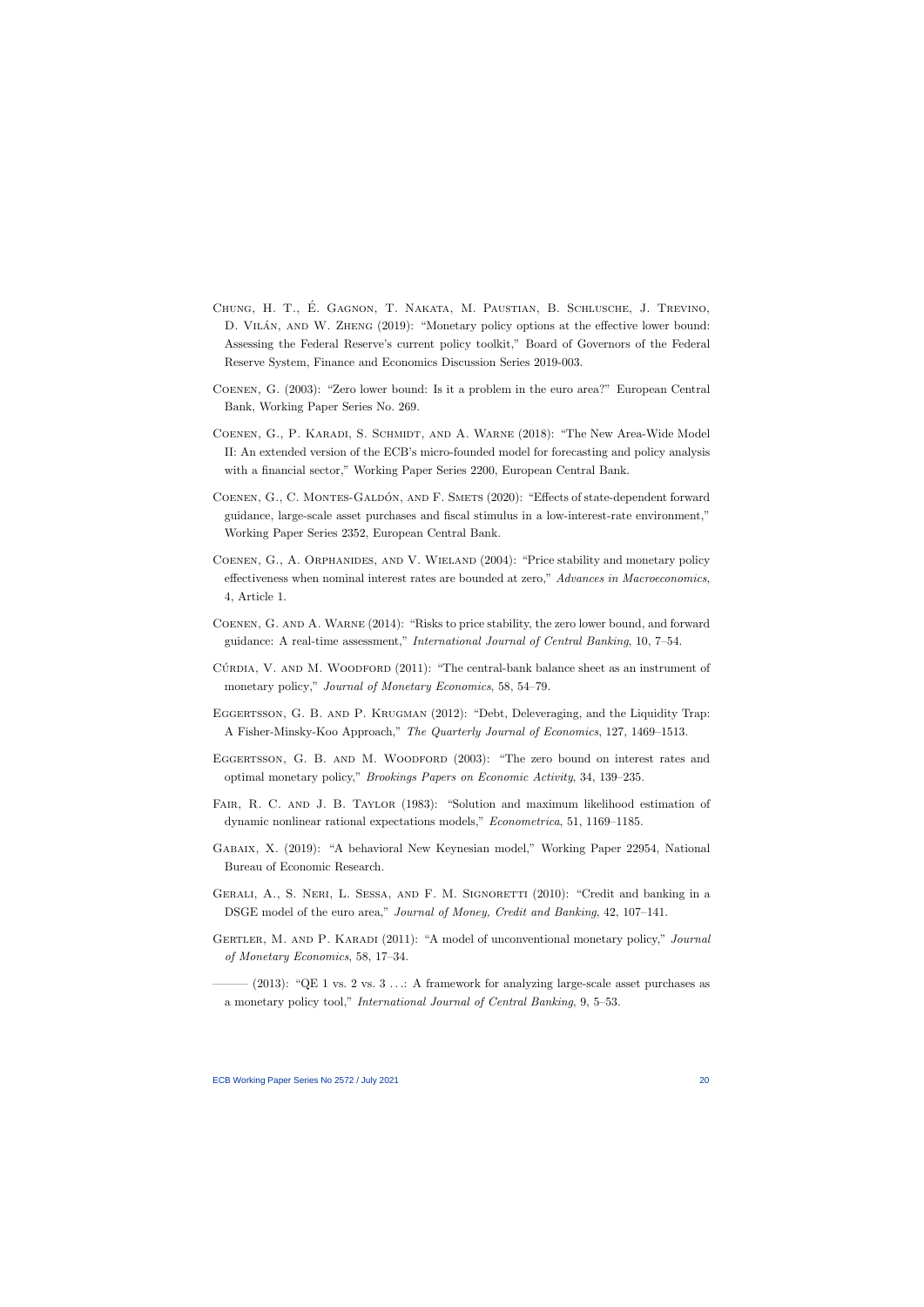- HAMILTON, J. D., E. S. HARRIS, J. HATZIUS, AND K. D. WEST (2016): "The equilibrium real funds rate: Past, present and future," IMF Economic Review, 64, 660–707.
- HARTMANN, P. AND F. SMETS (2018): "The European Central Bank's monetary policy during its first 20 years," Brookings Papers on Economic Activity, 49, 1–146.
- HILLS, T. S., T. NAKATA, AND S. SCHMIDT (2019): "Effective lower bound risk," *European* Economic Review, 120, 103321.
- HOLSTON, K., T. LAUBACH, AND J. C. WILLIAMS (2017): "Measuring the natural rate of interest: International trends and determinants," Journal of International Economics, 108, S59–S75.
- JORDÀ,  $\dot{O}$ . AND A. A. TAYLOR (2019): "Monetary policy divergence," Paper prepared for the Jackson Hole Economic Policy Symposium on "Challenges for Monetary Polciy", hosted by the Federal Reserve Bank of Kansas City, August 22-24.
- JUILLARD, M. (1996): "Dynare: A program for the resolution and simulation of dynamic models with forward variables through the use of a relaxation algorithm," CEPREMAP Working Papers (Couverture Orange) 9602, CEPREMAP.
- Kiley, M. T. (2018): "Quantitative easing and the "new normal" in monetary policy," Board of Governors of the Federal Reserve System, Finance and Economics Discussion Series 2018-004.
- KILEY, M. T. AND J. M. ROBERTS (2017): "Monetary policy in a low interest rate world," Brookings Papers on Economic Activity, 48, 317–372.
- LAFFARGUE, J.-P. (1990): "Résolution d'un modèle macroéconomique avec anticipations rationnelles," Annals of Economics and Statistics, 97–119.
- LAUBACH, T. AND J. C. WILLIAMS (2016): "Measuring the Natural Rate of Interest Redux." Board of Governors of the Federal Reserve System, Finance and Economics Discussion Series 2016-011.
- Mertens, T. and J. Williams (2019): "Tying down the anchor: Monetary policy rules and the lower bound on interest rates," Staff Reports 887, Federal Reserve Bank of New York.
- Mouabbi, S. and J.-G. Sahuc (2019): "Evaluating the macroeconomic effects of the ECB's unconventional monetary policies," Journal of Money, Credit and Banking, 51, 831–858.
- NAKATA, T. AND S. SCHMIDT (2019): "Gradualism and liquidity traps," Review of Economic Dynamics, 31, 182 – 199.
- NAKOV, A. (2008): "Optimal and simple monetary policy rules with zero floor on the nominal interest rate," International Journal of Central Banking, 4, 73–127.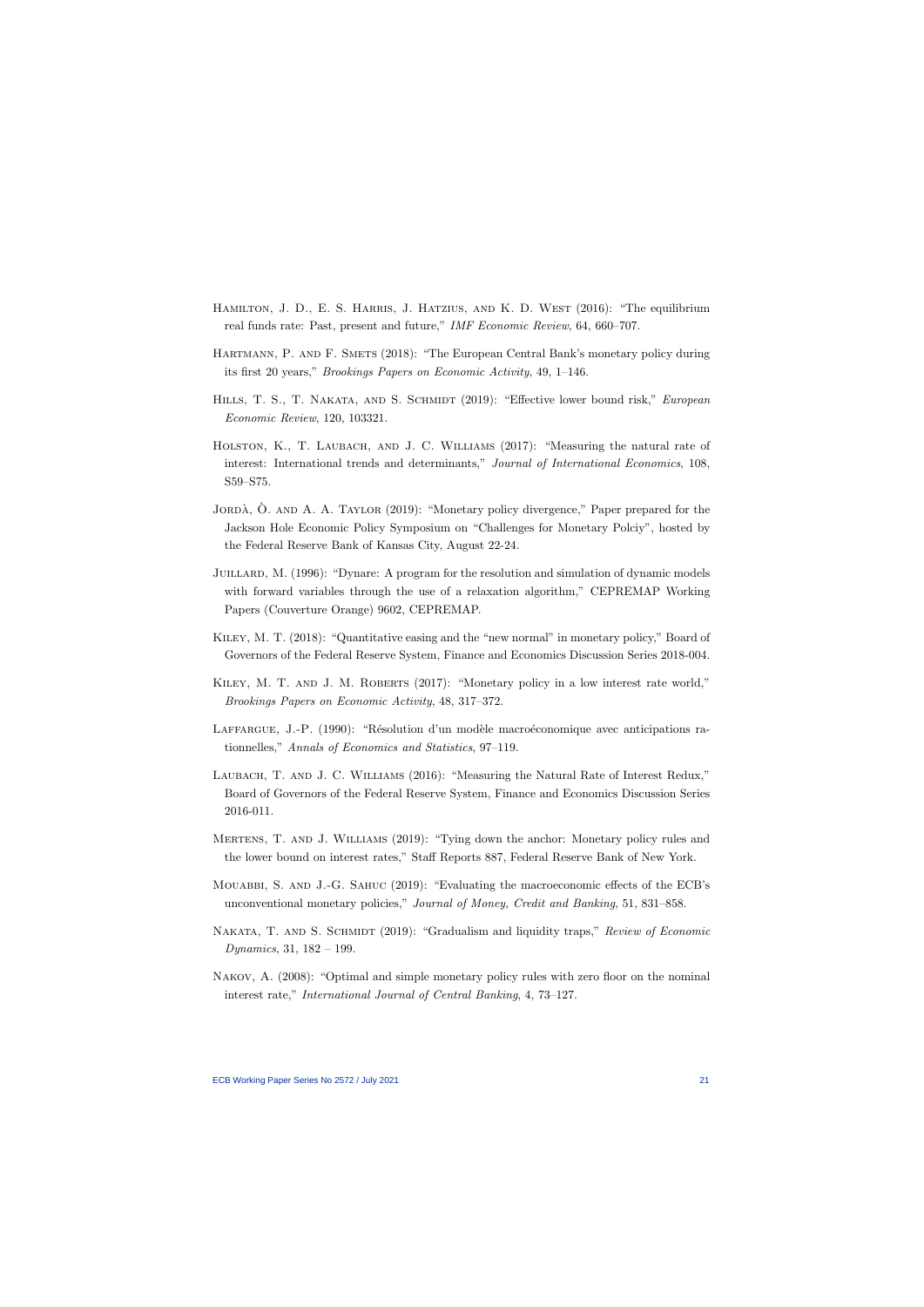- REIFSCHNEIDER, D. (2016): "Gauging the ability of the FOMC to respond to future recessions," Board of Governors of the Federal Reserve System, Finance and Economics Discussion Series 2016-068.
- REIFSCHNEIDER, D. AND J. C. WILLIAMS (2000): "Three lessons for monetary policy in a low-inflation era," Journal of Money, Credit and Banking, 32(4), 936–966.
- SVENSSON, L. (2020): "Monetary policy strategies for the Federal Reserve," *International Jour*nal of Central Banking, 16, 133–193.
- Taylor, J. B. (1993): "Discretion versus policy rules in practice," Carnegie-Rochester Conference Series on Public Policy, 39, 195–214.
- VESTIN, D. (2006): "Price-level versus inflation targeting," Journal of Monetary Economics, 53(7), 1361–1376.
- Walsh, C. E. (2003): "Speed Limit Policies: The Output Gap and Optimal Monetary Policy," American Economic Review, 93(1), 265–278.
- WOODFORD, M. (2012): "Methods of policy accommodation at the interest-rate lower bound," Proceedings - Economic Policy Symposium - Jackson Hole, 185–288.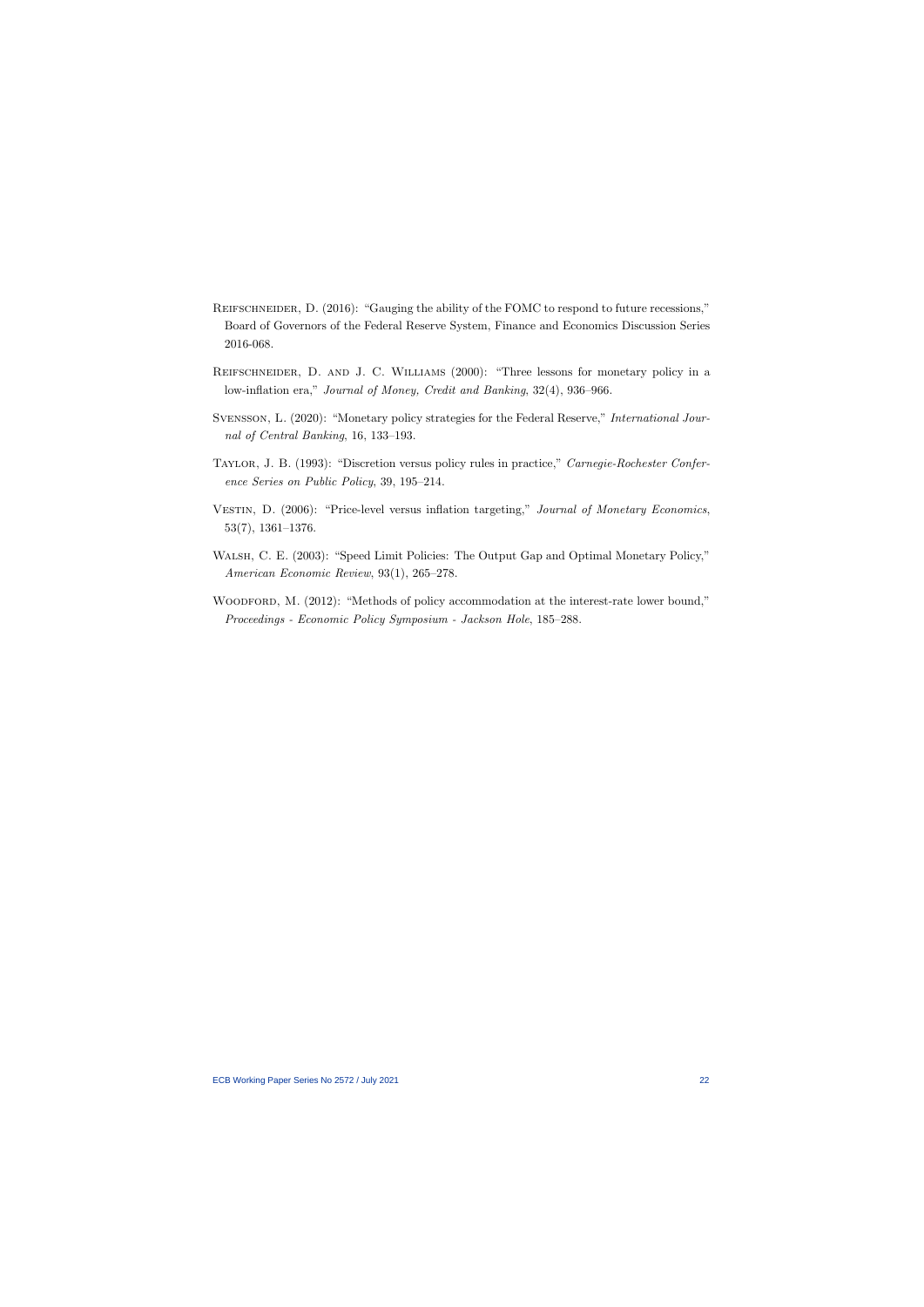| Estimated rule in NAWM II<br>(log-linearised) | $\hat{r}_t = 0.92\hat{r}_{t-1} + 0.08 \left( \hat{r}_{t t}^r + 2.75\hat{\pi}_t + 0.03\hat{y}_t \right)$<br>$+0.04(\hat{\pi}_t-\hat{\pi}_{t-1})+0.1(\hat{y}_t-\hat{y}_{t-1})$ |
|-----------------------------------------------|------------------------------------------------------------------------------------------------------------------------------------------------------------------------------|
| Inertial Taylor (1999) rule                   | $R_t = 0.85R_{t-1} + 0.15\left(r^* + \bar{\pi}_t^{(4)} + y_t^{gap} + 0.5\left(\bar{\pi}_t^{(4)} - \pi^*\right)\right).$                                                      |
|                                               | Modified inertial Taylor (1999) rule $R_t = 0.85R_{t-1} + 0.15\left(r^* + \bar{\pi}_t^{(4)} + y_t^{gap} + 2.0\left(\bar{\pi}_t^{(4)} - \pi^*\right)\right)$                  |
| First-difference rule                         | $R_t = R_{t-1} + 0.5 \left( \bar{\pi}_t^{(4)} - \pi^* \right) + 0.5 \left( y_t^{gap} - y_{t-1}^{gap} \right)$                                                                |

Notes:  $r^*$  denotes the annualised long-run equilibrium real rate,  $R_t$  is the annualised short-term nominal interest rate,  $\bar{\pi}^{(4)}_t$  is the annual consumer price inflation rate,  $\pi^*$  is the inflation target, and  $y_t^{gap}$  is the output gap. In the estimated rule,  $\hat{r}_t$  denotes the logarithmic deviation of the gross short-term nominal interest rate from its deterministic steady-state value, and  $\hat{\pi}_t$  is the logarithmic deviation of (gross) consumer price inflation from the steady-state inflation rate. Throughout,  $\hat{y}_t = y_t^{gap}$  is the logarithmic deviation of aggregate output from the trend output level, with trend output growth in the model following a shock process which is the composite of a persistent and a transitory component.  $\hat{r}_{t|t}^r$  represents the central bank's estimate of medium-run fluctuations in the logarithmic deviation of the equilibrium real interest rate from its long-run value due to the persistent component of trend output growth in the model.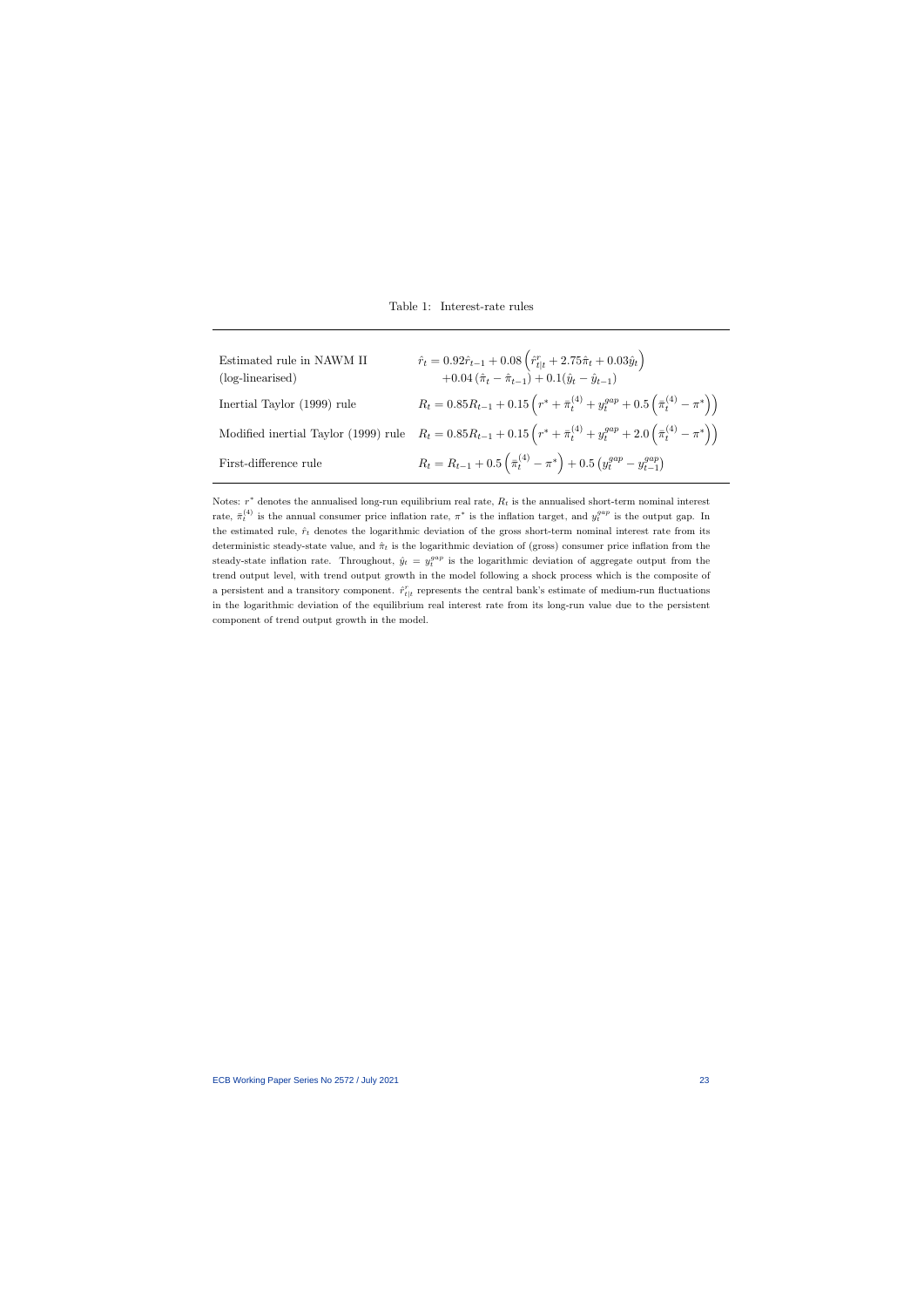| Average inflation targeting<br>$(4$ -year window)            | $R_t = 0.85R_{t-1} + 0.15\left(r^* + \bar{\pi}_t^{(4)} + y_t^{gap} + 4.0\left(\bar{\pi}_t^{(16)} - \pi^*\right)\right)$                                                                                                                                           |
|--------------------------------------------------------------|-------------------------------------------------------------------------------------------------------------------------------------------------------------------------------------------------------------------------------------------------------------------|
| Average inflation targeting<br>$(8$ -year window)            | $R_t = 0.85R_{t-1} + 0.15\left(r^* + \bar{\pi}_t^{(4)} + y_t^{gap} + 8.0\left(\bar{\pi}_t^{(32)} - \pi^*\right)\right)$                                                                                                                                           |
| Asymmetric average inflation<br>targeting $(4$ -year window) | $R_t = 0.85R_{t-1} + 0.15\left(r^* + \bar{\pi}_t^{(4)} + y_t^{gap} + I_{\left[\bar{\pi}_t^{(16)} \geq \pi^*\right]} 2.0\left(\bar{\pi}_t^{(4)} - \pi^*\right) + I_{\left[\bar{\pi}_t^{(16)} \leq \pi^*\right]} 3.0\left(\bar{\pi}_t^{(16)} - \pi^*\right)\right)$ |
| Price-level targeting                                        | $R_t = 0.85R_{t-1} + 0.15\left(r^* + \bar{\pi}_t^{(4)} + y_t^{gap} + (p_t - p_t^*)\right)$                                                                                                                                                                        |
| Temporary price-level<br>targeting                           | $R_t = 0.85R_{t-1} + 0.15(r^* + \bar{\pi}_t^{(4)} + y_t^{gap} + 2.0(\bar{\pi}_t^{(4)} - \pi^*)$<br>$+0.1p_{t-1}^{[-]}$ )<br>$p_t^{[-]} = \min \left( I_{[R_t=ELB p_{t-1}^{[-]}<0]}(p_{t-1}^{[-]}+\pi_t), 0 \right)$                                               |

Notes:  $r^*$  denotes the annualised long-run equilibrium real rate,  $R_t$  is the annualised short-term nominal interest rate,  $\bar{\pi}^{(4T)}_t$  is the annualised average consumer price inflation rate over the past T years,  $\pi^*$  is the inflation target, and  $y_t^{gap}$  is the output gap. In the asymmetric average inflation targeting rule,  $I_{\lbrack \bar{\pi}_t^{(16)} \geq \pi^* \rbrack}$  is an indicator variable that takes on a value of one if the 4-year average inflation rate is larger than or equal to the inflation target, and equals zero otherwise. In the price-level targeting rule,  $p_t$  is the consumer price level, and  $p_t^* =$  $p_{t-1}^* + \pi^*$  is the price-level target. In the temporary price-level targeting rule,  $p_t^{[-]}$  is a price-level gap variable that represents the cumulated shortfalls of the inflation rate from the inflation target during ELB episodes and thereafter, until the price-level gap is closed. The indicator variable  $I_{[R_t=ELB|p_{t-1}^{[-]}<0]}$  equals one if the ELB constraint is contemporaneously binding or if the previous period's price level gap is negative, and it equals zero otherwise.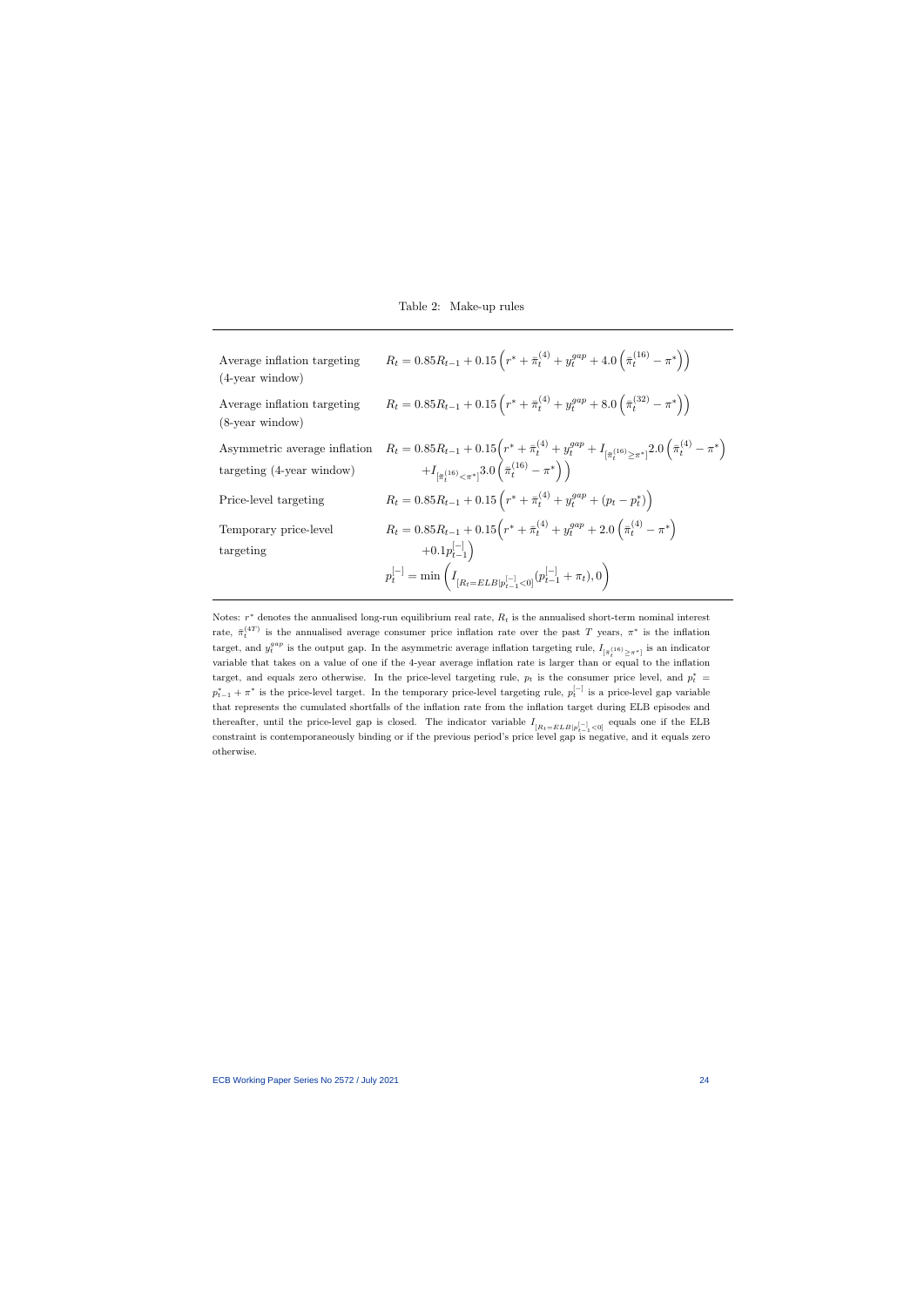

#### Figure 1: ELB incidence and macroeconomic stabilisation

Notes: This chart presents summary statistics of the steady-state probability distributions for the short-term nominal interest rate, annual consumer price inflation, and the output gap. These statistics include the incidence of the ELB constraint (measured by the frequency, i.e. the number of times, the short-term nominal interest rate is at the ELB, in percent, and the (average) duration of an ELB event, in quarters); and the mean and standard deviation of consumer price inflation, the output gap and the annualised short-term nominal interest rate. The means are expressed in percent, and the standard deviations are normalised by the respective standard deviation in the absence of the ELB constraint. The steady-state distributions are derived from stochastic simulations around the model's non-stochastic steady state with an inflation target equal to 2% and an equilibrium real interest rate set equal to 0.5%. They are carried out for alternative specifications of the interest-rate rule taking into account an ELB constraint set equal to -0.5%. The short-term nominal interest rate corresponds to the 3 month EURIBOR, and consumer price inflation is measured in terms of the private consumption deflator. Table A in the Appendix provides a tabular presentation of the results.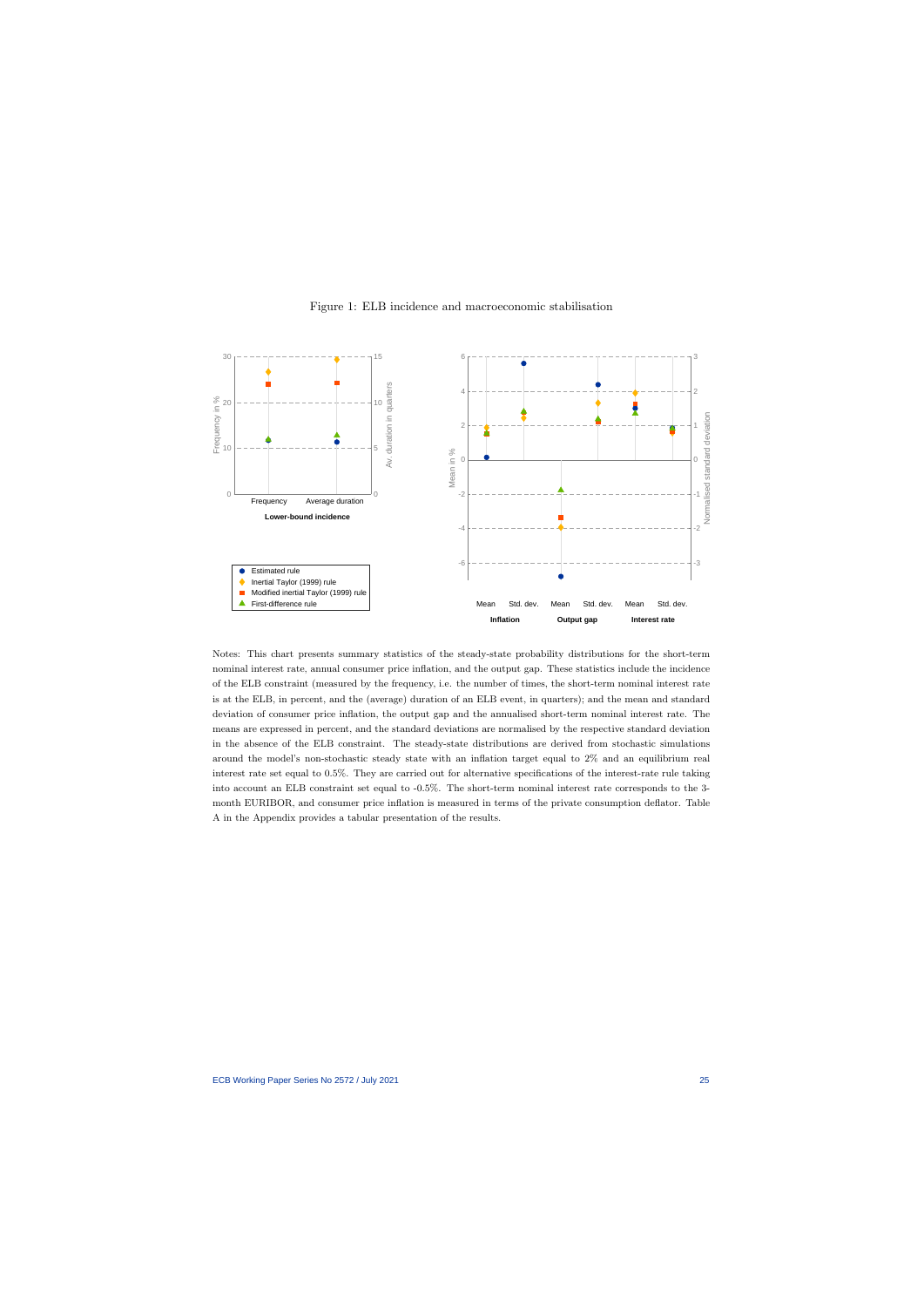

Figure 2: The roles of the inflation target, the equilibrium real rate, and the level of the ELB

Notes: This chart presents summary statistics of the steady-state probability distributions for the short-term nominal interest rate, annual consumer price inflation, and the output gap. These statistics include the incidence of the ELB constraint (measured by the frequency, i.e. the number of times, the short-term nominal interest rate is at the ELB, in percent, and the (average) duration of an ELB event, in quarters); and the mean and standard deviation of consumer price inflation and the output gap (all in percent). The steady-state distributions are derived from stochastic simulations around the model's non-stochastic steady state. They are carried out for alternative combinations of steady-state inflation (as pinned down by the inflation target), the steady-state real interest rate and the ELB constraint. The short-term nominal interest rate corresponds to the 3-month EURIBOR, and consumer price inflation is measured in terms of the private consumption deflator. Table B in the Appendix provides a tabular presentation of the results.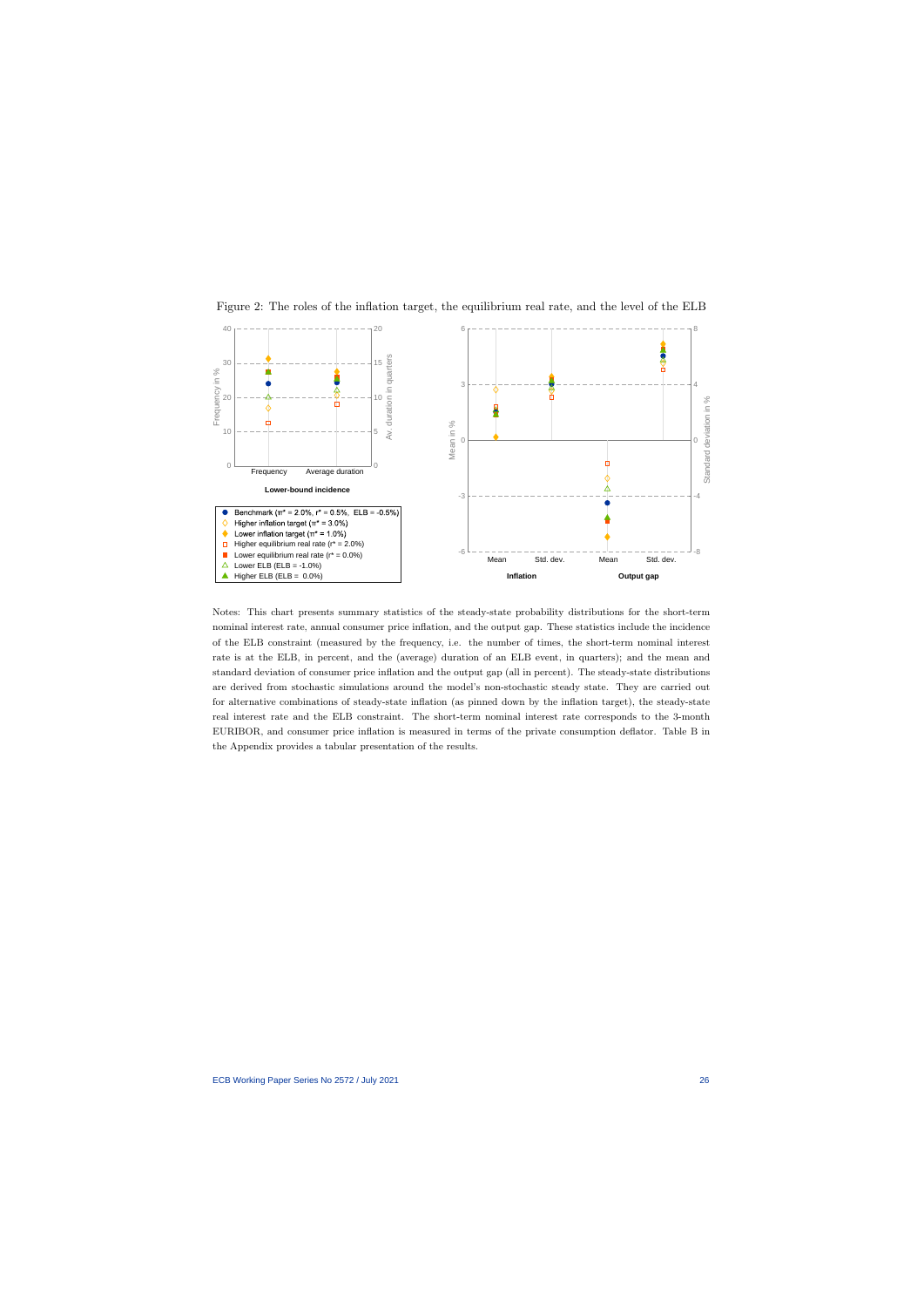

#### Figure 3: Effects of nonstandard policies on ELB incidence and macroeconomic stabilisation

Notes: This chart presents summary statistics of the steady-state probability distributions for the short-term nominal interest rate, annual consumer price inflation, and the output gap. These statistics include the incidence of the ELB constraint (measured by the frequency, i.e. the number of times, the short-term nominal interest rate is at the ELB, in percent, and the (average) duration of an ELB event, in quarters); and the bias (in percentage points) and standard deviation (in percent) of consumer price inflation and the output gap. The steady-state distributions are derived from stochastic simulations around the model's non-stochastic steady state with an inflation target equal to 2% and an equilibrium real interest rate set equal to 0.5%. They are carried out for alternative combinations of state-dependent asset purchases and state-dependent forward guidance on short-term nominal interest rates taking into account an ELB constraint set equal to -0.5%. The short-term nominal interest rate corresponds to the 3-month EURIBOR, and consumer price inflation is measured in terms of the private consumption deflator. Table C in the Appendix provides a tabular presentation of the results.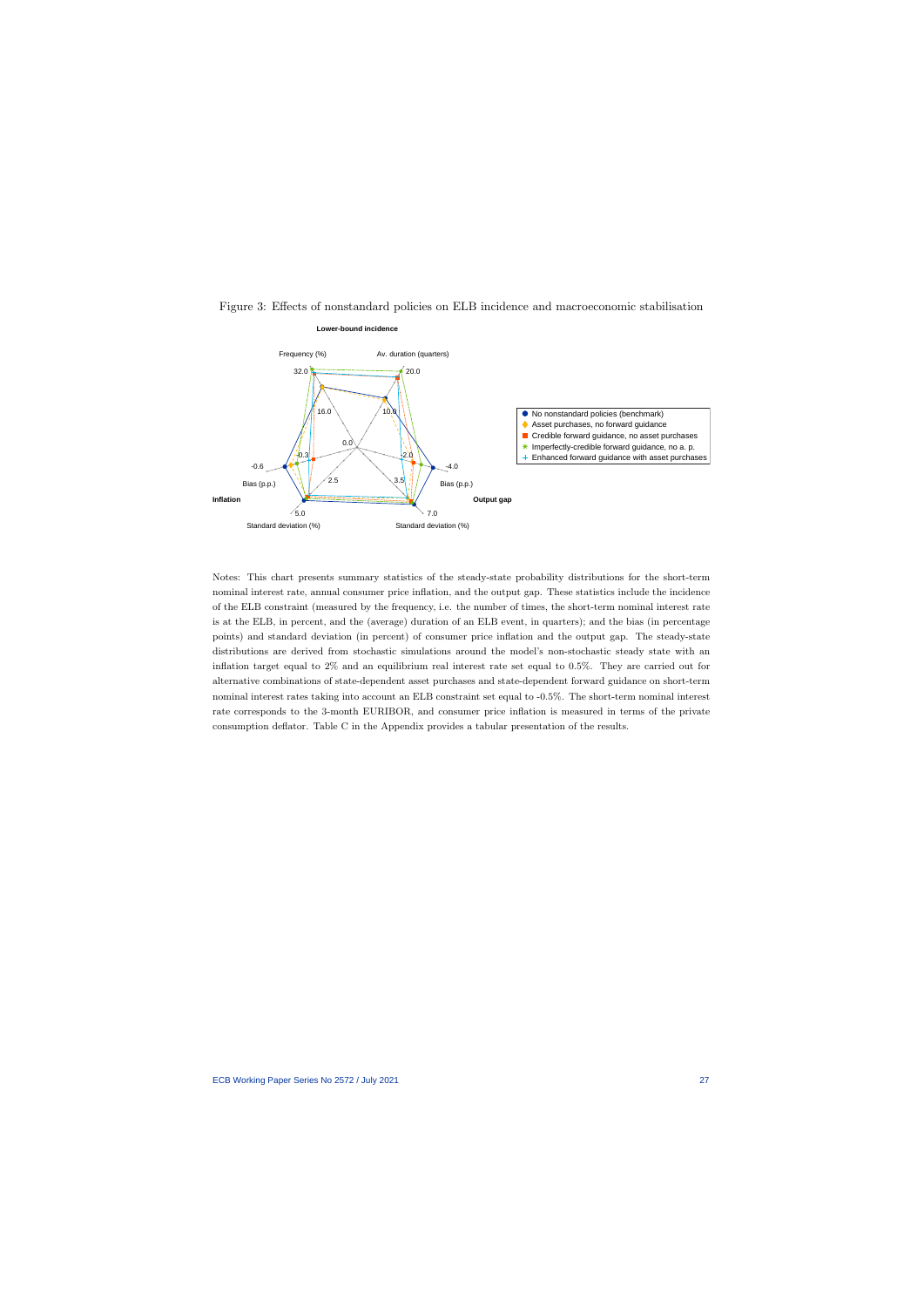

Figure 4: Nonstandard policies in a recession scenario with low interest rates

Notes: This chart shows the evolution of the output gap, annual consumer price inflation, the annualised shortterm nominal interest rate and central bank large-scale asset purchases in a counterfactual simulation of a recession scenario. The simulation is conducted around a model-based extension of the December 2019 BMPE, and the recession is induced by a 1.5 standard deviation risk premium (demand) shock. The output gap and inflation are depicted in percentage-point deviation from their respective baseline path, the short-term nominal interest rate is displayed in levels and expressed in percent, and asset purchases are depicted as a percent of GDP. The short-term nominal interest rate corresponds to the 3-month EONIA, and consumer price inflation is measured in terms of the private consumption deflator. In the simulation, the inflation target is set to 2.0%, the steady-state real interest rate equals 0.5% and the ELB is set to -0.5%.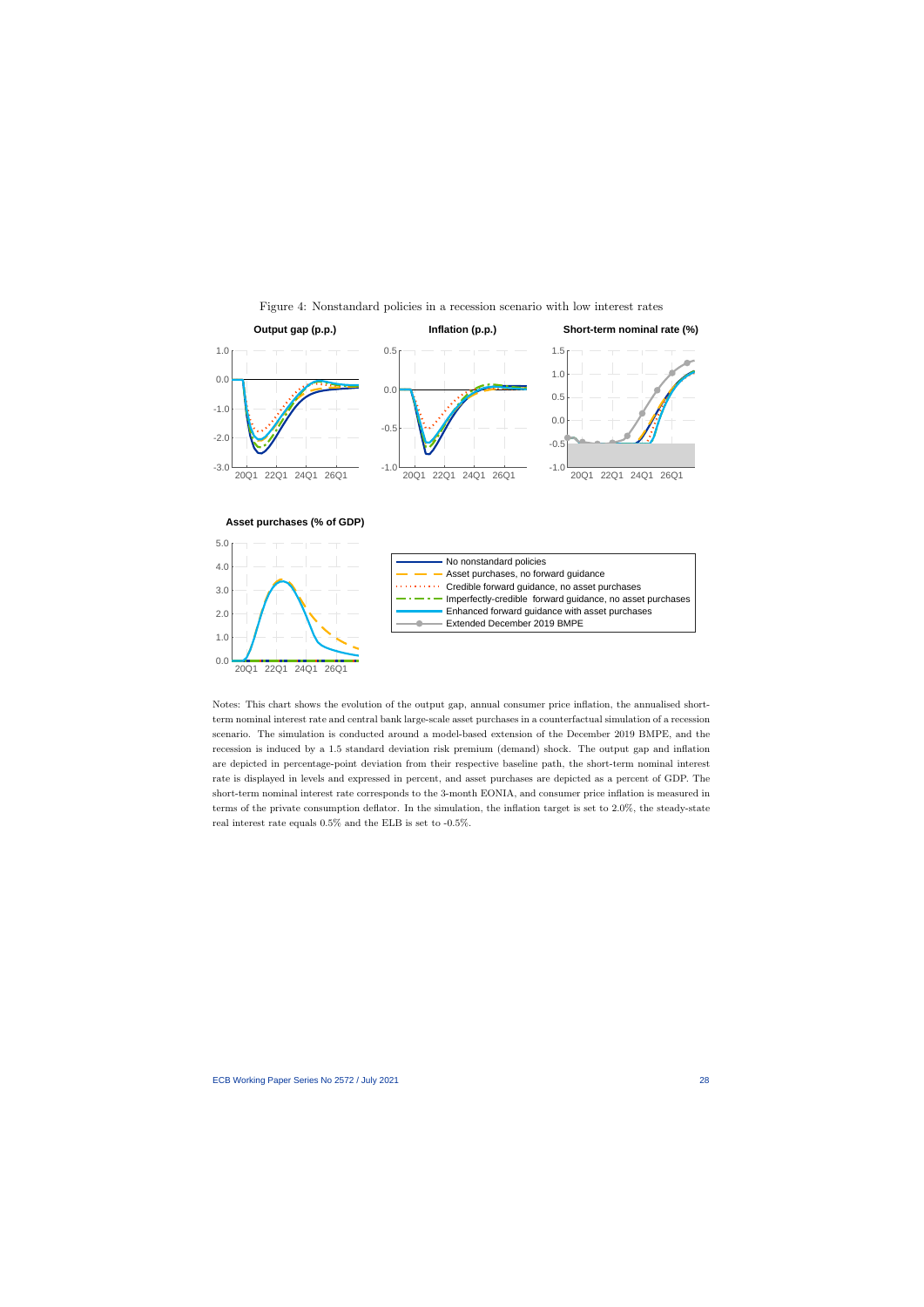

Figure 5: Effects of make-up strategies on ELB incidence and macroeconomic stabilisation

Notes: This chart presents summary statistics of the steady-state probability distributions for the short-term nominal interest rate, annual consumer price inflation, and the output gap. These statistics include the incidence of the ELB constraint (measured by the frequency, i.e. the number of times, the short-term nominal interest rate is at the ELB, in percent, and the (average) duration of an ELB event, in quarters); and the bias (in percentage points) and standard deviation (in percent) of consumer price inflation and the output gap. The steady-state distributions are derived from stochastic simulations around the model's non-stochastic steady state with an inflation target equal to 2% and an equilibrium real interest rate set equal to 0.5%. They are carried out for alternative make-up rules, taking into account an ELB constraint set equal to -0.5%. The short-term nominal interest rate corresponds to the 3-month EURIBOR, and consumer price inflation is measured in terms of the private consumption deflator. Table D in the Appendix provides a tabular presentation of the results.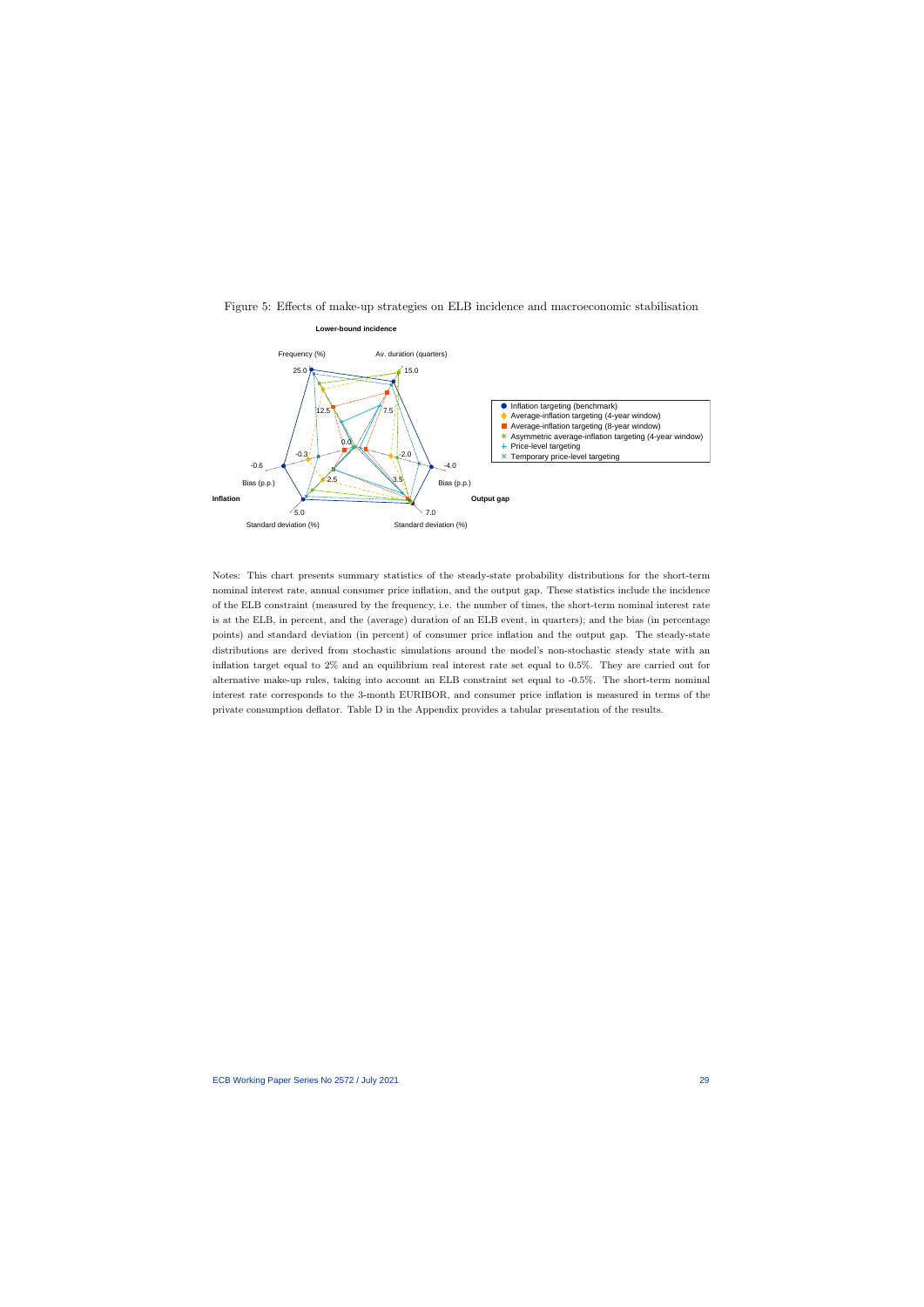

Figure 6: Make-up strategies in a recession scenario with low interest rates

Notes: This chart shows the evolution of the output gap, annual consumer price inflation, the annualised shortterm nominal interest rate and the consumer price level in a counterfactual simulation of a recession scenario. The simulation is conducted around a model-based extension of the December 2019 BMPE, and the recession is induced by a 1.5 standard deviation risk premium (demand) shock. The output gap and inflation are depicted in percentage-point deviation from their respective baseline path, the short-term nominal interest rate is displayed in levels and expressed in percent, and the price level is depicted in percentage deviation from its baseline path. The short-term nominal interest rate corresponds to the 3-month EONIA, and consumer price inflation is measured in terms of the private consumption deflator. In the simulation, the inflation target is set to 2.0%, the steady-state real interest rate equals 0.5% and the ELB is set to -0.5%.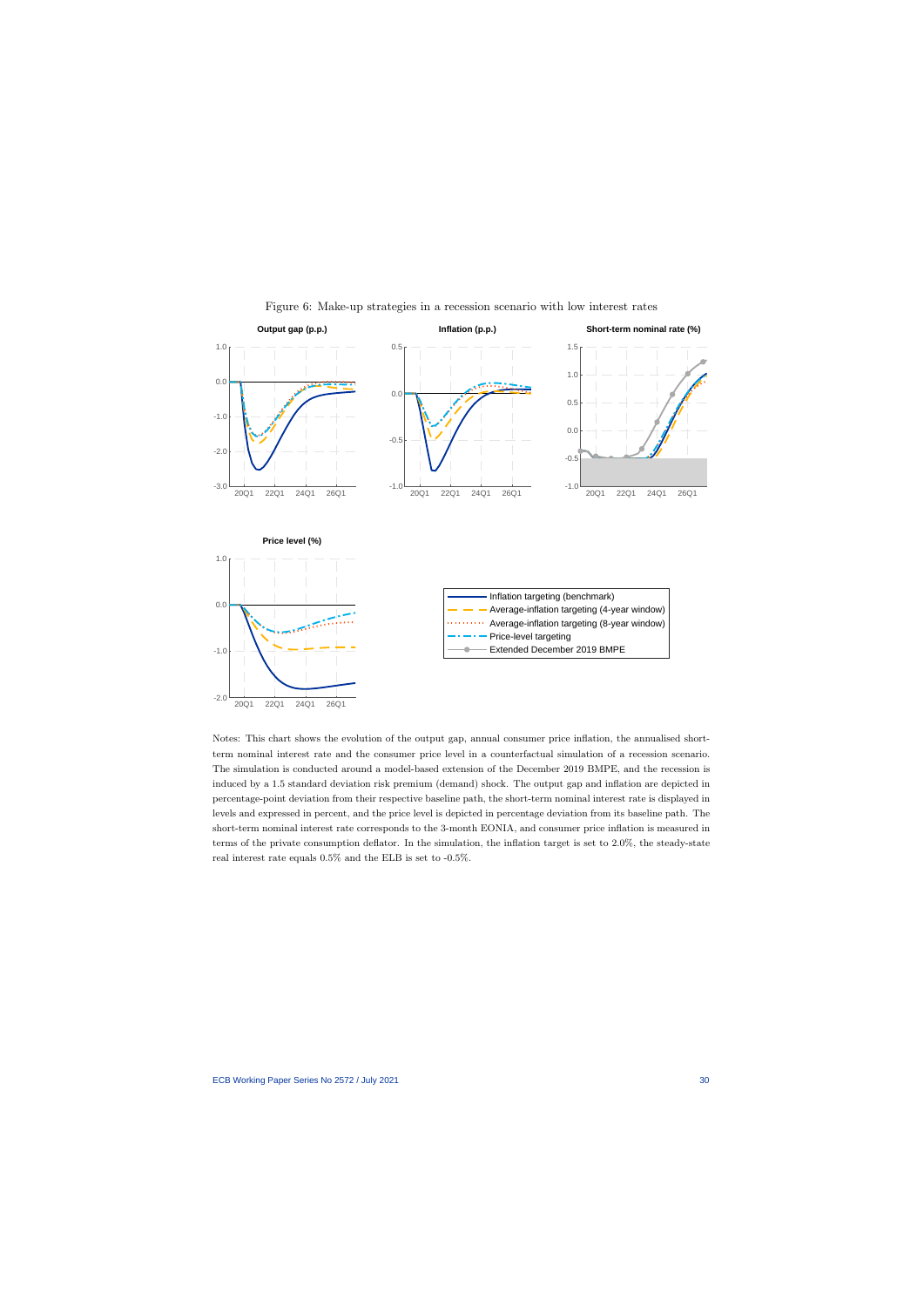## Appendix A: The New Area-Wide Model

The original NAWM is an open-economy DSGE model of the euro area designed for use in the (Broad) Macroeconomic Projection Exercises regularly undertaken by ECB/Eurosystem staff and for analysis of topical policy issues; see Christoffel et al. (2008) for a detailed description of the model's structure. Its development has been guided by the principal consideration of covering a comprehensive set of core projection variables, including a small number of foreign variables, which, in the form of exogenous assumptions, play an important role in the preparation of the staff projections.

The NAWM features four types of economic agents: households, firms, a fiscal authority and the central bank. Households make optimal choices regarding their purchases of consumption and investment goods, the latter determining the economy-wide capital stock. They supply differentiated labour services in monopolistically competitive markets, they set wages as a markup over the marginal rate of substitution between consumption and leisure, and they trade in domestic and foreign (short-term) bonds.

As regards firms, the NAWM distinguishes between domestic producers of tradable intermediate goods and domestic producers of three types of non-tradable final goods: a private consumption good, a private investment good, and a public consumption good. The intermediategood firms use labour and capital services as inputs to produce differentiated goods, which are sold in monopolistically competitive markets domestically and abroad. In doing so, they set different prices for domestic and foreign markets as a mark-up over their marginal costs. The final-good firms combine domestic and foreign intermediate goods in different proportions, acting as price takers in fully competitive markets. The foreign intermediate goods are imported from producers abroad, who set their prices in euro in monopolistically competitive markets, allowing for a gradual exchange-rate pass-through. A foreign retail firm in turn combines the exported domestic intermediate goods, with aggregate export demand depending on total foreign demand.

Both households and firms face a number of nominal and real frictions, which have been identified as important in generating empirically plausible dynamics. Real frictions are introduced via external habit formation in consumption, through generalised adjustment costs in investment, imports and exports, and through fixed costs in intermediate-good production. Nominal frictions arise from staggered price and wage-setting  $\alpha$  la Calvo (1983), in combination with (partial) dynamic indexation of price and wage contracts to past inflation. In addition, there already exist some stylised financial frictions which however enter the model only in the form of exogenous risk premia.

The fiscal authority purchases the public consumption good, issues domestic bonds, and levies different types of distortionary taxes, albeit at constant rates. Nevertheless, Ricardian equivalence holds because of the simplifying assumption that the fiscal authority's budget is balanced each period by means of lump-sum taxes. The central bank sets the short-term nominal interest rate according to a Taylor (1993)-type interest-rate rule, stabilising inflation in line with the ECB's definition of price stability.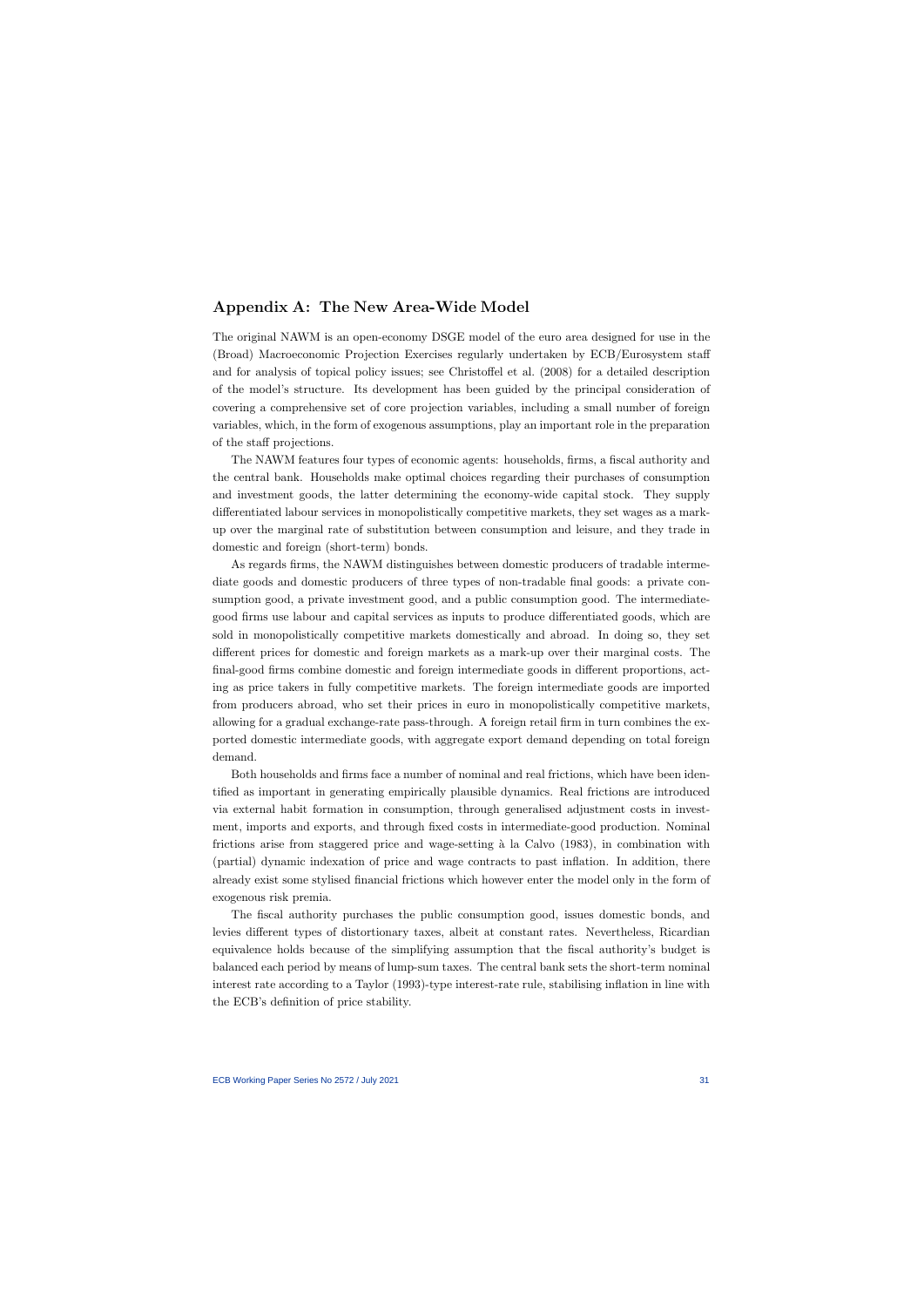The extended version of the NAWM—called NAWM II—includes a rich financial sector which is centered around two distinct types of financial intermediaries that are exposed to sector-specific shocks: (i) funding-constrained "wholesale banks" `a la Gertler and Karadi (2011) which engage in maturity transformation and originate long-term loans, and (ii) "retail banks" `a la Gerali et al. (2010) which distribute these loans to the non-financial private sector and adjust the interest rate on loans only sluggishly. The long-term loans are required by the nonfinancial private sector to finance capital investments as in Carlstrom et al. (2017). Furthermore, NAWM II includes a set of no-arbitrage and optimality conditions which govern the holdings of domestic and foreign long-term government bonds by the financial and the non-financial private sector, respectively, building on Gertler and Karadi (2013).

The incorporation of these financial extensions into the original model reflects the threefold aim pursued in the development of NAWM II, namely: (i) to account for a genuine role of financial frictions in the propagation of economic shocks and policies and for the presence of shocks originating in the financial sector itself, (ii) to capture the prominent role of bank lending rates and the gradual interest-rate pass-through in the transmission of monetary policy in the euro area, and (iii) to provide a structural framework useable for assessing the macroeconomic impact of the ECB's large-scale asset purchases which have been conducted in recent years. In the model, central bank asset purchases of long-term government bonds ease wholesale banks' funding constraint and create (excess) balance sheet capacity that banks can use to extend new credit to the non-financial private sector. As a consequence, lending conditions improve and stimulate private investment. Concomitantly, the lending rate spread and the expected excess return, or premium, on long-term government bonds relative to the short-term government bond yield fall and asset valuations rise. This generates windfall gains for the wholesale banks, raising their net worth, and allows them to loosen credit conditions further in a positive feedback loop. The ensuing increase in domestic demand puts upward pressure on firms' marginal cost of production and leads to a rise in domestic prices. The decline in the premium on domestic long-term government bonds comes along with a decrease in the premium on foreign long-term government bonds which is brought about by an instantaneous depreciation of the domestic currency, boosting export demand and increasing import prices.

In estimating NAWM II, the standard Bayesian approach outlined in An and Schorfheide (2007) was followed, which was likewise adopted by Christoffel et al. (2008) for estimating the original version of the NAWM. In doing so, the 18 macro variables that were used as observed variables for estimating the original model were retained, albeit with two important changes: all real variables were transformed into per-capita units, and the estimation sample was extended until 2014Q4, resulting in somewhat larger variances of the model's structural shock processes. In addition, six variables were added to the original set of observables, partly in order to provide useful measurements for identifying the model's financial-sector parameters and shocks.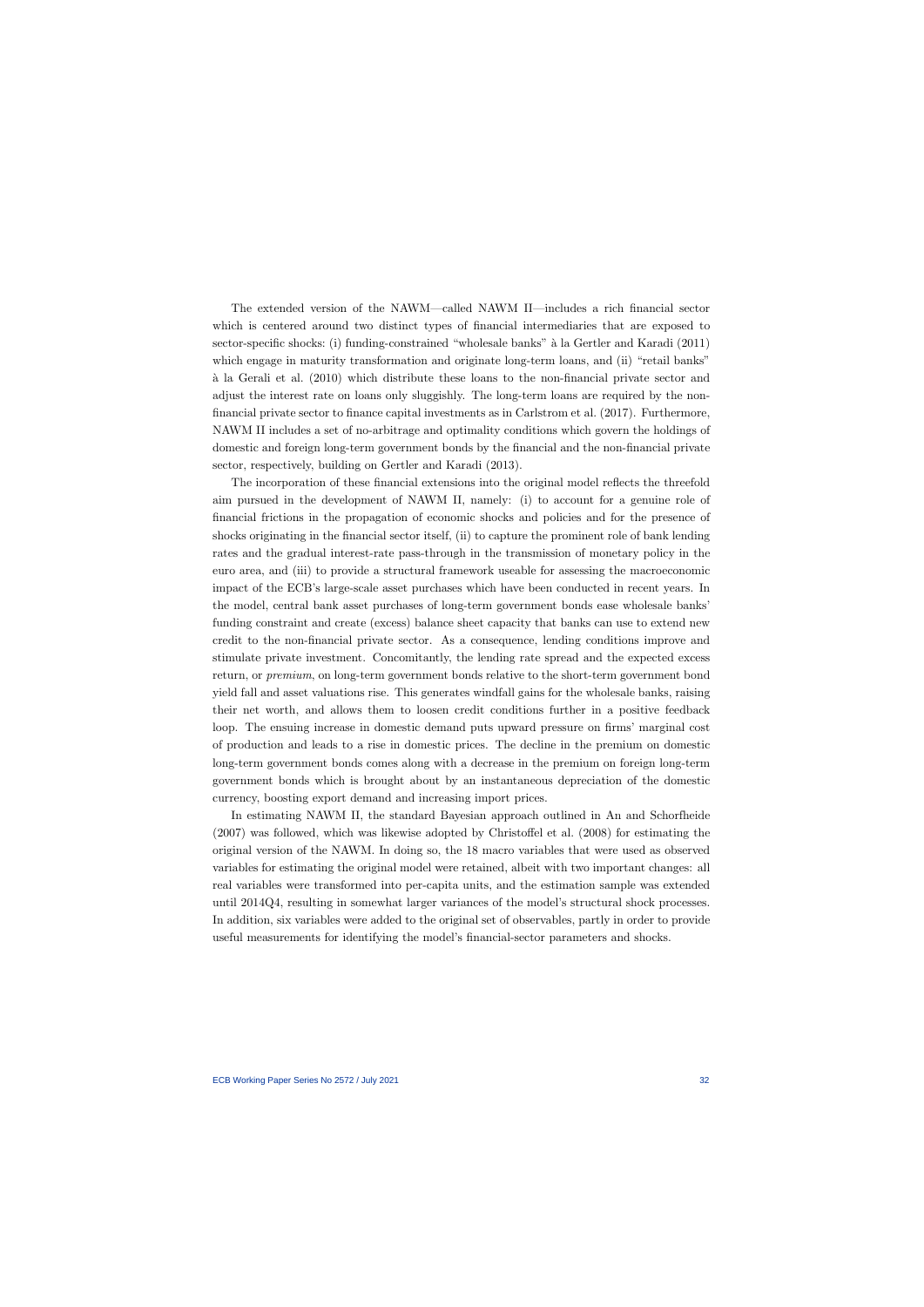## Appendix B: Solution and simulation methods

We solved NAWM II for its reduced form using the AIM implementation (Anderson and Moore, 1985; Anderson, 1987) of the Blanchard and Kahn (1980) method for solving linear rational expectations models and applied the Kalman filter to its (log-)linear state-space representation. Based on the population covariance matrix of the structural shocks and the conditional covariance matrix of the states computed at the model's deterministic steady state, we first generated 2,500 sequences of random shocks with a sample length equal to 150 quarters and 2,500 random realisations of initial states. With these ingredients, we then conducted stochastic simulations around the deterministic steady state of the model, while imposing the lower bound constraint and taking into account the threshold conditions of the state-dependent policy rules. In order to ensure that the steady-state initialisation of the stochastic simulations does not materially influence the properties of the resulting steady-state distributions, we discarded the first 50 realisations of each of the simulated variable paths and retained only the 100 final realisations.

We simulated the non-linear model with the lower-bound constraint and policy thresholds using a computationally efficient and robust algorithm which is implemented in TROLL and based on work by Laffargue (1990), Juillard (1996) and Boucekkine (1995).<sup>31</sup> It is related to the Fair and Taylor (1983) extended-path algorithm. In the simulations, the lower-bound constraint also applies to the expectations of future interest rates. A limitation of the algorithm is that the expectations of economic agents are computed under the counterfactual assumption that certainty equivalence holds in the non-linear model being simulated. This means, when solving for the dynamic path of the endogenous variables from a given period onwards, the algorithm sets future shocks equal to their expected value of zero. Thus the variance of future shocks has no bearing on the formation of expectations and, hence, on current conditions. This would be correct in a linear model. However once we introduce the effective lower bound on nominal interest rates into the model, the variance of future shocks introduces a small bias in the average levels of various variables, including, importantly, interest rates. To be clear, we should emphasise that the variance of shocks has both a direct and an indirect effect on the results. The direct effect is that a greater variance of shocks implies that the effective lower bound on nominal interest rates binds with greater frequency, the indirect effect is that all agents in the model should be taking this effect of the variance into account when they form their expectations. The simulation algorithm captures the direct effect but not the indirect one.

Another caveat of our solution approach relates to the fact that an exogenous nominal interest rate will normally cause equilibrium indeterminacy in a model with forward-looking expectations such as NAWM II. So at some time in the future the nominal rate must become endogenous for a well-behaved equilibrium to result. The same reasoning applies to episodes with a binding ELB constraint. However, with all future shocks set to zero in our solution approach, we can ensure determinacy by choosing a sufficiently long horizon when solving for the dynamic paths of the endogenous variables such that there is an anticipated switch back to the model's interest-rate

 $31$ TROLL is an integrated econometric modelling and time-series management tool used by many central banks and international organisations.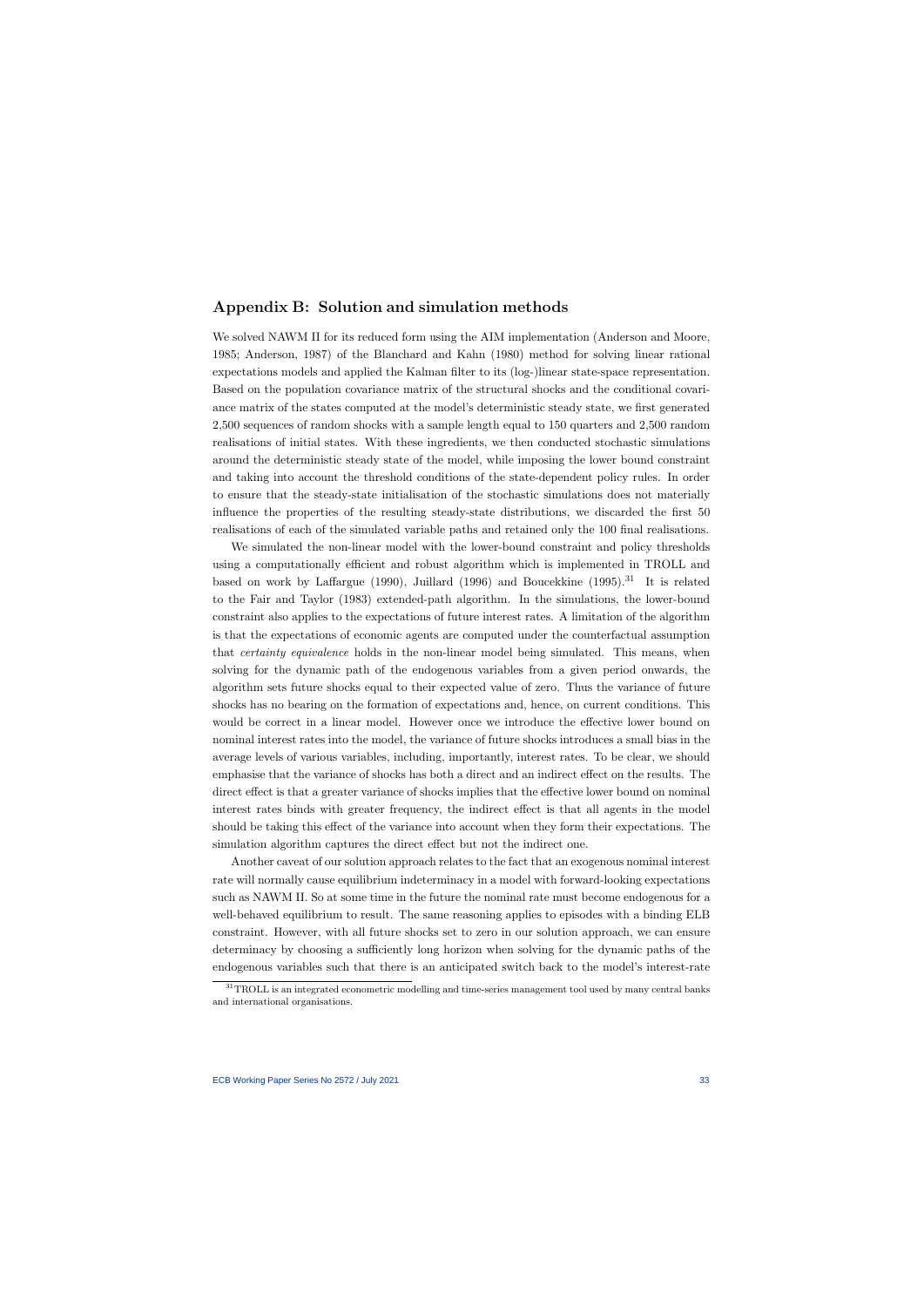rule in the far future as well as convergence towards the model's non-stochastic steady state with inflation equal to the central bank's inflation objective.

There are other solution algorithms for non-linear rational expectations models that do not impose certainty equivalence. But these alternative algorithms would be prohibitively costly to use with NAWM II, which has more than one hundred state variables. Even with the algorithm we are using, stochastic analysis of non-linear rational expectations models with a large number of state variables remains fairly costly in terms of computational effort.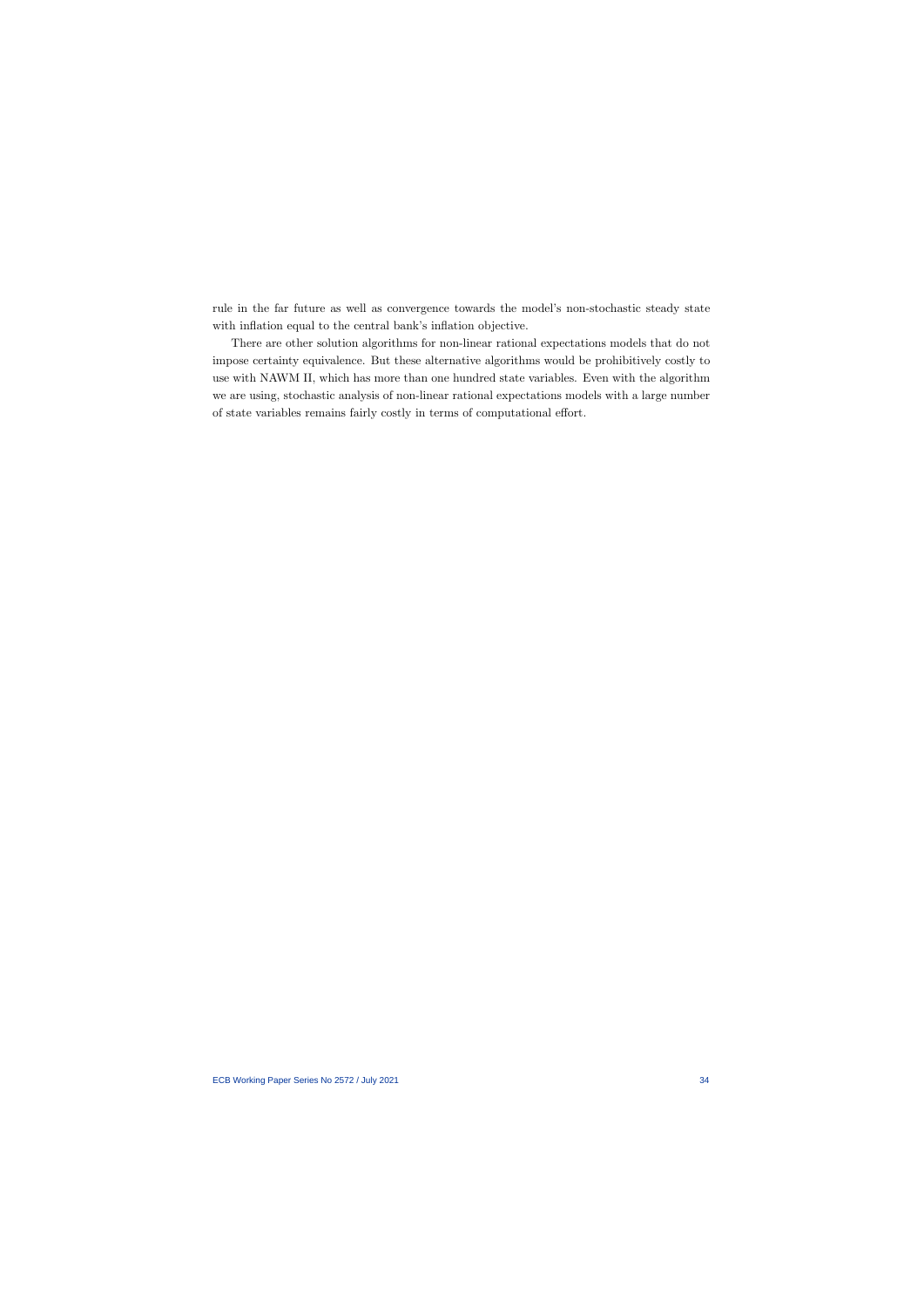|                                                                                                                                                                                                                                                                                                                                     |           | Lower-bound<br>incidence | Inflation                                                                                                               |          |         | Output gap |      | interest rates | Short and long-term |      |
|-------------------------------------------------------------------------------------------------------------------------------------------------------------------------------------------------------------------------------------------------------------------------------------------------------------------------------------|-----------|--------------------------|-------------------------------------------------------------------------------------------------------------------------|----------|---------|------------|------|----------------|---------------------|------|
| Interest-rate rule                                                                                                                                                                                                                                                                                                                  | Frequency | Duration                 | Mean                                                                                                                    | Std      | Mean    | Std        | Mean |                | Std                 |      |
| Modified inertial Taylor (1999) rule (benchmark)                                                                                                                                                                                                                                                                                    |           |                          |                                                                                                                         |          |         |            |      |                |                     |      |
| with ELB constraint                                                                                                                                                                                                                                                                                                                 | 23.99     | 12.15                    | 1.52                                                                                                                    | 4.02     | $-3.37$ | 6.05       | 3.27 | 4.63           | 2.69                | 1.98 |
| $\ensuremath{\text{w}}/\ensuremath{\text{o}}$ ELB constraint                                                                                                                                                                                                                                                                        |           |                          | 2.00                                                                                                                    | 2.91     | 0.00    | 5.43       | 2.50 | 4.14           | 3.25                | 2.17 |
| Inertial Taylor (1999) rule                                                                                                                                                                                                                                                                                                         |           |                          |                                                                                                                         |          |         |            |      |                |                     |      |
| with ELB constraint                                                                                                                                                                                                                                                                                                                 | 26.71     | 14.70                    | 1.87                                                                                                                    | 6.00     | 3.94    | 5.84       | 3.89 | 5.03           | 3.24                | 2.76 |
| $\rm w/o$ ELB constraint                                                                                                                                                                                                                                                                                                            |           |                          | 2.00                                                                                                                    | 4.93     | 0.00    | 3.53       | 2.50 | 4.14           | 4.13                | 3.22 |
| First-difference rule                                                                                                                                                                                                                                                                                                               |           |                          |                                                                                                                         |          |         |            |      |                |                     |      |
| with ELB constraint                                                                                                                                                                                                                                                                                                                 | 11.89     | 6.39                     | 1.53                                                                                                                    | $1.74\,$ | $-1.78$ | 7.36       | 2.69 | 4.23           | $1.94\,$            | 0.90 |
| $\ensuremath{\text{w}}/\ensuremath{\text{o}}$ ELB constraint                                                                                                                                                                                                                                                                        |           |                          | 2.00                                                                                                                    | 1.24     | 0.00    | 6.23       | 2.50 | 4.14           | 2.14                | 0.90 |
| Estimated rule                                                                                                                                                                                                                                                                                                                      |           |                          |                                                                                                                         |          |         |            |      |                |                     |      |
| with ELB constraint                                                                                                                                                                                                                                                                                                                 | 11.73     | 5.68                     | 0.14                                                                                                                    | 4.94     | $-6.80$ | 12.76      | 3.00 | 4.45           | 2.11                | 0.93 |
| $\ensuremath{ \mathbf{w} }/\ensuremath{ \mathbf{o} }$ ELB constraint                                                                                                                                                                                                                                                                |           |                          | 2.00                                                                                                                    | 1.76     | 0.00    | 5.83       | 2.50 | 4.14           | 2.28                | 0.88 |
|                                                                                                                                                                                                                                                                                                                                     |           |                          |                                                                                                                         |          |         |            |      |                |                     |      |
| long-term nominal interest rates based on the New Area-Wide Model II. These statistics include the incidence of effective lower-bound (ELB) events (measured<br>Note: This table reports summary statistics of the                                                                                                                  |           |                          | e steady-state probability distributions for annual consumer price inflation, the output gap and short and              |          |         |            |      |                |                     |      |
| by the frequency, i.e. the number of times, the short-term nominal interest rate is at the ELB, in percent, and the average duration of an ELB event, in<br>quarters), and the means and standard deviations                                                                                                                        |           |                          | $(\text{std})$ of consumer price inflation, the output gap and the short and long-term interest rates (all in percent). |          |         |            |      |                |                     |      |
| The steady-state distributions are derived from stochastic simulations around the model's non-stochastic steady state with an inflation rate set equal to 2% and<br>an equilibrium real interest rate equal to 0.5%. The simulations cover 2,500 simulated paths with an effective length of 100 quarters. They are carried out for |           |                          |                                                                                                                         |          |         |            |      |                |                     |      |
| alternative interest-rate rules both with and without taking into account an ELB constraint set equal to -0.5%. The numerical specifications of the alternative                                                                                                                                                                     |           |                          |                                                                                                                         |          |         |            |      |                |                     |      |
| rules are presented in Table 1 of the paper. The modified inertial Taylor (1999) rule features a higher weight of 2 on the inflation gap, instead of a weight of 0.5                                                                                                                                                                |           |                          |                                                                                                                         |          |         |            |      |                |                     |      |
| in the original rule, and serves as the benchmark interest-rate rule for conducting all further analysis. The short-term nominal interest rate corresponds to the<br>3-month EURIBOR, and consumer price inflation is measured in terms of the private consumption deflator.                                                        |           |                          |                                                                                                                         |          |         |            |      |                |                     |      |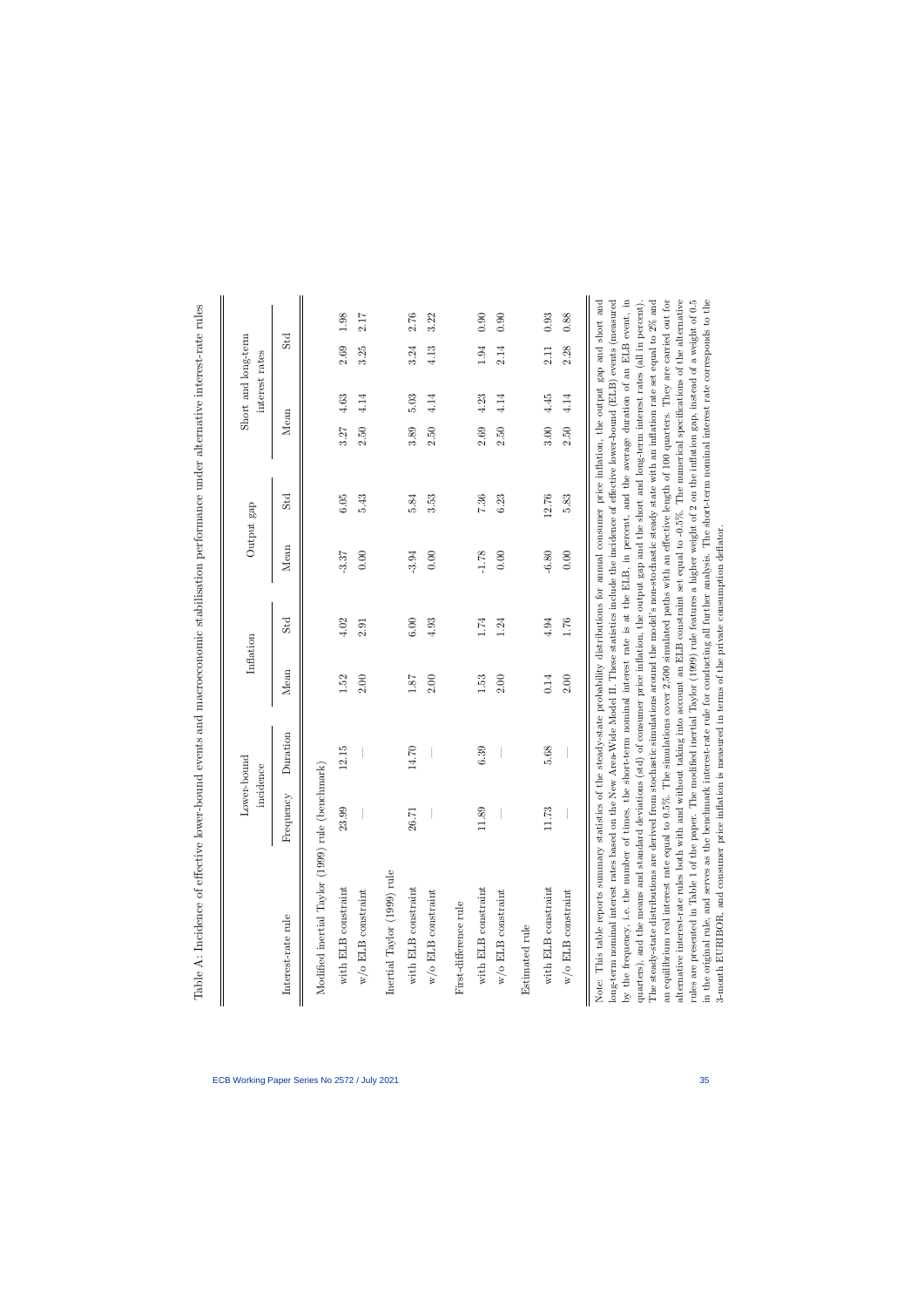| Modified inertial                                                                   | Lower-bound<br>incidence | Inflation |                 |         | Output gap |      | interest rates | Short and long-term |      |
|-------------------------------------------------------------------------------------|--------------------------|-----------|-----------------|---------|------------|------|----------------|---------------------|------|
| Frequency<br>Taylor (1999) rule                                                     | Duration                 | Mean      | St <sub>d</sub> | Mean    | Std        | Mean |                | Std                 |      |
| 23.99<br>$\pi^* = 2.0\%, r^* = 0.5\%,$<br>Benchmark values<br>$\mathrm{ELB}=-0.5\%$ | 12.15                    | 1.52      | 4.02            | $-3.37$ | 6.05       | 3.27 | 4.63           | 2.69                | 1.98 |
| Sensitivity wrt $\pi^*$                                                             |                          |           |                 |         |            |      |                |                     |      |
| 16.84<br>$\pi^*=3.0\%$                                                              | 10.30                    | 2.72      | 3.54            | 2.05    | 5.52       | 3.99 | 5.45           | 2.73                | 1.99 |
| 31.25<br>$\pi^* = 1.0\%$                                                            | 13.73                    | 71.0      | 4.56            | $-5.20$ | 6.90       | 2.54 | 3.84           | 2.43                | 1.89 |
| Sensitivity wrt $r^\ast$                                                            |                          |           |                 |         |            |      |                |                     |      |
| 12.54<br>$r^*=2.0\%$                                                                | 9.02                     | 1.81      | 3.11            | $-1.25$ | 50.7       | 4.32 | 5.83           | $2.72$              | 1.91 |
| 27.46<br>$r^*=0.0\%$                                                                | 12.98                    | 1.87      | 4.34            | $-4.36$ | 6.51       | 2.93 | 4.26           | 2.54                | 1.96 |
| Sensitivity wrt ELB                                                                 |                          |           |                 |         |            |      |                |                     |      |
| 19.97<br>$\mathrm{ELB} = -1.0\%$                                                    | $11.00$                  | $1.62\,$  | 3.74            | $-2.63$ | 5.74       | 3.10 | 4.53           | 2.66                | 1.07 |
| 27.28<br>$ELB = 0.0\%$                                                              | 12.61                    | 1.36      | 4.24            | $-4.18$ | 6.42       | 3.37 | 4.72           | 2.51                | 1.92 |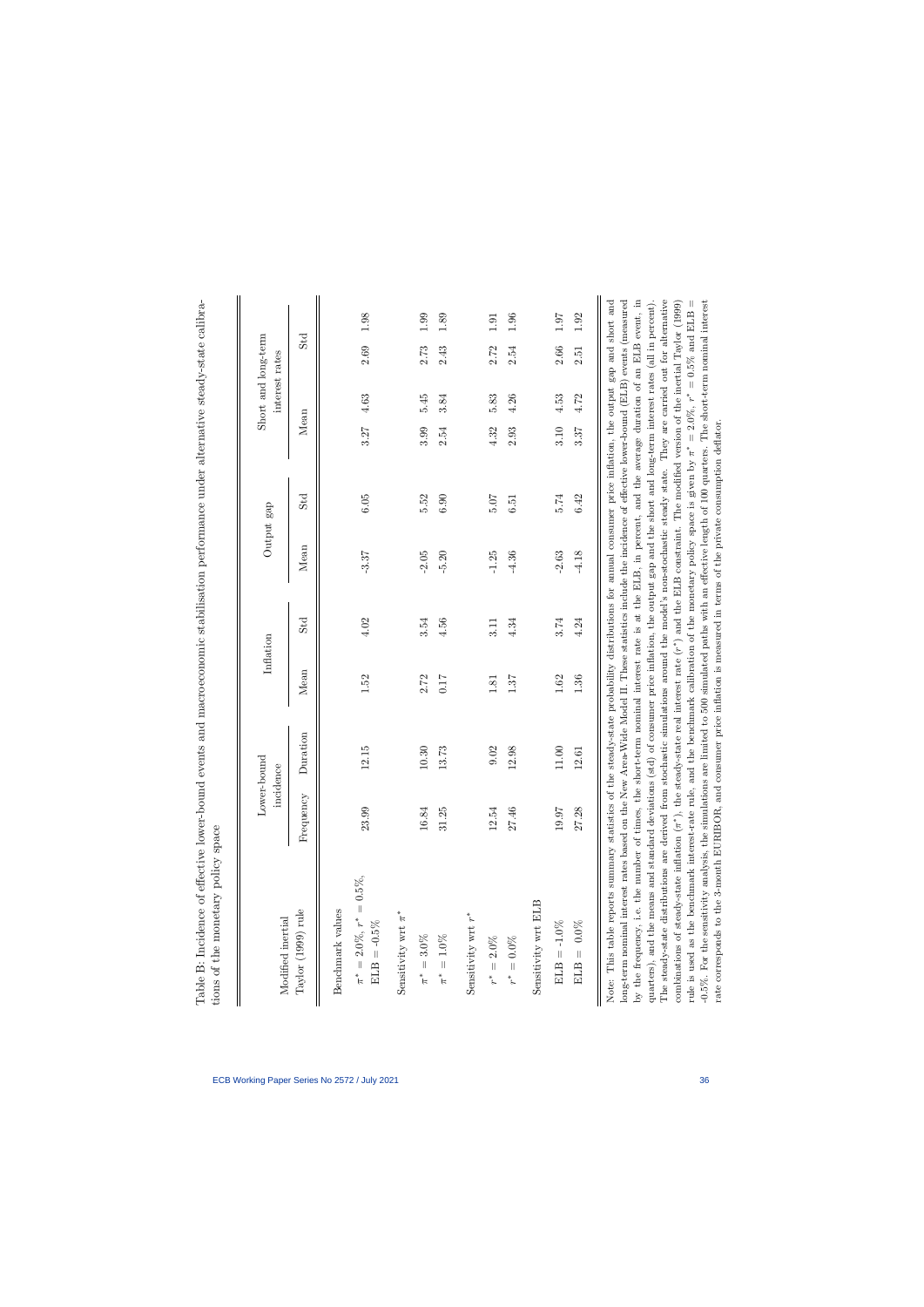| Duration<br>Frequency<br>No state-dependent<br>Taylor (1999) rule<br>Modified inertial | Mean |      | Output gap |                 | Short and long-term<br>interest rates |                  | purchases<br>Asset |
|----------------------------------------------------------------------------------------|------|------|------------|-----------------|---------------------------------------|------------------|--------------------|
|                                                                                        |      | Std  | Mean       | St <sub>d</sub> | Mean                                  | Std              | 95th perc.         |
| 12.15<br>23.99<br>policies (benchmark)                                                 | 1.52 | 4.02 | $-3.37$    | 6.05            | 4.63<br>3.27                          | 1.98<br>2.69     |                    |
| 11.69<br>23.80<br>no forward guidance<br>Asset purchases,                              | 1.56 | 3.78 | $-2.46$    | 5.38            | 3.24 4.46                             | 2.06<br>2.66     | 41.59              |
| 17.27<br>29.21<br>Strong forward guidance,<br>no asset purchases                       | 1.71 | 3.72 | $-2.50$    | 5.72            | 4.55<br>3.15                          | 1.98<br>2.68     |                    |
| 18.81<br>30.88<br>Weak forward guidance,<br>no asset purchases                         | 1.60 | 3.86 | $-2.85$    | 5.87            | 4.56<br>3.12                          | $1.97\,$<br>2.69 |                    |
| 17.37<br>29.51<br>Enhanced forward guidance<br>with asset purchases                    | 1.68 | 3.62 | $-1.98$    | 5.34            | 4.42<br>3.12                          | 2.04<br>2.66     | 35.45              |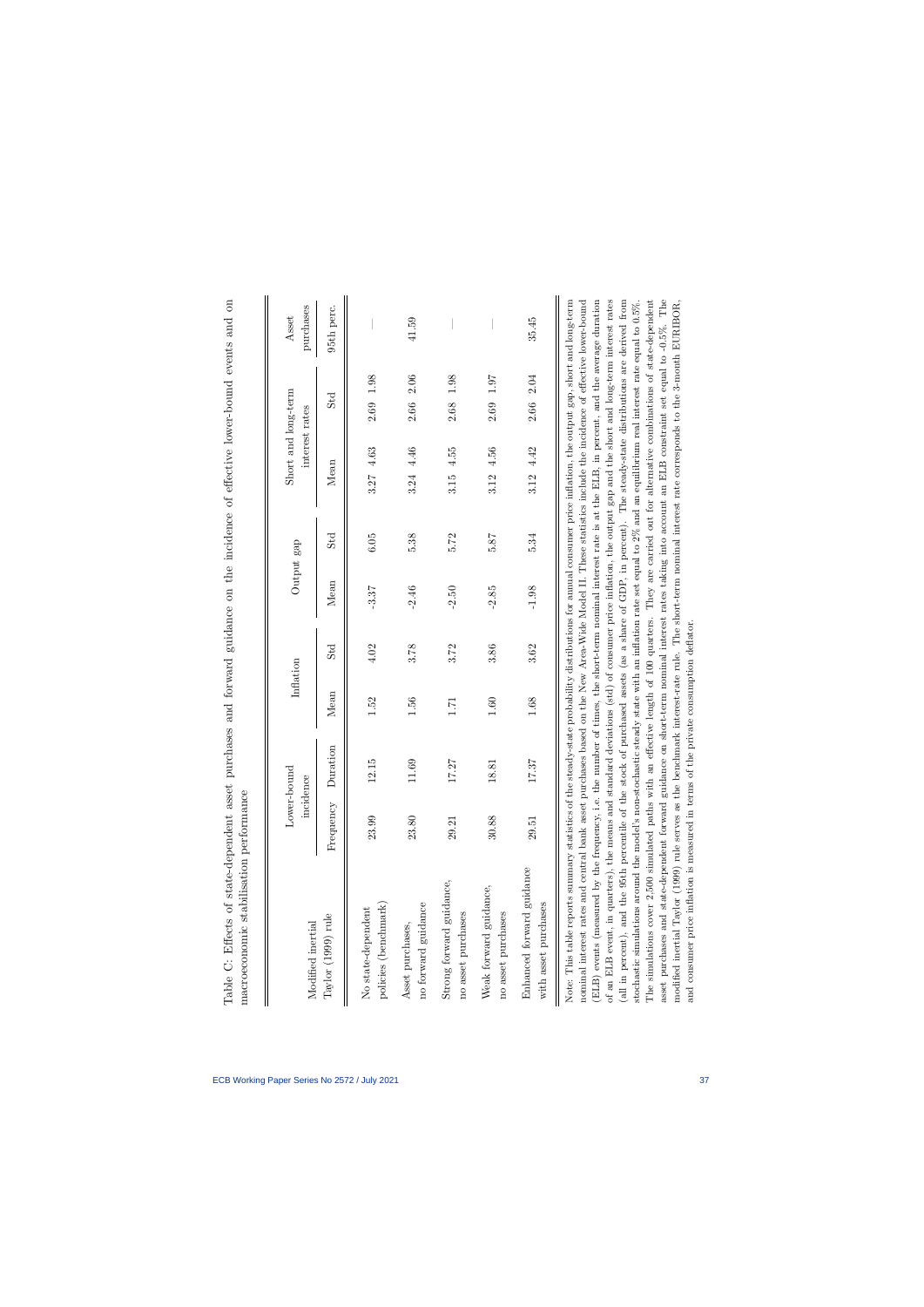|                                                              | Lower-bound<br>incidence | Inflation |          |         | Output gap      |        | Short and long-term<br>interest rates |                  |      |
|--------------------------------------------------------------|--------------------------|-----------|----------|---------|-----------------|--------|---------------------------------------|------------------|------|
| rency<br>Frequ<br>Monetary policy strategy                   | Duration                 | Mean      | Std      | Mean    | St <sub>d</sub> | Mean   |                                       | S <sub>t</sub> d |      |
| Inflation targeting (benchmark)                              |                          |           |          |         |                 |        |                                       |                  |      |
| 23.99<br>Modified inertial Taylor (1999) rule                | 12.15                    | 1.52      | 4.02     | $-3.37$ | 6.05            | 3.27   | 4.63                                  | 2.69             | 1.98 |
| Average-inflation targeting                                  |                          |           |          |         |                 |        |                                       |                  |      |
| 17.78<br>$T = 4$ years, weight equal to $T$                  | 13.94                    | 1.69      | 2.52     | $-1.56$ | 5.87            | $2.75$ | 4.30                                  | 2.00             | 1.33 |
| 39<br>$\overline{2}$ .<br>$T = 8$ years, weight equal to $T$ | 10.09                    | 1.94      | 1.71     | $-0.43$ | 5.49            | 2.62   | 4.20                                  | 1.80             | 1.00 |
| Asymmetric average-inflation targeting                       |                          |           |          |         |                 |        |                                       |                  |      |
| 18.31<br>$T = 4$ years, weight equal to $T$                  | 13.19                    | 2.16      | 3.07     | $-1.45$ | 5.79            | 3.29   | $4.61\,$                              | 2.46             | 1.70 |
| 19.63<br>$T$ = 4 years, weight equal to $3/4 \ T$            | 13.79                    | 2.01      | 3.31     | $-1.84$ | 5.77            | 3.25   | 4.59                                  | 2.49             | 1.78 |
| Price-level targeting                                        |                          |           |          |         |                 |        |                                       |                  |      |
| 7.66<br>indefinite, weight equal to 1                        | 7.68                     | 2.00      | $1.73\,$ | $-0.17$ | 4.99            | 2.59   | 4.18                                  | $1.62\,$         | 0.84 |
| 22.65<br>temporary, weight equal to 0.1                      | 11.53                    | 1.76      | 3.79     | $-2.82$ | 5.73            | 3.33   | 4.72                                  | 2.70             | 1.96 |